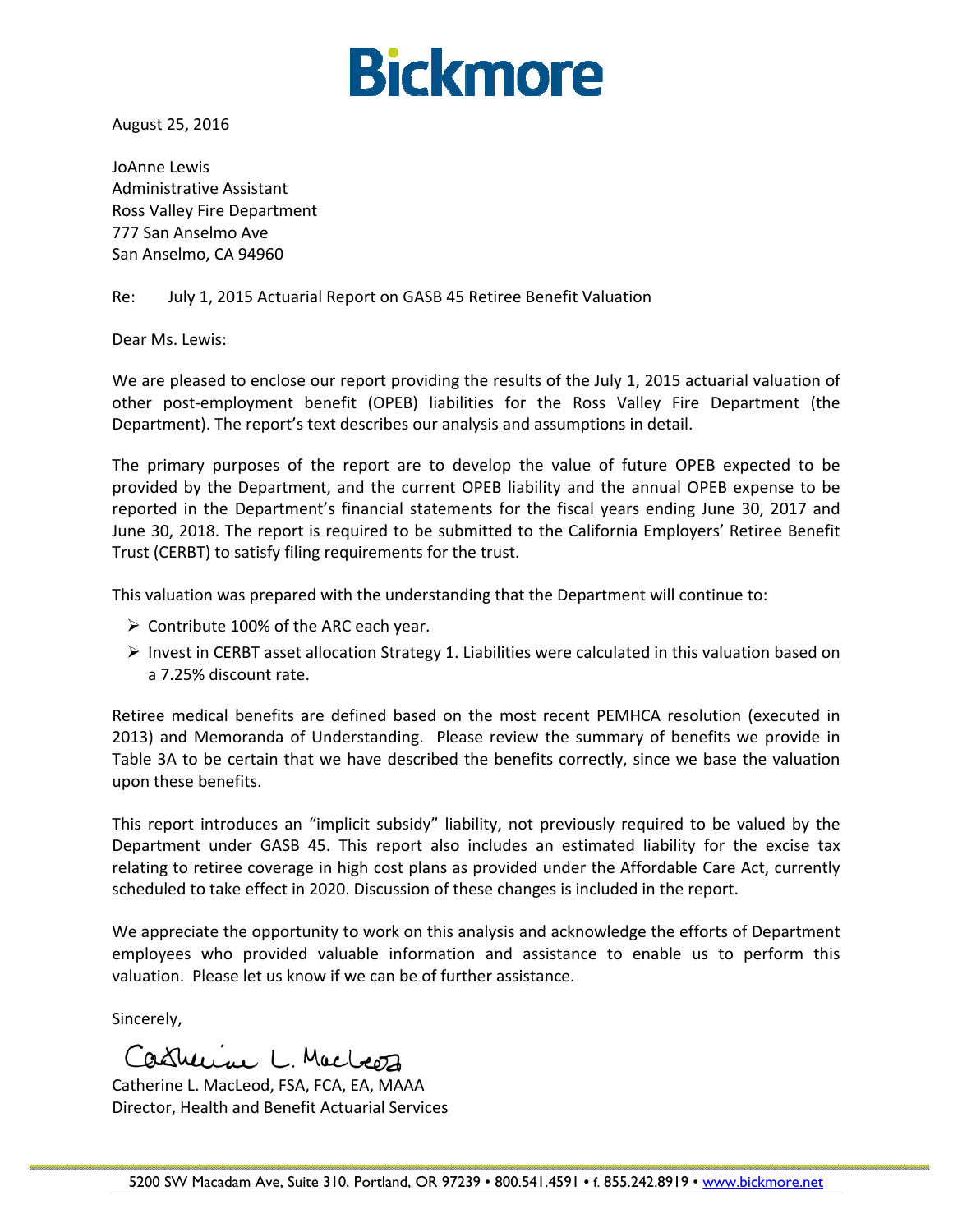

# Ross Valley Fire Department

# Actuarial Valuation of the Other Post-Employment Benefit Programs As of July 1, 2015

Submitted August 2016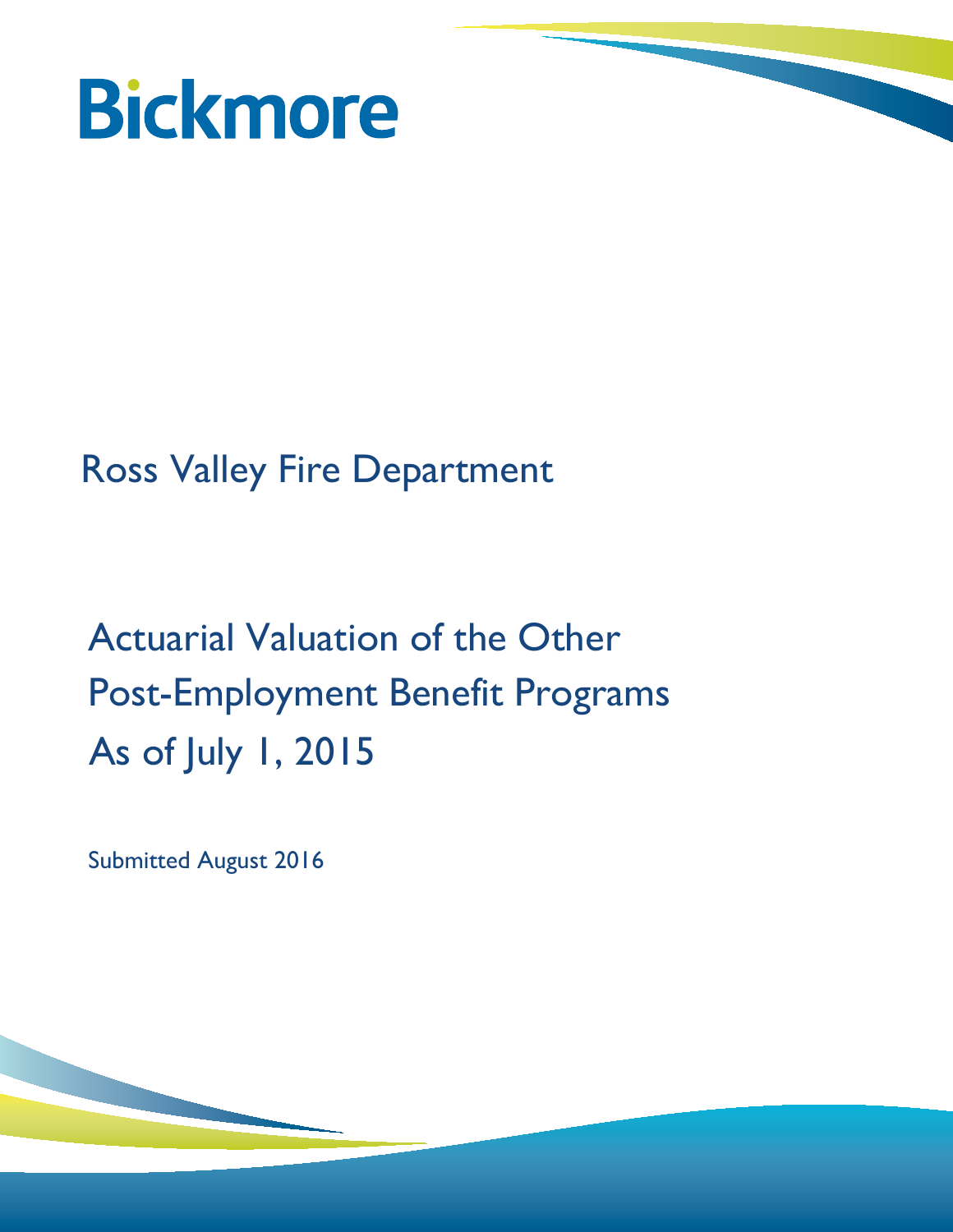# **Table of Contents**

| Α. |                                                                             |
|----|-----------------------------------------------------------------------------|
| В. |                                                                             |
| C. |                                                                             |
|    |                                                                             |
| D. |                                                                             |
| Е. |                                                                             |
|    |                                                                             |
| F. |                                                                             |
|    |                                                                             |
|    |                                                                             |
|    |                                                                             |
|    |                                                                             |
| G. |                                                                             |
| Η. |                                                                             |
|    |                                                                             |
|    |                                                                             |
|    |                                                                             |
|    |                                                                             |
|    |                                                                             |
|    |                                                                             |
|    |                                                                             |
|    |                                                                             |
|    |                                                                             |
|    |                                                                             |
|    |                                                                             |
|    |                                                                             |
|    | Appendix 3 General OPEB Disclosure and Required Supplementary Information32 |
|    |                                                                             |
|    |                                                                             |
|    |                                                                             |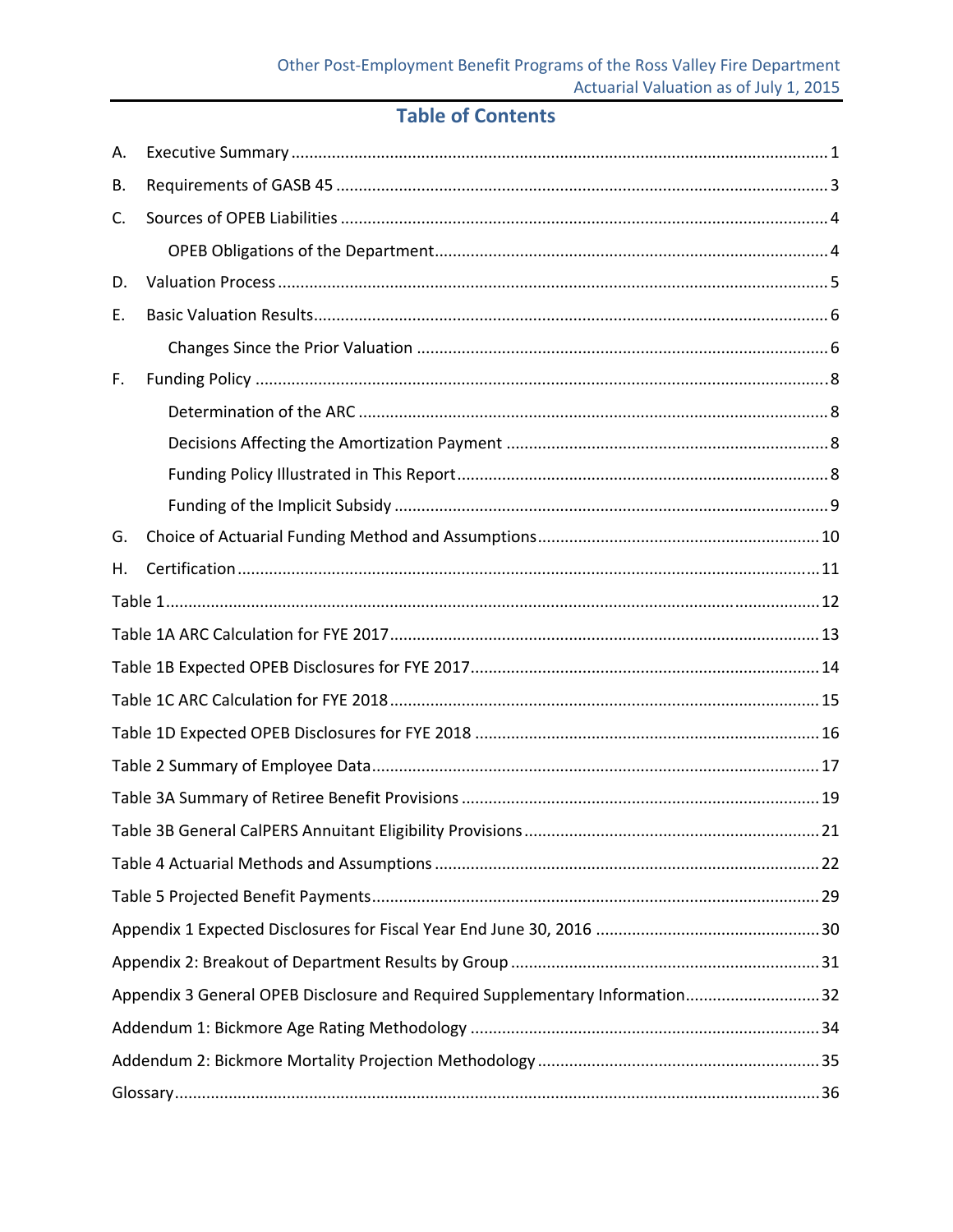### **A. Executive Summary**

This report presents the results of the July 1, 2015 actuarial valuation of the Ross Valley Fire Department (the Department) other post‐employment benefit (OPEB) programs. The purposes of this valuation are to assess the OPEB liabilities and provide disclosure information as required by Statement No. 45 of the Governmental Accounting Standards Board (GASB 45) and to provide information to be reported to the California Employers' Retiree Benefit Trust (CERBT).

This report reflects the valuation of two distinct types of OPEB liability.

- An "explicit subsidy" exists when the employer contributes directly toward retiree healthcare premiums*.* In this program, benefits include a monthly subsidy toward medical premiums for eligible retirees. Future excise taxes expected to be paid by the Department for retiree coverage in "high cost" plans are also explicit costs and are included with explicit liabilities.
- An "implicit subsidy" exists when the premiums charged for retiree coverage are lower than the expected retiree claims for that coverage. Pre‐Medicare retirees able to continue medical coverage at the same premium rates as are charged for active employees creates an implicit benefit subsidy under GASB 45. *This is the first valuation required to include the implicit subsidy liability.*

How much the Department contributes each year affects the calculation of liabilities. The Department has been prefunding its OPEB obligations by consistently making contributions greater than or equal to the Annual Required Contribution (ARC) each year. Trust assets are currently invested in the CERBT with Asset Allocation Strategy 1. With the Department's approval, this valuation was prepared using a 7.25% discount rate, slightly lower than the 7.5% rate used in the prior valuation and reflecting a change in the projected long term rate of return on trust assets. Please recognize that use of this rate is an assumption and is not a guarantee of future investment performance.

Exhibits presented in this report reflect our understanding that the results of this July 1, 2015 valuation will be applied in determining the annual OPEB expense for the fiscal years ending June 30, 2017 and 2018. Appendix 1 provides an updated development of the results for the fiscal year ending June 30, 2016, based on the July 1, 2013 valuation and on OPEB contributions expected to be made prior to that date.

| <b>Subsidy</b>                       | <b>Explicit</b> |                | <b>Implicit</b> |           |  | <b>Total</b> |  |
|--------------------------------------|-----------------|----------------|-----------------|-----------|--|--------------|--|
| Discount Rate                        |                 | 7.25%          |                 | 7.25%     |  | 7.25%        |  |
| <b>Actuarial Accrued Liability</b>   |                 | $6,427,886$ \$ |                 | 1,705,717 |  | 8,133,603    |  |
| <b>Actuarial Value of Assets</b>     |                 | 1,361,065      |                 |           |  | 1,361,065    |  |
| Unfunded Actuarial Accrued Liability |                 | 5,066,821      |                 | 1,705,717 |  | 6,772,538    |  |
| <b>Funded Ratio</b>                  |                 | 21.2%          |                 | 0.0%      |  | 16.7%        |  |

The Actuarial Accrued Liability and Assets as of July 1, 2015 are shown below:

The liabilities shown in the report reflect assumptions regarding continued future employment, rates of retirement and survival, and elections by future retirees to retain coverage for themselves and their dependents. Please note that this valuation has been prepared on a closed group basis; no provision is generally made for new employees until the valuation date following their employment.

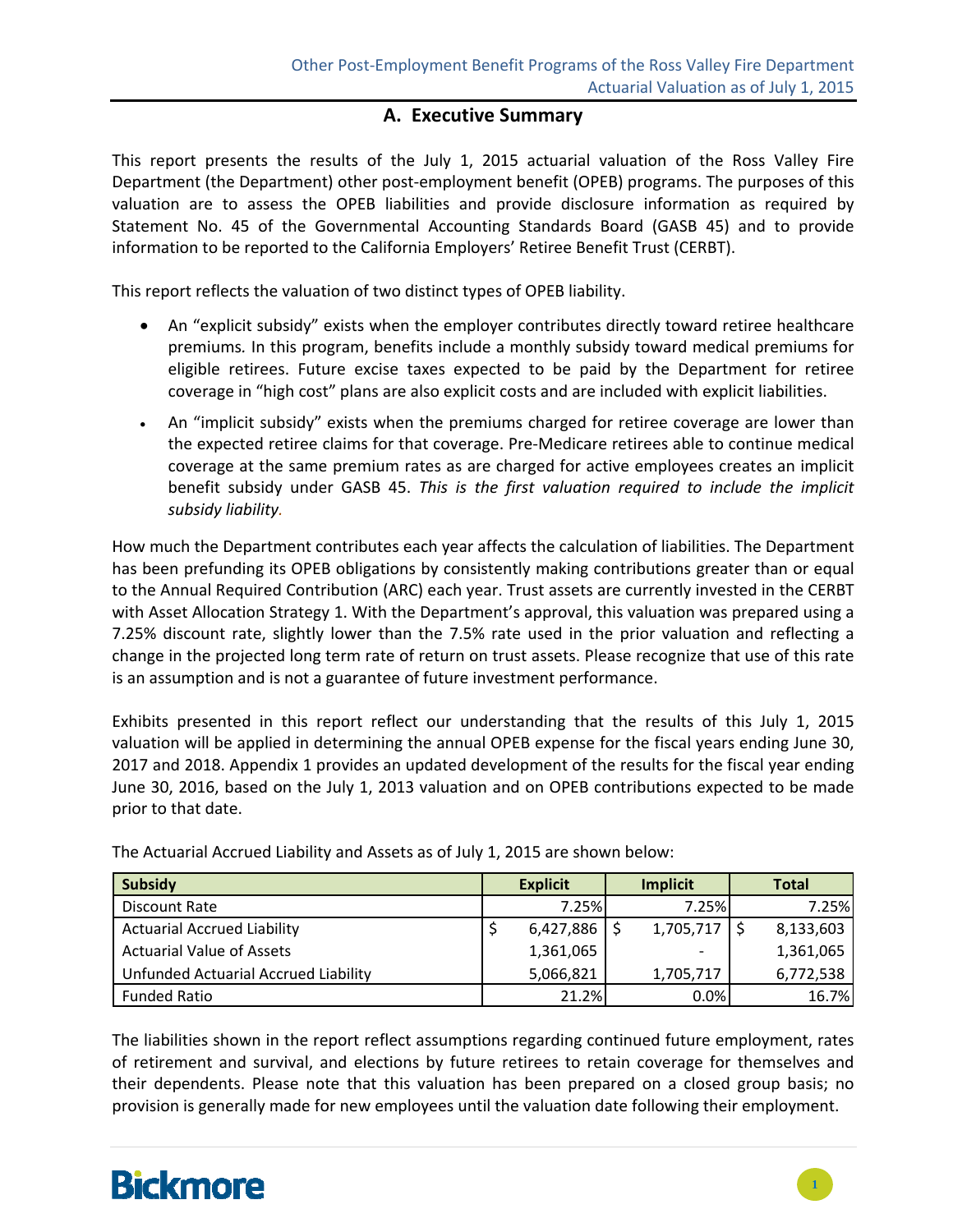### **Executive Summary (Concluded)**

Results for the fiscal year ending June 30, 2017 are summarized below:

| <b>Subsidy</b>                                  | <b>Explicit</b> |  | <b>Implicit</b> |  | <b>Total</b> |  |
|-------------------------------------------------|-----------------|--|-----------------|--|--------------|--|
| Annual Required Contribution (ARC) for FYE 2017 | 497,834         |  | 178,246         |  | 676,080      |  |
| Expected employer paid benefits for retirees    | 336,117         |  |                 |  | 336,117      |  |
| Current year's implicit subsidy credit          |                 |  | 90,411          |  | 90,411       |  |
| Expected contribution to OPEB trust             | 161,717         |  | 87,835          |  | 249,552      |  |
| Expected net OPEB obligation at June 30, 2017   | (12,801)        |  | -               |  | (12, 801)    |  |

Detailed results are shown in tables beginning on page 13. Additional information to facilitate OPEB reporting in the Department's financial statements is provided in the Appendices.

An exhibit comparing current valuation results to those from the prior valuation is provided on page 6, followed by a description of changes. An actuarial valuation is, by its nature, a projection and to the extent that actual experience is not what we assumed, future results will be different. Some possible sources of future differences may include:

- A significant change in the number of covered or eligible plan members;
- A significant increase or decrease in the future medical premium rates or in the subsidy provided by the Department toward retiree medical premiums;
- Longer life expectancies of retirees;
- Significant changes in expected retiree healthcare claims by age, relative to healthcare claims for active employees and their dependents;
- Higher or lower returns on plan assets or contribution levels other than were assumed; and
- Implementation of GASB 75, the new OPEB accounting standard, which should be not later than the Department's fiscal year ending June 30, 2018. One important change moves reporting of the unfunded OPEB liability from a footnote to the balance sheet.

Details of our valuation process and disclosures required by GASB 45 are provided on the succeeding pages. The next valuation is scheduled to be prepared as of July 1, 2017 as required for continued participation in CERBT. If there are any significant changes in the employee data, benefits provided or the funding policy, please contact us to discuss whether an earlier valuation is appropriate.

#### **Important Notices**

This report is intended to be used only to present the actuarial information relating to other postemployment benefits for the Department's financial statements and to provide the annual contribution information with respect to the Department's current OPEB funding policy. The results of this report may not be appropriate for other purposes, where other assumptions, methodology and/or actuarial standards of practice may be required or more suitable. We note that various issues in this report may involve legal analysis of applicable law or regulations. The Department should consult counsel on these matters; Bickmore does not practice law and does not intend anything in this report to constitute legal advice. In addition, we recommend the Department consult with their internal accounting staff or external auditor or accounting firm about the accounting treatment of OPEB liabilities.

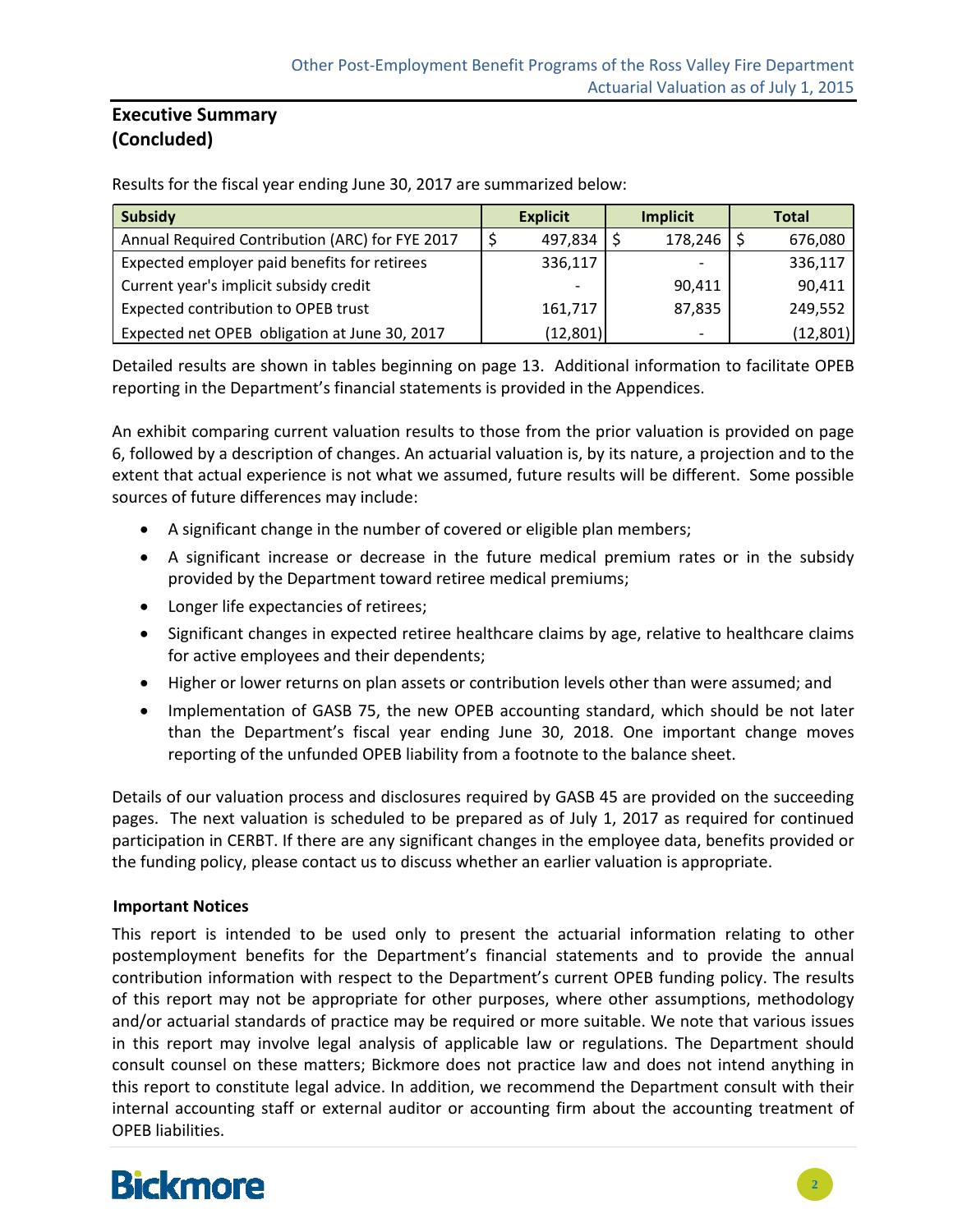### **B. Requirements of GASB 45**

The Governmental Accounting Standards Board (GASB) issued GASB Statement No. 45, *Accounting and Financial Reporting by Employers for Postemployment Benefits Other Than Pensions*. This Statement establishes standards for the measurement, recognition, and display of OPEB expense/expenditures and related liabilities (assets), note disclosures, and, if applicable, required supplementary information (RSI) in the financial reports of state and local governmental employers. The underlying intent of GASB 45 is to systematically recognize the projected cost of OPEB during the years employees are working, rather than over the years when the benefits would be paid.

We understand that the Department implemented GASB 45 for the fiscal year ended June 30, 2010. For agencies with fewer than 200 members covered by or eligible for plan benefits, GASB 45 requires that a valuation be prepared no less frequently than every three years. However, participation in CERBT requires that valuations be performed every two years. GASB 45 disclosures include the determination of an annual OPEB cost. For the first year, the annual OPEB cost is equal to the annual required contribution (ARC) as determined by the actuary.

- If the Department's OPEB contributions equal the ARC each year, the net OPEB obligation will equal \$0.
- If the Department's actual contribution is less than (greater than) the ARC in any year, then a net OPEB obligation (asset) amount is established. In subsequent years, the annual OPEB expense will reflect adjustments made to the net OPEB obligation, in addition to the ARC (see Tables 1B and 1D).

GASB 45 provides for recognition of payments as contributions if they are made (a) directly to retirees or beneficiaries, (b) to an insurer, e.g., for the payment of premiums, or (c) to an OPEB fund set aside toward the cost of future benefits. Funds set aside for future benefits should be considered contributions to an OPEB plan only if the vehicle established is one that is capable of building assets that are separate from and independent of the control of the employer and legally protected from its creditors. Furthermore, the sole purpose of the assets should be to provide benefits under the plan. These conditions generally require the establishment of a legal trust, such as the Department's OPEB trust account with CERBT. Earmarked assets or reserves may be an important step in financing future benefits, but they may not be recognized as an asset for purposes of reporting under GASB 45.

We reiterate that GASB 45 applies only to the expense to be charged to an agency's income statements and to providing other related liability disclosures. While the Annual Required Contribution typically comprises the majority of the annual OPEB expense, it is a theoretical, not a required contribution amount. The decision whether or not to prefund, and at what level, is at the discretion of the Department, as are the manner and term for paying down the unfunded actuarial accrued liability. Once a funding policy has been established, however, the Department's auditor may have an opinion as to the timing and manner of any change to such policy in future years. The level of prefunding also affects the selection of the discount rate used for valuing the liabilities.

*New GASB Statement 75, issued in June 2015, will impact the liabilities and/or expenses developed in future valuations and require changes beginning with the Department's fiscal year end 2018 reporting*. Those calculations are outside the scope of this report.

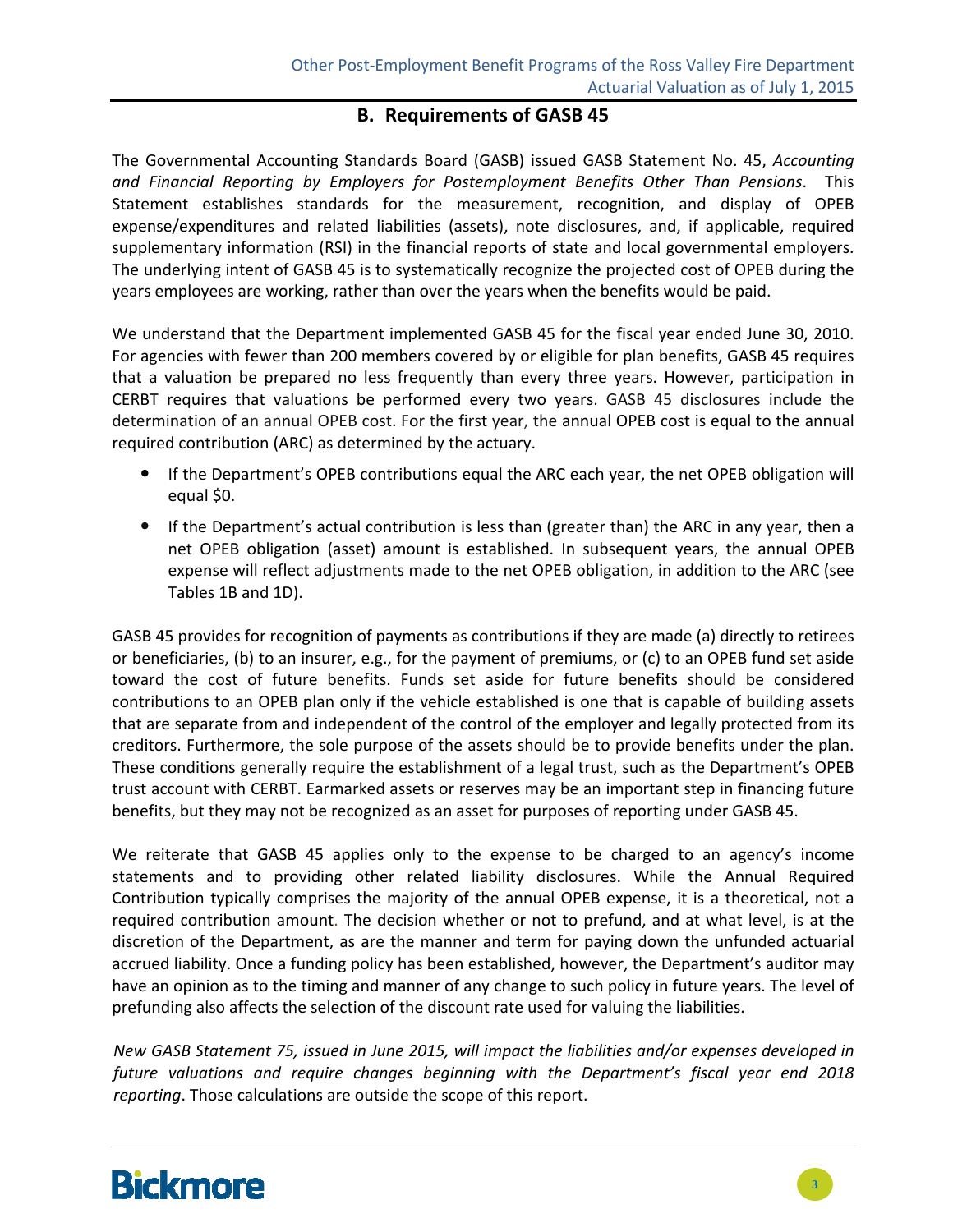### **C. Sources of OPEB Liabilities**

#### **General Types of OPEB**

Post-employment benefits other than pensions (OPEB) comprise a part of compensation that employers offer for services received. The most common OPEB are medical, prescription drug, dental, vision, and/or life insurance coverage. Other OPEB may include outside group legal, long‐term care, or disability benefits outside of a pension plan. OPEB does not generally include COBRA, vacation, sick leave<sup>1</sup> or other direct retiree payments which fall under other GASB accounting statements.

A direct employer payment toward the cost of OPEB benefits is referred to as an "explicit subsidy". In addition, if claims experience of employees and retirees are pooled when determining premiums, the retirees pay a premium based on a pool of members that, on average, are younger and healthier. For certain types of coverage, such as medical insurance, this results in an "implicit subsidy" of retiree premiums by active employee premiums since the retiree premiums are lower than they would have been if retirees were insured separately. Paragraph 13.a. of GASB 45 generally requires an implicit subsidy of retiree premium rates be valued as an OPEB liability.

| This chart shows                        | <b>Expected retiree claims</b>       |                                               |                  |  |  |  |  |  |
|-----------------------------------------|--------------------------------------|-----------------------------------------------|------------------|--|--|--|--|--|
| the sources<br>of                       |                                      |                                               |                  |  |  |  |  |  |
| funds needed to                         | Premium charged for retiree coverage | Covered by higher                             |                  |  |  |  |  |  |
|                                         |                                      | active premiums                               |                  |  |  |  |  |  |
| expected<br>cover                       |                                      |                                               |                  |  |  |  |  |  |
| claims<br>for pre-<br>Medicare retirees | Retiree portion of premium           | Agency portion of premium<br>Explicit subsidy | Implicit subsidy |  |  |  |  |  |
|                                         |                                      |                                               |                  |  |  |  |  |  |

For actuarial valuations dated prior to March 31, 2015, an exception allowed plan employers with a very small membership in a large "community-rated" healthcare program to avoid reporting of implicit subsidy liability. After a change in Actuarial Standards of Practice, GASB no longer offers this exception. *This change had a significant impact on the valuation of the Department's OPEB liability*.

#### **OPEB Obligations of the Department**

The Department provides continuation of medical to its retiring employees, creating these liabilities:

- **Explicit subsidy liabilities**: The Department contributes directly toward retiree medical premiums, as described in Table 3A. Liabilities relating to these benefits are included in this valuation.
- **Implicit subsidy liabilities**: Employees are covered by the CalPERS medical program. The same monthly premiums are charged for active employees and for pre‐Medicare retirees; CalPERS has confirmed that the claims experience of these members is considered together in setting these premium rates. We determine the implicit rate subsidy for pre-Medicare retirees as the projected difference between (a) retiree medical claim costs by age and (b) premiums charged for retiree coverage. See Table 4 and Addendum 1: Bickmore Healthcare Claims Age Rating Methodology.

Different monthly premiums are charged for Medicare-eligible members and CalPERS has confirmed that only the claims experience of these Medicare eligible members is considered in setting these premium rates. We have assumed that this premium structure is adequate to cover the expected claims of these retirees and believe that there is no implicit subsidy of premiums for these members by active employees.

 $<sup>1</sup>$  Unless unused sick leave credits are converted to provide or enhance a defined benefit OPEB.</sup>



l

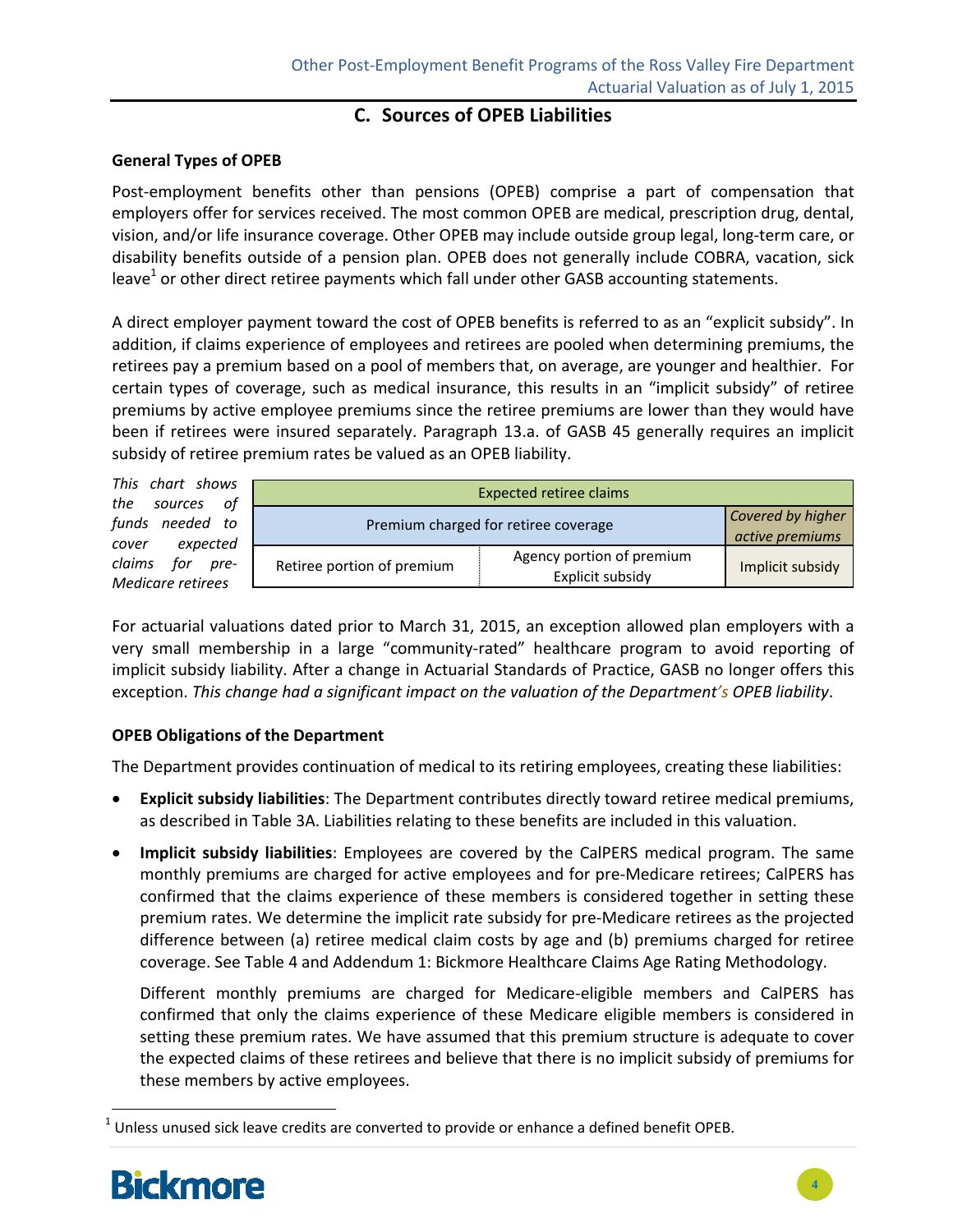### **D. Valuation Process**

The valuation has been based on employee census data and benefits initially submitted to us by the Department in April 2016 and clarified in various related communications. A summary of the employee data is provided in Table 2 and a summary of the benefits provided under the Plan is provided in Table 3A. While individual employee records have been reviewed to verify that they are reasonable in various respects, the data has not been audited and we have otherwise relied on the Department as to its accuracy. The valuation described below has been performed in accordance with the actuarial methods and assumptions described in Table 4.

In projecting benefit values and liabilities, we first determine an expected premium or benefit stream over the employee's future retirement. Benefits may include both direct employer payments (explicit subsidies) and/or an implicit subsidy, arising when retiree premiums are expected to be subsidized by active employee premiums. The projected benefit streams reflect assumed trends in the cost of those benefits and assumptions as to the expected date(s) when benefits will end. We then apply assumptions regarding:

- The probability that each individual employee will or will not continue in service with the Department to receive benefits.
- To the extent assumed to retire from the Department, the probability of various possible retirement dates for each retiree, based on current age, service and employee type; and
- The likelihood that future retirees will or will not elect retiree coverage (and benefits) for themselves and/or their dependents.

We then calculate a present value of these benefits by discounting the value of each future expected benefit payment, multiplied by the assumed expectation that it will be paid, back to the valuation date using the discount rate. These benefit projections and liabilities have a very long time horizon. The final payments for currently active employees may not be made for 70 years or more.

The resulting present value for each employee is allocated as a level percent of payroll each year over the employee's career using the entry age normal cost method and the amounts for each individual are then summed to get the results for the entire plan. This creates a cost expected to increase each year as payroll increases. Amounts attributed to prior fiscal years form the "actuarial accrued liability" (AAL). The amount of future OPEB cost allocated for active employees in the current year is referred to as the "normal cost". The remaining active cost to be assigned to future years is called the "present value of future normal costs".

In summary:

| Past Years' Cost Allocations          | <b>Actives and Retirees</b> |
|---------------------------------------|-----------------------------|
| <b>Current Year's Cost Allocation</b> | Actives only                |
| <b>Future Years' Cost Allocations</b> | Actives only                |
| <b>Total Benefit Costs</b>            | <b>Actives and Retirees</b> |
|                                       |                             |

Where contributions have been made to an irrevocable OPEB trust, the accumulated value of trust assets is applied to offset the AAL. In this valuation, we set the Actuarial Value of Assets equal to the market value of assets invested in in the Department's CERBT account. The market value reported as of June 30, 2015 was \$1,361,065. The portion of the AAL not covered by assets is referred to as the unfunded actuarial accrued liability (UAAL).

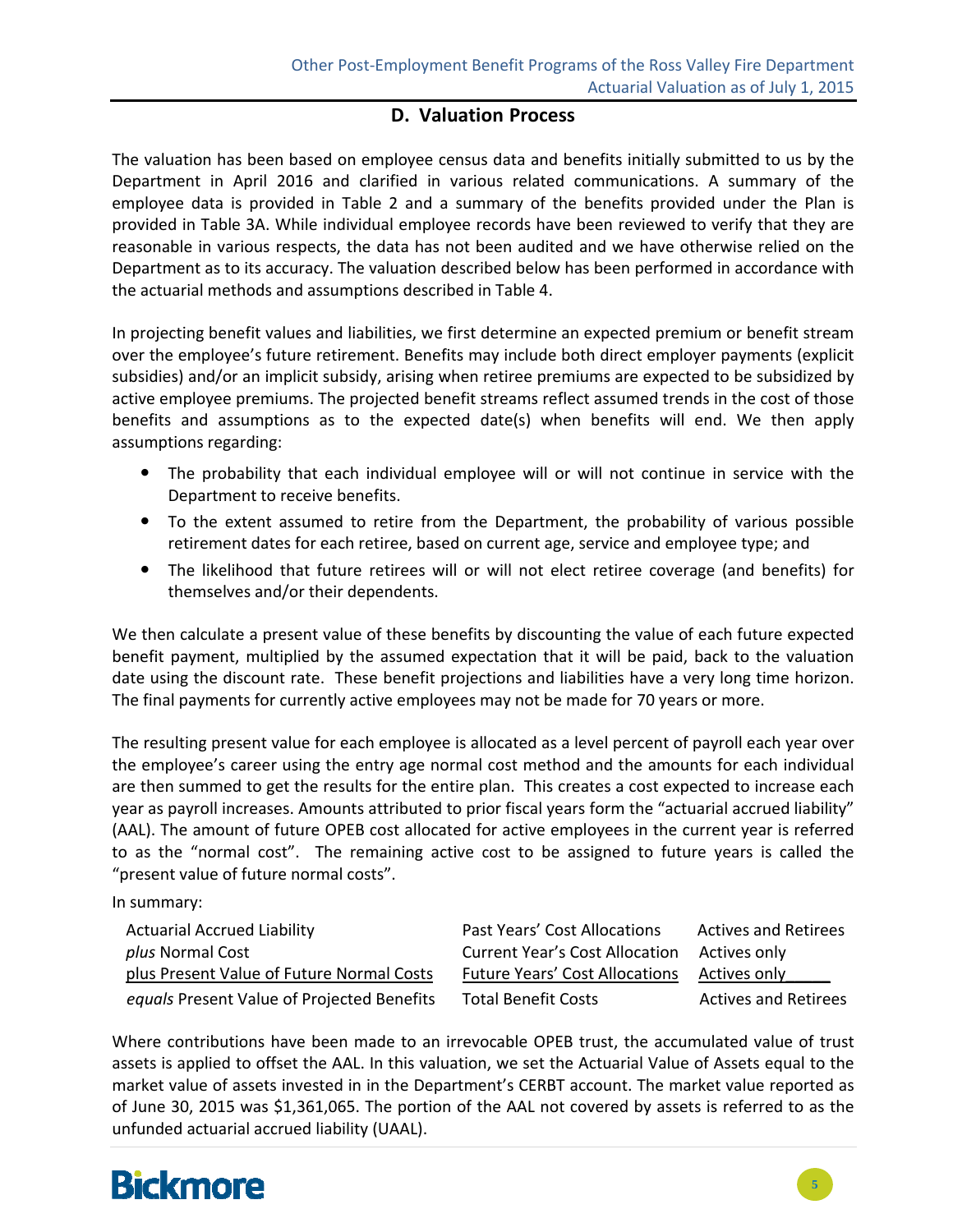### **E. Basic Valuation Results**

The following chart compares the results of the July 1, 2015 valuation of OPEB liabilities to the results of the July 1, 2013 valuation.

| <b>Funding Policy</b>                                | <b>Prefunding Basis</b> |                 |                 |                 |  |  |  |  |
|------------------------------------------------------|-------------------------|-----------------|-----------------|-----------------|--|--|--|--|
| <b>Valuation date</b>                                | 7/1/2013                |                 | 7/1/2015        |                 |  |  |  |  |
| Subsidy                                              | Explicit                | Explicit        | Implicit        | Total           |  |  |  |  |
| Discount rate                                        | 7.50%                   | 7.25%           | 7.25%           | 7.25%           |  |  |  |  |
| <b>Number of Covered Employees</b>                   |                         |                 |                 |                 |  |  |  |  |
| <b>Actives</b>                                       | 33                      | 32              | 32              | 32              |  |  |  |  |
| Retirees                                             | 31                      | 36              | 13              | 36              |  |  |  |  |
| <b>Total Participants</b>                            | 64                      | 68              | 45              | 68              |  |  |  |  |
| <b>Actuarial Present Value of Projected Benefits</b> |                         |                 |                 |                 |  |  |  |  |
| <b>Actives</b>                                       | \$<br>3,883,353         | \$<br>3,671,171 | Ś.<br>1,326,031 | Ś.<br>4,997,202 |  |  |  |  |
| Retirees                                             | 3,055,567               | 4,125,713       | 889,925         | 5,015,638       |  |  |  |  |
| <b>Total APVPB</b>                                   | 6,938,920               | 7,796,884       | 2,215,956       | 10,012,840      |  |  |  |  |
| <b>Actuarial Accrued Liability (AAL)</b>             |                         |                 |                 |                 |  |  |  |  |
| <b>Actives</b>                                       | 2,808,846               | 2,302,173       | 815,792         | 3,117,965       |  |  |  |  |
| Retirees                                             | 3,055,567               | 4,125,713       | 889,925         | 5,015,638       |  |  |  |  |
| <b>Total AAL</b>                                     | 5,864,413               | 6,427,886       | 1,705,717       | 8,133,603       |  |  |  |  |
| <b>Actuarial Value of Assets</b>                     | 771,411                 | 1,361,065       |                 | 1,361,065       |  |  |  |  |
| <b>Unfunded AAL (UAAL)</b>                           | 5,093,002               | 5,066,821       | 1,705,717       | 6,772,538       |  |  |  |  |
| <b>Normal Cost</b>                                   | 114,543                 | 130,461         | 47,609          | 178,070         |  |  |  |  |
| Percent funded                                       | 13.2%                   | 21.2%           | 0.0%            | 16.7%           |  |  |  |  |
| Reported covered payroll                             | 3,453,704               | 3,965,148       | 3,965,148       | 3,965,148       |  |  |  |  |
| UAAL as percent of payroll                           | 147.5%                  | 127.8%          | 43.0%           | 170.8%          |  |  |  |  |

Note: The Explicit Subsidy AAL as of July 1, 2015 includes approximately \$62,000 in projected excise taxes expected to be paid by the Department for retirees covered by "high cost" plans under the Affordable Care Act.

#### **Changes Since the Prior Valuation**

Even if all of our previous assumptions were met exactly as projected, liabilities generally increase over time as active employees get closer to the date their benefits are expected to begin. Given the uncertainties involved and the long term nature of these projections, our prior assumptions are not likely ever to be exactly realized. The relatively small size of the Department's employee group makes it more likely that differences from what we anticipate will occur. Nonetheless, it is helpful to review why results are different than we anticipated.

Absent the additional liability due to recognition of the implicit subsidy, the unfunded AAL (UAAL) increased by only \$33,000 (from \$5,093,000 to \$5,126,000). However, reflecting the \$1.7 million implicit subsidy liability as now required increased the total UAAL from \$5.1 million to over \$6.8 million. The factors described on the following page account for the combined \$1,680,000 increase in the unfunded AAL over these two years.

# **Bickmore**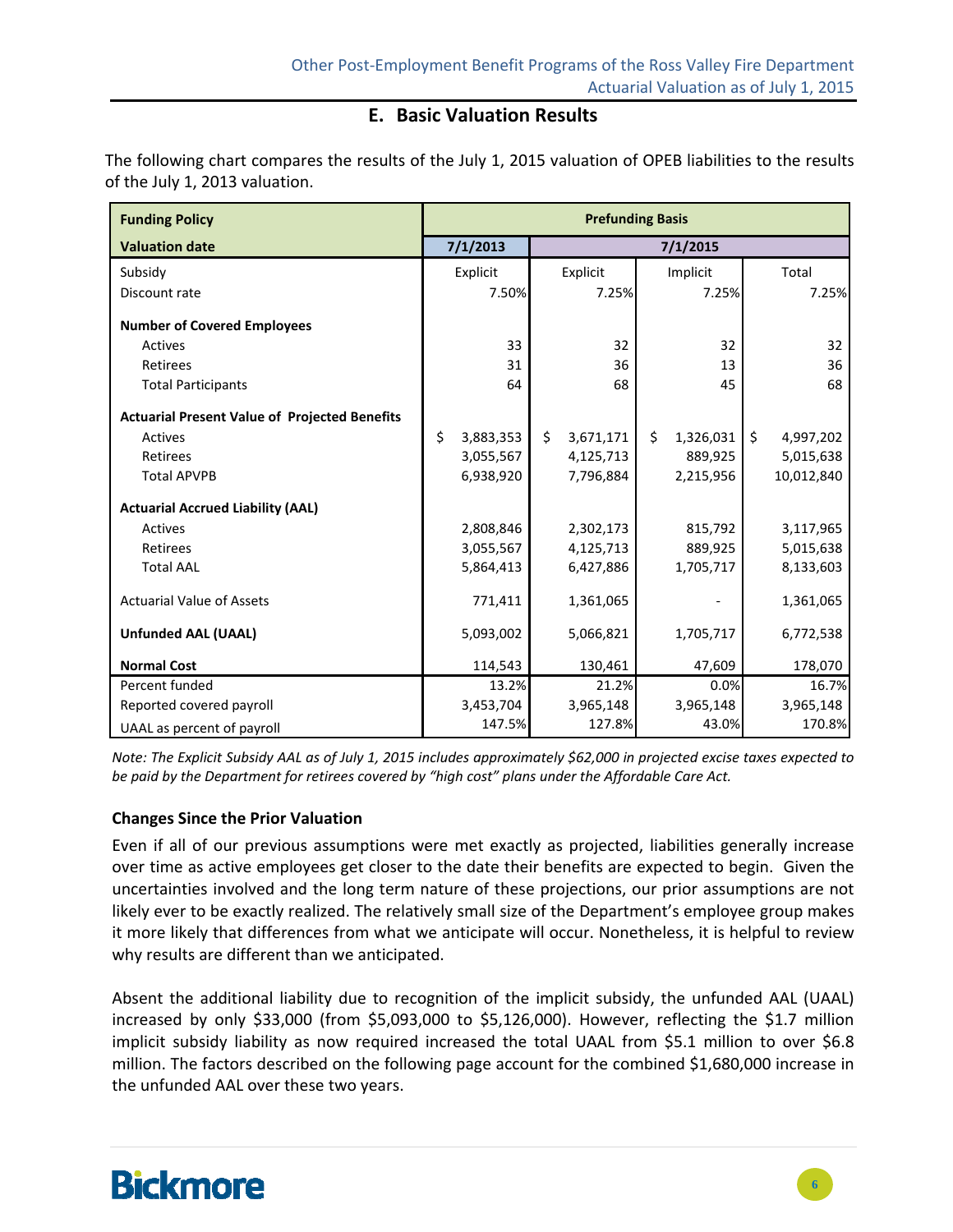### **Basic Valuation Results (Concluded)**

- A \$1,706,000 *increase* in the AAL to begin recognizing the implicit subsidy of medical coverage for current and future retirees prior to becoming eligible for Medicare; in developing this liability, we added assumptions regarding expected claims cost by age and gender;
- A \$193,000 *increase* in the AAL due to a change in discount rates used to develop the OPEB liability, from 7.5% to 7.25%;
- A \$287,000 *increase* in the AAL due to revised assumptions for future disability and service retirements and other terminations (withdrawals) prior to retirement, based on the 2014 CalPERS retirement plan experience study covering Department employees; we also updated our projection of future improvements in retiree mortality rates;
- A \$200,000 *decrease* in the AAL due to a decrease in the percentage of employees assumed to cover a spouse on a Department medical plan in retirement, from 85% to 68% (if hired prior to April 2013) and to 51% (if hired on or after April 2013);
- A \$70,000 *expected increase* in the UAAL, from the excess of additional costs accrued for active employees and the passage of time over benefits paid to retirees, new contributions and trust earnings between July 2013 and July 2015.
- A \$376,000 *decrease* in the UAAL from plan experience relative to prior assumptions. Plan experience includes factors such as changes in plan membership, retiree elections and changes in medical premiums and limits on benefits other than previously projected as well as the addition of new employees hired since July 1, 2013.

The plan experience gain above includes about \$27,000 in favorable asset values relative to expected contributions and rate of return. Actual plan assets were greater than projected, primarily because contributions to CERBT were larger than we projected during this two year period. The return on trust assets appears to be slightly better than the expected long term rate of return of 7.5% per year, with the actual return closer to 7.7% per year over this period.

# **Bickmore**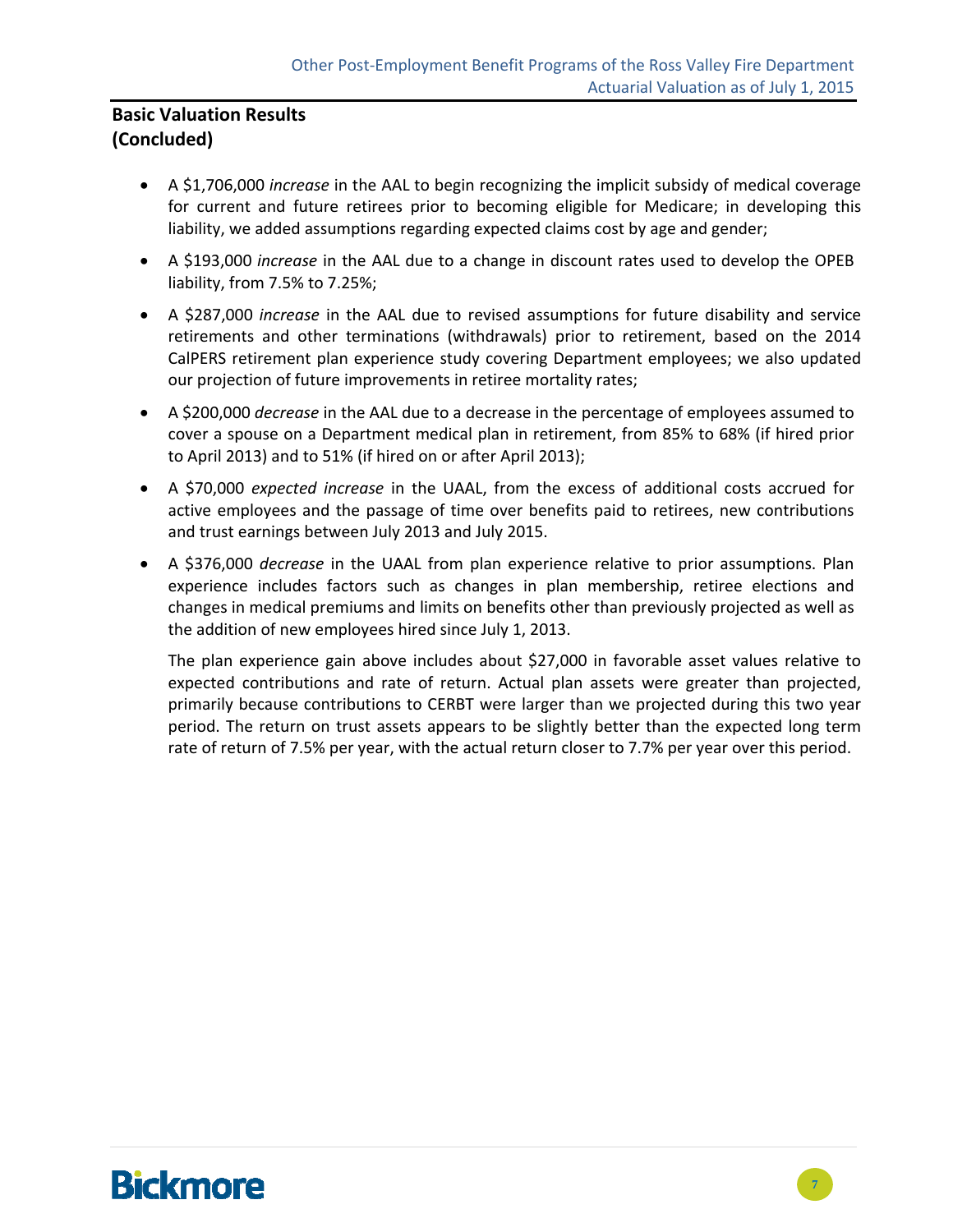### **F. Funding Policy**

The specific calculation of the ARC and annual OPEB expense for an employer depends on how the employer elects to fund these benefits. The funding levels can generally be categorized as follows:

- 1. *Prefunding ‐* contributing an amount greater than or equal to the ARC each year. Prefunding generally allows the employer to have the liability calculated using a higher discount rate, which in turn lowers the liability. In addition, following a prefunding policy does not build up a net OPEB obligation (or gradually reduces it to \$0). Prefunding results in this report were developed using a discount rate of 7.25%.
- 2. *Pay‐As‐You‐Go funding* contributing only the amounts needed to pay retiree benefits in the current year; generally requires a lower discount rate.
- 3. *Partial prefunding* contributing more than the current year's retiree payments but less than 100% of the ARC; requires that liabilities be developed using a discount rate that "blends" the relative portions of benefits that are prefunded and those not.

#### **Determination of the ARC**

The Annual Required Contribution (ARC) consists of two basic components, which have been adjusted with interest to the Department's fiscal year end:

- The amounts attributed to service performed in the current fiscal year (the normal cost) and
- Amortization of the unfunded actuarial accrued liability (UAAL).

ARCs for the fiscal years ending June 30, 2017 and June 30, 2018 are developed in Tables 1A and 1C.

#### **Decisions Affecting the Amortization Payment**

The period and method for amortizing the AAL can significantly affect the ARC. GASB 45:

- Prescribes a maximum amortization period of 30 years and requires no minimum amortization period (except 10 years for certain actuarial gains). Immediate full funding of the liability is also permitted.
- Allows amortization payments to be determined (a) as a level percentage of payroll, designed to increase over time as payroll increases, or (b) as a level dollar amount much like a conventional mortgage, so that this component of the ARC does not increase over time. Where a plan is closed and has no ongoing payroll base, a level percent of payroll basis is not permitted.
- Allows the amortization period to decrease annually by one year (closed basis) or to be maintained at the same number of years (open basis).

#### **Funding Policy Illustrated in This Report**

It is our understanding that the Department's prefunding policy includes amortization of the unfunded AAL over a closed 30‐year period initially effective July 1, 2009; the remaining period applicable in determining the ARC for the fiscal year ending June 30, 2017 is 23 years. Amortization payments are determined on a level percent of pay basis.<sup>2</sup>

 $2$  Where the UAAL is amortized on a level percent of pay basis, if all assumptions are met, the UAAL may increase, rather than decrease, in the earlier years of the amortization period.

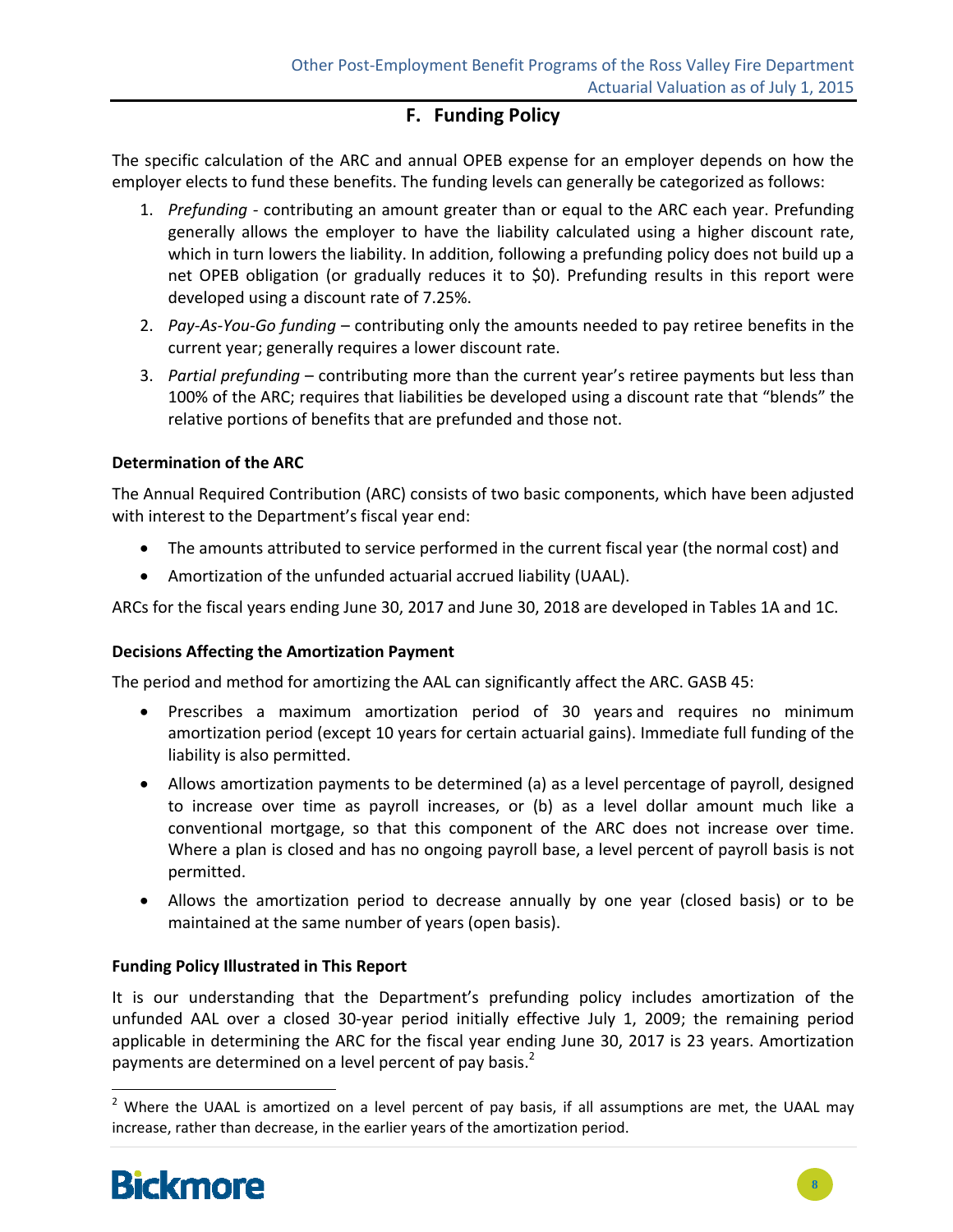### **Funding Policy (Concluded)**

#### **Funding of the Implicit Subsidy**

The implicit subsidy liability created when expected retiree medical claims exceed the retiree premiums was described earlier in Section C. In practical terms, when the Department pays the premiums for active employees each year, their premiums include an amount expected to be transferred to cover the portion of the retirees' claims not covered by their premiums. This transfer represents the current year's implicit subsidy. Paragraph 13.g. of GASB 45 allows for recognition of payments to an irrevocable trust *or directly to the insurer* as an employer's contribution to the ARC. We have estimated each current year's implicit subsidy and recommend netting this amount against the funding requirement for the implicit subsidy (see Tables 1B and 1D).

The following hypothetical example illustrates this treatment:

| <b>Hypothetical Illustration</b>                   |  | <b>For Active</b> |                  | <b>For Retired</b> |              |
|----------------------------------------------------|--|-------------------|------------------|--------------------|--------------|
| <b>Of Implicit Subsidy Recognition</b>             |  | <b>Employees</b>  | <b>Employees</b> |                    | <b>Total</b> |
| Annual Agency Contribution Toward Premiums         |  | 784,000 \$        |                  | 336,000            | 1,120,000    |
| Current Year's Implicit Subsidy Adjustment         |  | $(90,000)$ \$     |                  | 90,000             |              |
| Adjusted contributions reported in Financial Stmts |  | 694,000           |                  | 426,000            | \$1,120,000  |

While total Agency contributions paid toward active and retired employee healthcare premiums in this example are the same, by shifting the recognition of the current year's implicit subsidy from actives to retirees, this amount may be recognized as a contribution toward the OPEB ARC.

There is a larger question about whether or not the Department will want to prefund the implicit subsidy liability. Some possible options include:

- Prefunding 100% of the ARC relating to both the explicit subsidy and implicit subsidy liabilities. *Exhibits in this report reflect our assumption that the Department will follow this approach.*
- Prefunding 100% of the ARC relating to both the explicit subsidy and implicit subsidy liabilities, but intentionally allocate the entire trust contribution to more quickly pay‐off the explicit subsidy liability, rather than allocating any toward the implicit subsidy liability. We believe this would allow the implicit subsidy liability to be developed using the prefunding discount rate of 7.25%.
- Prefunding 100% of the ARC developed for the explicit subsidy liability, but not prefund the implicit subsidy liability. We believe this approach requires determining the implicit subsidy liability using a pay‐as‐you‐go discount rate (e.g., 4.0% rather than the 7.25%).

We are available to review these options further with the Department.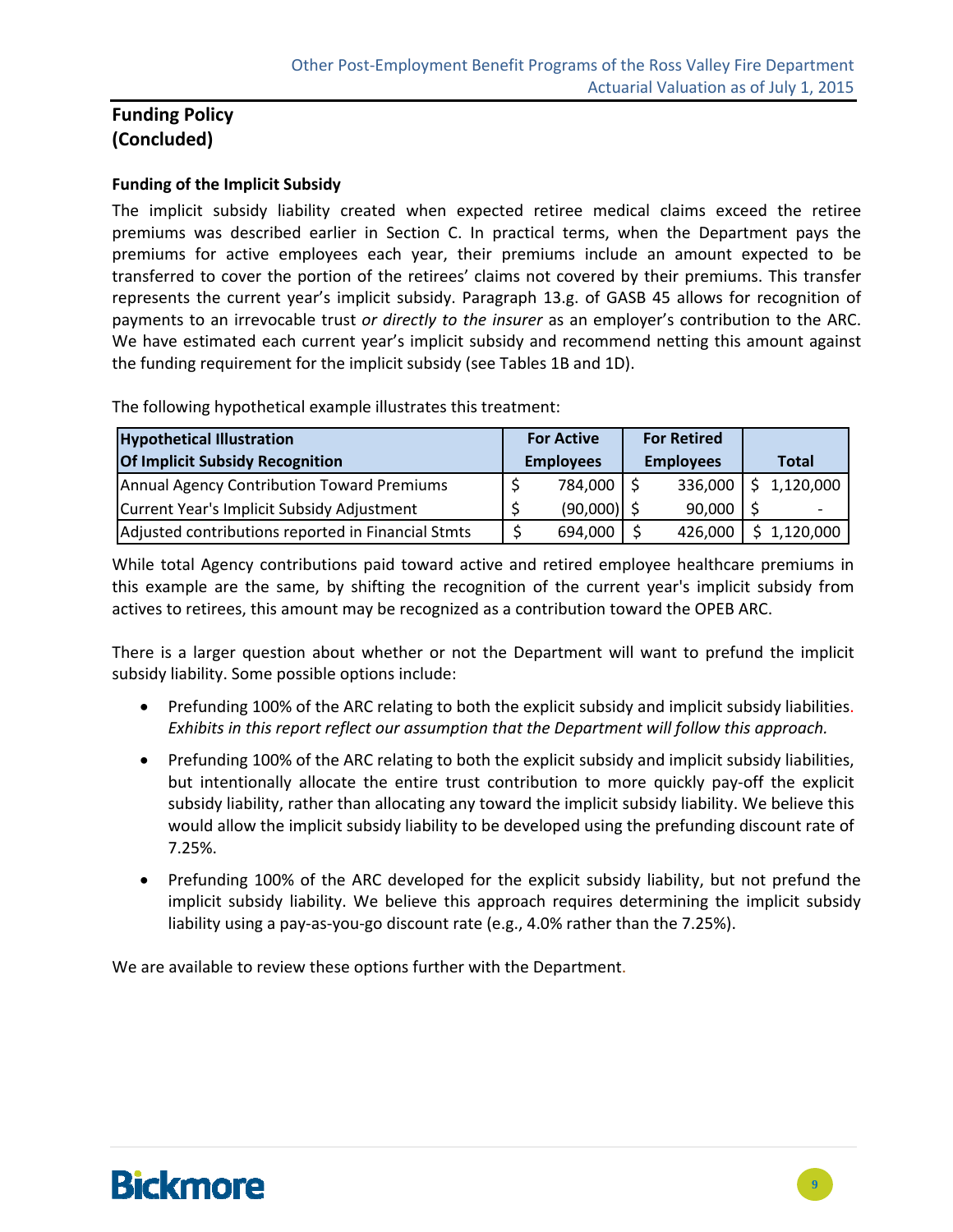#### **G. Choice of Actuarial Funding Method and Assumptions**

The ultimate real cost of an employee benefit plan is the value of all benefits and other expenses of the plan over its lifetime. These expenditures are dependent only on the terms of the plan and the administrative arrangements adopted, and as such are not affected by the actuarial funding method. The actuarial funding method attempts to spread recognition of these expected costs on a level basis over the life of the plan, and as such sets the "incidence of cost". Methods that produce higher initial annual (prefunding) costs will produce lower annual costs later. Conversely, methods that produce lower initial costs will produce higher annual costs later relative to the other methods. GASB 45 allows the use of any of six actuarial funding methods; a brief description of each is in the glossary.

#### **Factors Impacting the Selection of Funding Method**

While the goal of GASB 45 is to match recognition of retiree medical expense with the periods during which the benefit is earned, the funding methods differ because they focus on different financial measures in attempting to level the incidence of cost. Appropriate selection of a funding method contributes to creating intergenerational equity between generations of taxpayers. The impact of potential new employees entering the plan may also affect selection of a funding method, though this is not a factor in this plan.

We believe it is most appropriate for the plan sponsor to adopt a theory of funding and consistently apply the funding method representing that theory. This valuation was prepared using the entry age normal cost method with normal cost determined on a level percent of pay basis. The entry age normal cost method often produces initial contributions between those of the other more common methods and is generally regarded by pension actuaries as the most stable of the funding methods and is one of the most commonly used methods for GASB 45 compliance.

#### **Factors Affecting the Selection of Assumptions**

Special considerations apply to the selection of actuarial funding methods and assumptions for the Department. The actuarial assumptions used in this report were chosen, for the most part, to be the same as the actuarial assumptions used for the most recent actuarial valuations of the retirement plans covering Department employees. Other assumptions, such as healthcare trend, age related healthcare claims, retiree participation rates and spouse coverage, were selected based on demonstrated plan experience and/or our best estimate of expected future experience. We will continue to gather information and monitor these assumptions for future valuations, as more experience develops.

In selecting an appropriate discount rate, GASB states that the discount rate should be based on the expected long-term yield of investments used to finance the benefits. CERBT provides participating employers with three possible asset allocation strategies; a maximum discount rate is assigned to each of these strategies, which may be rounded or reduced to include a margin for adverse deviation. As requested by the Department and permitted by CERBT where its asset allocation Strategy #1 is employed, the discount rate used in this valuation is 7.25%.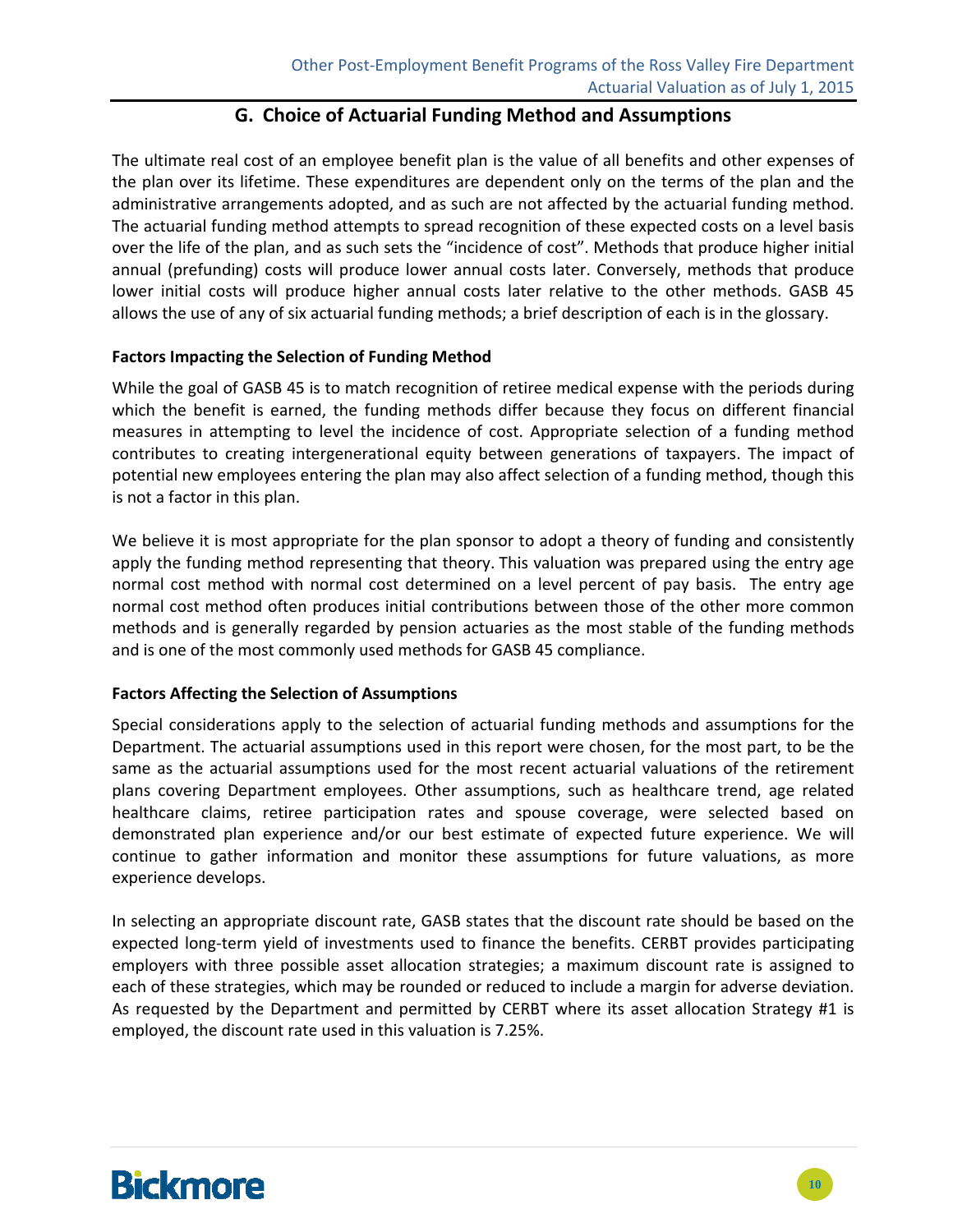### **H. Certification**

This report presents the results of our actuarial valuation of the other post-employment benefits provided by the Ross Valley Fire Department. The purpose of this valuation was to provide the actuarial information required for the Department's reporting under Statement 45 of the Governmental Accounting Standards Board. The calculations were focused on determining the plan's funded status as of the valuation date, developing the Annual Required Contribution and projecting the Net OPEB Obligations for the years to which this report is expected to be applied.

We certify that this report has been prepared in accordance with our understanding of GASB 45. To the best of our knowledge, the report is complete and accurate, based upon the data and plan provisions provided to us by the Department. We believe the assumptions and method used are reasonable and appropriate for purposes of the financial reporting required by GASB 45. The results may not be appropriate for other purposes.

Each of the undersigned individuals is a Fellow in the Society of Actuaries and Member of the American Academy of Actuaries who satisfies the Academy Qualification Standards for rendering this opinion.

Signed: August 25, 2016

ashering L. Macloon  $\overline{\phantom{a}}$ 

Catherine L. MacLeod, FSA, FCA, EA, MAAA J. Kevin Watts, FSA, FCA, MAAA

Ohin Vatt

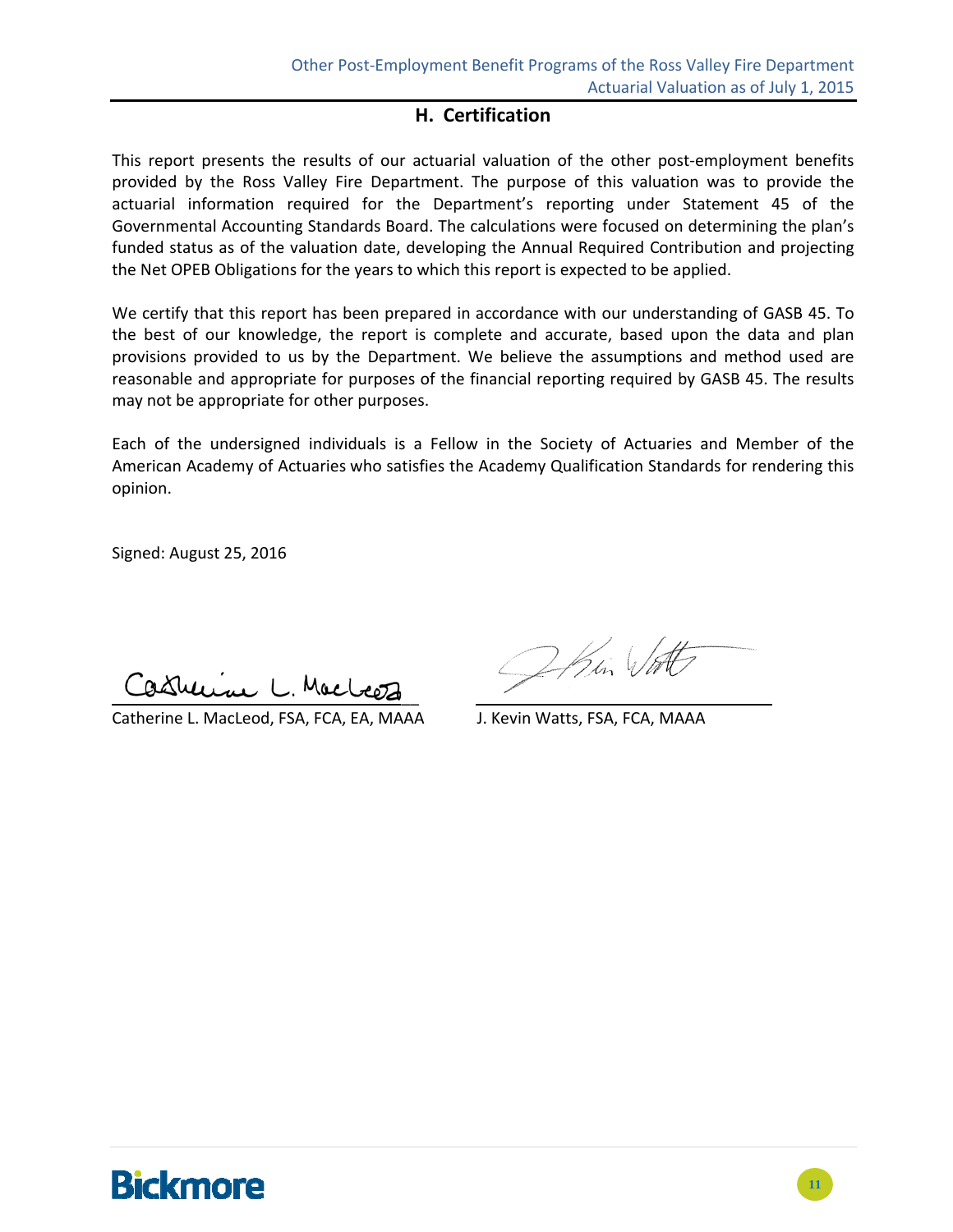#### **Table 1**

**Results for fiscal year ending 2016**: The annual required contribution (ARC) and annual OPEB expense (AOE) for the Department's fiscal year ending June 30, 2016 were developed as part of the July 2013 valuation, but the financial statement for that period has not yet been finalized. We have illustrated what we anticipate will be reported for OPEB under GASB 45 as of June 30, 2016 and included this information in Appendix 1. We use the net OPEB asset projected from this Appendix as the starting point for developing the net OPEB asset as of June 30, 2017, shown in Table 1B.

**Results for fiscal years 2017 and 2018:** The basic results of our July 1, 2015 valuation of OPEB liabilities for the Department calculated under GASB 45 were summarized in Section E. Those results are applied to develop the ARC, AOE and the net OPEB obligation (NOO) or net OPEB asset (NOA) to be reported by the Department for its fiscal years ending June 30, 2017 and June 30, 2018.

As noted earlier in this report,

- The development of the ARC reflects the assumption that the Department will contribute at least 100% of the total ARC each year, with contributions comprised of:
	- ‐ direct payments to CalPERS toward retiree premiums plus reimbursements to retirees,
	- ‐ each current year's implicit subsidy, and
	- ‐ contributions to the OPEB trust.

If this understanding is incorrect or if actual Department contributions differ by more than an immaterial amount, some of the results in this report will need to be revised.

 GASB 75 will not necessarily impact the development of results for funding purposes but will change the development of the OPEB liability and expense information to be reported by the Department in its financial statements for the fiscal year ending June 30, 2018. That information will need to be developed at a later date and is outside the scope of this report.

**Employees reflected in future years' costs:** The counts of active employees and retirees shown in Tables 1A and 1C are the same as the counts of active and retired employees on the valuation date. While we do not adjust these counts between valuation dates, the liabilities and costs developed for those years already anticipate the likelihood that some active employees may leave employment forfeiting benefits, some may retire and elect benefits and coverage for some of the retired employees may cease. However, because this valuation has been prepared on a closed group basis, no potential future employees are included. We will incorporate any new employees in the next valuation, in the same way we included new employees hired after July 2013 in this July 2015 valuation.

We also note that the number of retired employees expected to create an implicit subsidy OPEB liability are lower than the number of those which create an explicit subsidy liability. CalPERS medical premiums for retirees over age 65 and covered by Supplemental Medicare plans are not subsidized by active employee medical premiums, so do not create an implicit subsidy liability.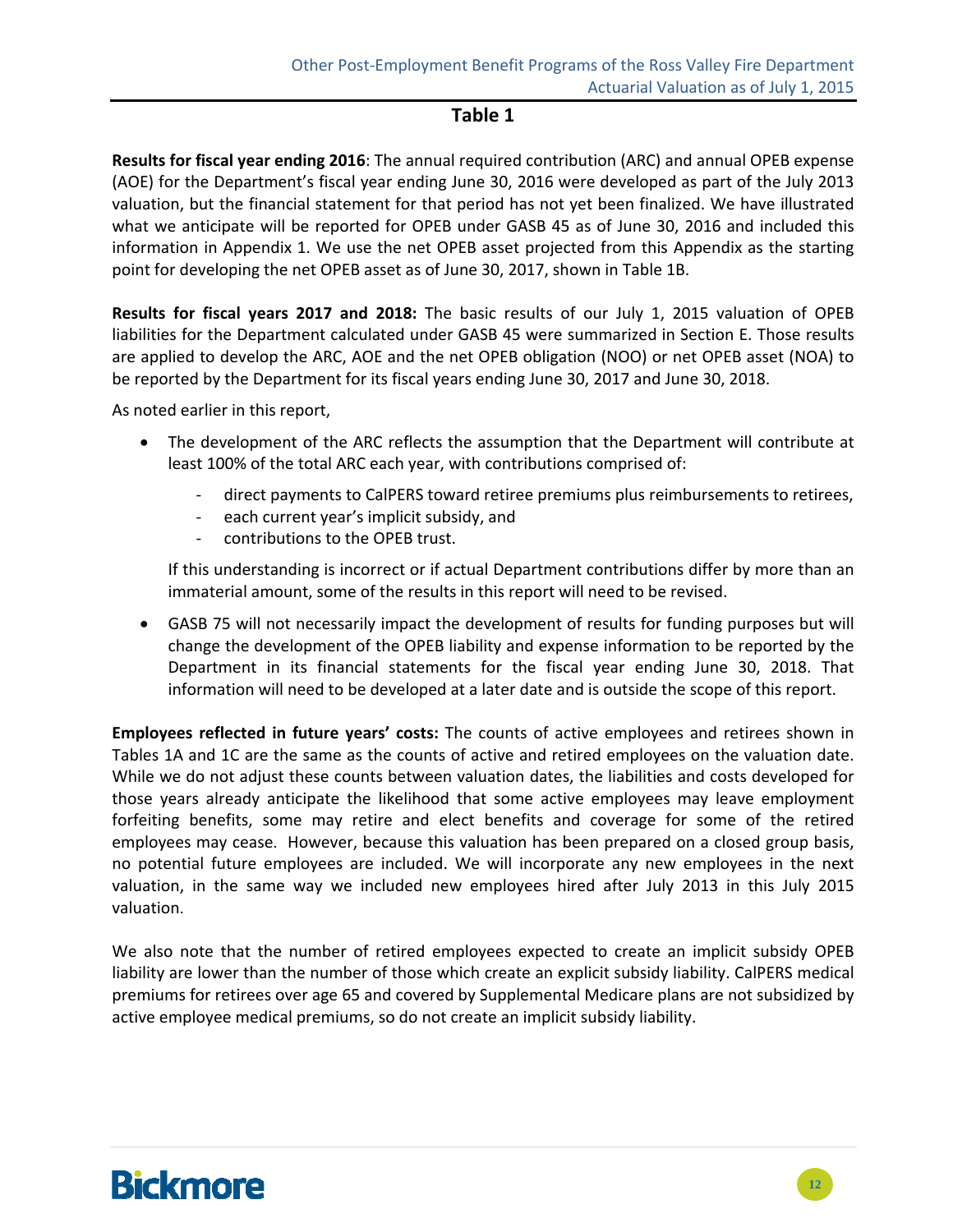### **Table 1A ARC Calculation for FYE 2017**

The table below develops the ARC for the Department's fiscal year ending June 30, 2017 determined on a prefunding basis, based on a "roll forward" of the July 1, 2015 valuation results. Calculations are shown separately, and in total, relating to Explicit and Implicit OPEB benefits.

| <b>Funding Policy</b>                                | <b>Prefunding Basis</b> |                |         |                |    |                |
|------------------------------------------------------|-------------------------|----------------|---------|----------------|----|----------------|
| <b>Valuation date</b>                                |                         |                |         | 7/1/2015       |    |                |
| Subsidy                                              |                         | Explicit       |         | Implicit       |    | Total          |
| For fiscal year beginning                            |                         | 7/1/2016       |         | 7/1/2016       |    | 7/1/2016       |
| For fiscal year ending                               |                         | 6/30/2017      |         | 6/30/2017      |    | 6/30/2017      |
| Expected long-term return on assets                  |                         | 7.25%          |         | 7.25%          |    | 7.25%          |
| Discount rate                                        |                         | 7.25%          |         | 7.25%          |    | 7.25%          |
| <b>Number of Covered Employees</b>                   |                         |                |         |                |    |                |
| <b>Actives</b>                                       |                         | 32             |         | 32             |    | 32             |
| Retirees                                             |                         | 36             |         | 13             |    | 36             |
| <b>Total Participants</b>                            |                         | 68             |         | 45             |    | 68             |
| <b>Actuarial Present Value of Projected Benefits</b> |                         |                |         |                |    |                |
| <b>Actives</b>                                       | \$                      | 3,931,199      | $\zeta$ | 1,420,926      | \$ | 5,352,125      |
| <b>Retirees</b>                                      |                         | 4,104,882      |         | 863,442        |    | 4,968,324      |
| <b>Total APVPB</b>                                   |                         | 8,036,081      |         | 2,284,368      |    | 10,320,449     |
| <b>Actuarial Accrued Liability (AAL)</b>             |                         |                |         |                |    |                |
| Actives                                              |                         | 2,602,868      |         | 924,756        |    | 3,527,624      |
| Retirees                                             |                         | 4,104,882      |         | 863,442        |    | 4,968,324      |
| <b>Total AAL</b>                                     |                         | 6,707,750      |         | 1,788,198      |    | 8,495,948      |
| <b>Actuarial Value of Assets</b>                     |                         | 1,673,839      |         |                |    | 1,673,839      |
| <b>Unfunded AAL (UAAL)</b>                           |                         | 5,033,911      |         | 1,788,198      |    | 6,822,109      |
| Amortization method                                  |                         | Level % of Pay |         | Level % of Pay |    | Level % of Pay |
| Initial amortization period (in years)               |                         | 30             |         | 30             |    | 30             |
| Remaining period (in years)                          |                         | 23             |         | 23             |    | 23             |
| <b>Determination of Amortization Payment</b>         |                         |                |         |                |    |                |
| <b>UAAL</b>                                          | \$                      | 5,033,911      | \$      | 1,788,198      | \$ | 6,822,109      |
| Factor                                               |                         | 15.2783        |         | 15.2783        |    | 15.2783        |
| Payment                                              |                         | 329,480        |         | 117,041        |    | 446,521        |
| <b>Annual Required Contribution (ARC)</b>            |                         |                |         |                |    |                |
| Normal Cost                                          |                         | 134,701        |         | 49,156         |    | 183,857        |
| Amortization of UAAL                                 |                         | 329,480        |         | 117,041        |    | 446,521        |
| Interest to fiscal year end                          |                         | 33,653         |         | 12,049         |    | 45,702         |
| <b>Total ARC at fiscal year end</b>                  |                         | 497,834        |         | 178,246        |    | 676,080        |
| Projected covered payroll                            | \$                      | 4,094,015      | \$      | 4,094,015      | \$ | 4,094,015      |
| Normal Cost as a percent of payroll                  |                         | 3.3%           |         | 1.2%           |    | 4.5%           |
| ARC as a percent of payroll                          |                         | 12.2%          |         | 4.4%           |    | 16.5%          |
| ARC per active ee                                    |                         | 15,557         |         | 5,570          |    | 21,128         |

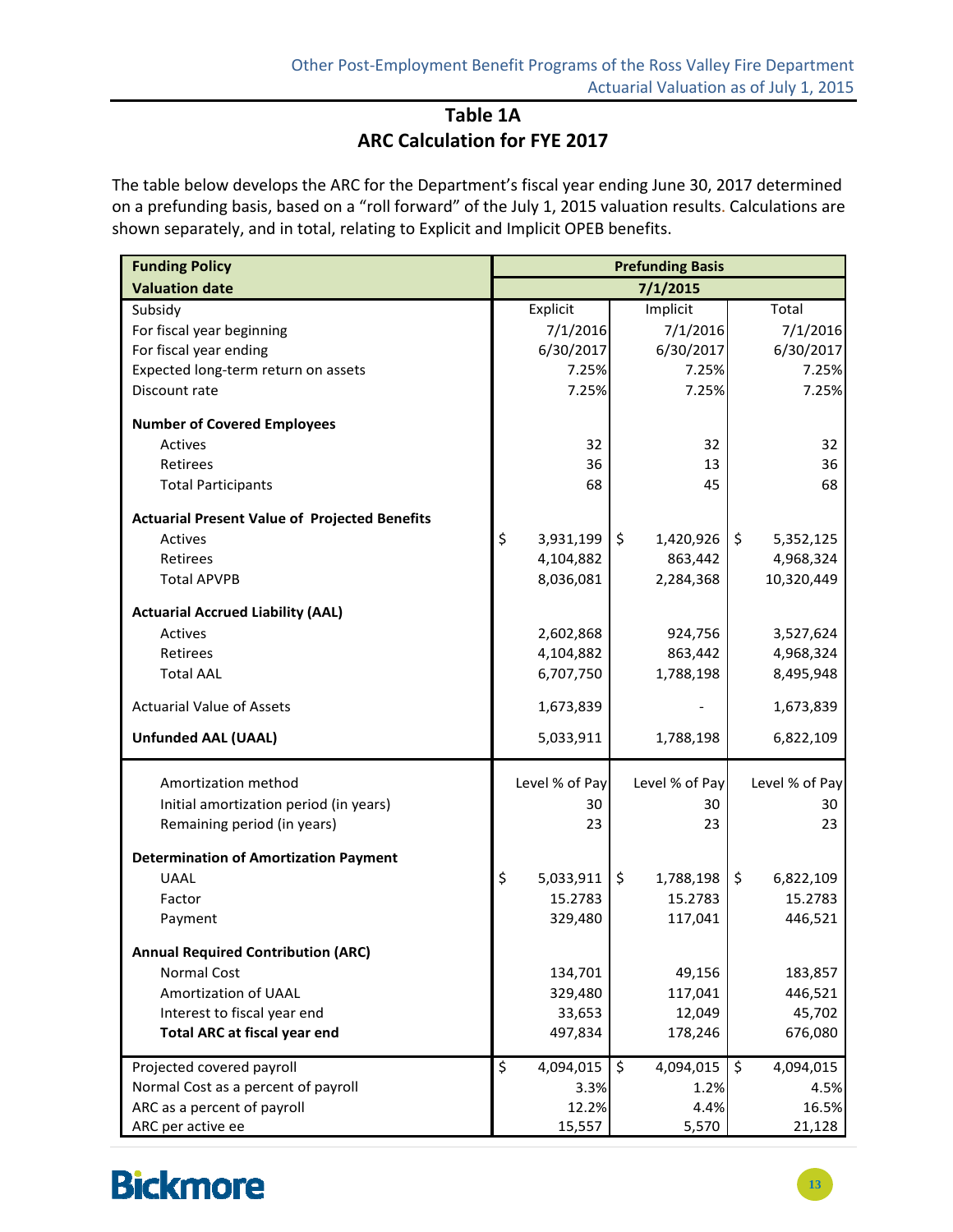### **Table 1B Expected OPEB Disclosures for FYE 2017**

The following exhibit develops the annual OPEB expense, estimates the expected OPEB contributions and projects the net OPEB obligation as of June 30, 2017 reflecting the assumed prefunding policy described in this report.

|                                                                                                                                                                                                                                                           | <b>Prefunding Basis</b>                  |                             |                                          |  |  |
|-----------------------------------------------------------------------------------------------------------------------------------------------------------------------------------------------------------------------------------------------------------|------------------------------------------|-----------------------------|------------------------------------------|--|--|
| <b>Fiscal Year End</b>                                                                                                                                                                                                                                    | 6/30/2017                                | 6/30/2017                   | 6/30/2017                                |  |  |
| Subsidy                                                                                                                                                                                                                                                   | Explicit                                 | Implicit                    | Total                                    |  |  |
| <b>Calculation of the Annual OPEB Expense</b><br>1.<br>ARC for current fiscal year<br>a.<br>Interest on Net OPEB Obligation (Asset)<br>b.<br>Adjustment to the ARC<br>c.<br>Annual OPEB Expense (a. + b. + c.)<br>d.                                      | \$<br>497,834<br>(926)<br>897<br>497,805 | \$<br>178,246<br>178,246    | \$<br>676,080<br>(926)<br>897<br>676,051 |  |  |
| <b>Calculation of Expected Contribution</b><br>2.<br>Estimated payments on behalf of retirees<br>a.<br>b.<br>Estimated current year's implicit subsidy<br>Estimated contribution to OPEB trust<br>c.<br><b>Total Expected Employer Contribution</b><br>d. | 336,117<br>161,717<br>497,834            | 90,411<br>87,835<br>178,246 | 336,117<br>90,411<br>249,552<br>676,080  |  |  |
| Change in Net OPEB Obligation (1.d. minus 2.d.)<br>з.                                                                                                                                                                                                     | (29)                                     |                             | (29)                                     |  |  |
| Net OPEB Obligation (Asset), beginning of fiscal year                                                                                                                                                                                                     | (12, 772)                                |                             | (12, 772)                                |  |  |
| Net OPEB Obligation (Asset) at fiscal year end                                                                                                                                                                                                            | (12, 801)                                |                             | (12, 801)                                |  |  |

We assume that the Department will contribute 100% of the total ARC of \$676,080.

- We assumed that the Department would take credit for the \$90,411 current year's implicit subsidy as an OPEB contribution by shifting recognition of this amount from an active healthcare expense to a retiree healthcare benefit expense. If so, this would reduce the Department's additional cash outlay to fund the full ARC to \$585,669.
- ‐ Funding exactly 100% of the ARC may require adjusting the estimated \$249,552 contribution to the trust if actual retiree benefit payments are higher or lower than projected payments of \$336,117 shown above.

Additional notes on the calculations above:

- Interest on the net OPEB obligation (or asset), shown above in item 1.b. is equal to the applicable discount rate (7.25%) multiplied by the net OPEB obligation (or asset) at the beginning of the year.
- The Adjustment to the ARC, shown above in item 1.c., is always the opposite sign of the net OPEB obligation or asset and exists to avoid double‐counting of the amounts previously expensed but imbedded in the current ARC. This adjustment is calculated as *the opposite of* the net OPEB obligation (or asset) at the beginning of the year, plus interest on that amount (item 1.b.) with the sum then divided by the same amortization factor used to determine the ARC for this year (see the prior page for these factors).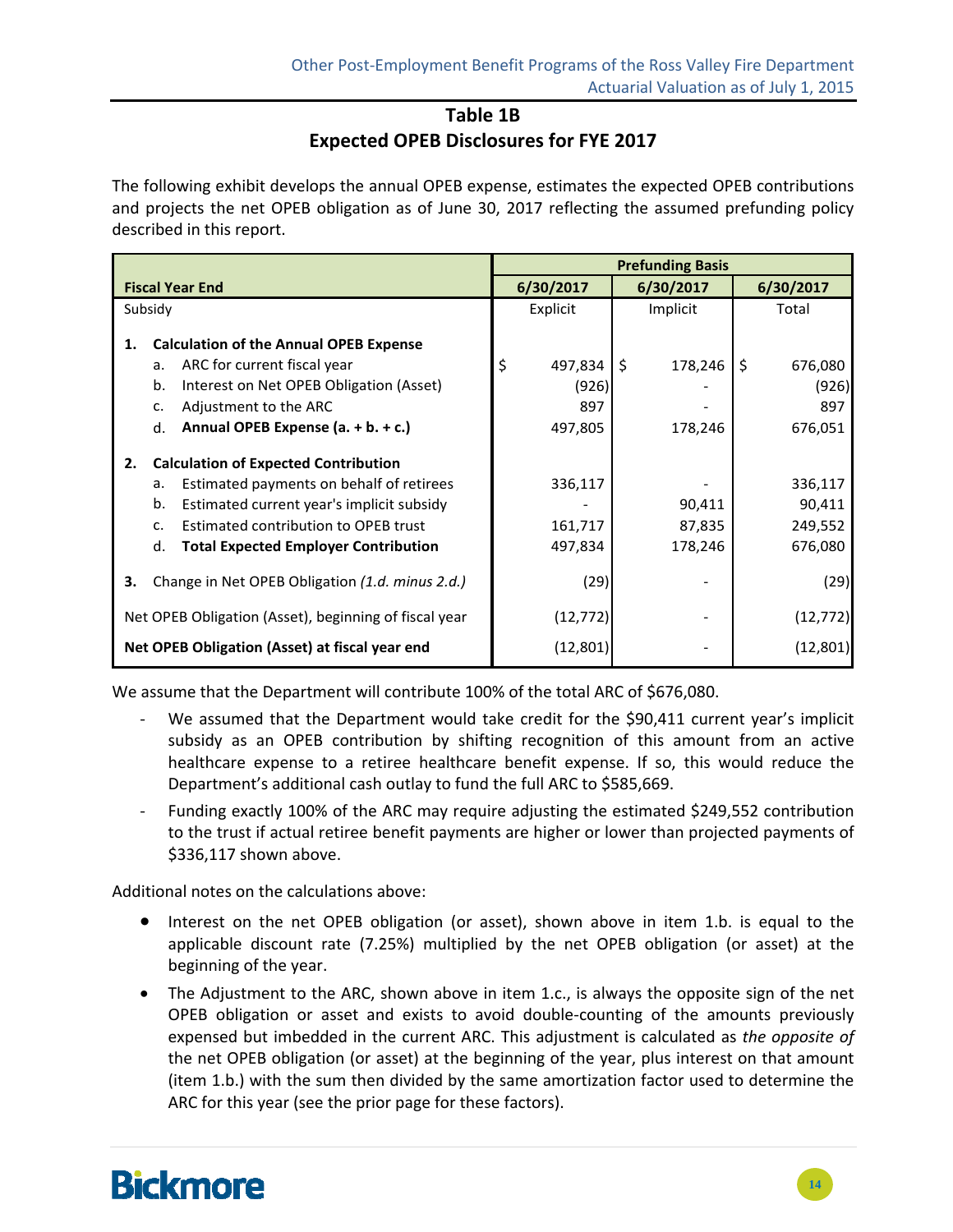### **Table 1C ARC Calculation for FYE 2018**

In the following exhibit, the July 1, 2015 valuation results have been adjusted (rolled forward) two years based on the underlying actuarial assumptions. These results are used to develop the annual required contribution (ARC) for the fiscal year ending June 30, 2018.

| <b>Funding Policy</b>                                | <b>Prefunding Basis</b> |                |                     |                |                     |                |
|------------------------------------------------------|-------------------------|----------------|---------------------|----------------|---------------------|----------------|
| <b>Valuation date</b>                                |                         |                |                     | 7/1/2015       |                     |                |
| Subsidy                                              |                         | Explicit       |                     | Implicit       |                     | Total          |
| For fiscal year beginning                            |                         | 7/1/2017       |                     | 7/1/2017       |                     | 7/1/2017       |
| For fiscal year ending                               |                         | 6/30/2018      |                     | 6/30/2018      |                     | 6/30/2018      |
| Expected long-term return on assets                  |                         | 7.25%          |                     | 7.25%          |                     | 7.25%          |
| Discount rate                                        |                         | 7.25%          |                     | 7.25%          |                     | 7.25%          |
| <b>Number of Covered Employees</b>                   |                         |                |                     |                |                     |                |
| <b>Actives</b>                                       |                         | 32             |                     | 32             |                     | 32             |
| Retirees                                             |                         | 36             |                     | 13             |                     | 36             |
| <b>Total Participants</b>                            |                         | 68             |                     | 45             |                     | 68             |
| <b>Actuarial Present Value of Projected Benefits</b> |                         |                |                     |                |                     |                |
| Actives                                              | \$                      | 4,202,605      | $\ddot{\mathsf{S}}$ | 1,520,819      | $\zeta$             | 5,723,424      |
| <b>Retirees</b>                                      |                         | 4,079,975      |                     | 838,755        |                     | 4,918,730      |
| <b>Total APVPB</b>                                   |                         | 8,282,580      |                     | 2,359,574      |                     | 10,642,154     |
| <b>Actuarial Accrued Liability (AAL)</b>             |                         |                |                     |                |                     |                |
| <b>Actives</b>                                       |                         | 2,922,437      |                     | 1,041,397      |                     | 3,963,834      |
| Retirees                                             |                         | 4,079,975      |                     | 838,755        |                     | 4,918,730      |
| <b>Total AAL</b>                                     |                         | 7,002,412      |                     | 1,880,152      |                     | 8,882,564      |
| <b>Actuarial Value of Assets</b>                     |                         | 1,956,909      |                     | 87,835         |                     | 2,044,744      |
| <b>Unfunded AAL (UAAL)</b>                           |                         | 5,045,503      |                     | 1,792,317      |                     | 6,837,820      |
| Amortization method                                  |                         | Level % of Pay |                     | Level % of Pay |                     | Level % of Pay |
| Initial amortization period (in years)               |                         | 30             |                     | 30             |                     | 30             |
| Remaining period (in years)                          |                         | 22             |                     | 22             |                     | 22             |
| <b>Determination of Amortization Payment</b>         |                         |                |                     |                |                     |                |
| <b>UAAL</b>                                          | \$                      | 5,045,503      | $\ddot{\mathsf{S}}$ | 1,792,317      | $\ddot{\mathsf{S}}$ | 6,837,820      |
| Factor                                               |                         | 14.8675        |                     | 14.8675        |                     | 14.8675        |
| Payment                                              |                         | 339,365        |                     | 120,553        |                     | 459,918        |
|                                                      |                         |                |                     |                |                     |                |
| <b>Annual Required Contribution (ARC)</b>            |                         |                |                     |                |                     |                |
| Normal Cost                                          |                         | 139,079        |                     | 50,754         |                     | 189,833        |
| Amortization of UAAL                                 |                         | 339,365        |                     | 120,553        |                     | 459,918        |
| Interest to fiscal year end                          |                         | 34,687         |                     | 12,420         |                     | 47,107         |
| <b>Total ARC at fiscal year end</b>                  |                         | 513,131        |                     | 183,727        |                     | 696,858        |
| Projected covered payroll                            | \$                      | 4,227,071      | \$                  | 4,227,071      | $\ddot{\mathsf{S}}$ | 4,227,071      |
| Normal Cost as a percent of payroll                  |                         | 3.3%           |                     | 1.2%           |                     | 4.5%           |
| ARC as a percent of payroll                          |                         | 12.1%          |                     | 4.3%           |                     | 16.5%          |
| ARC per active ee                                    |                         | 16,035         |                     | 5,741          |                     | 21,777         |

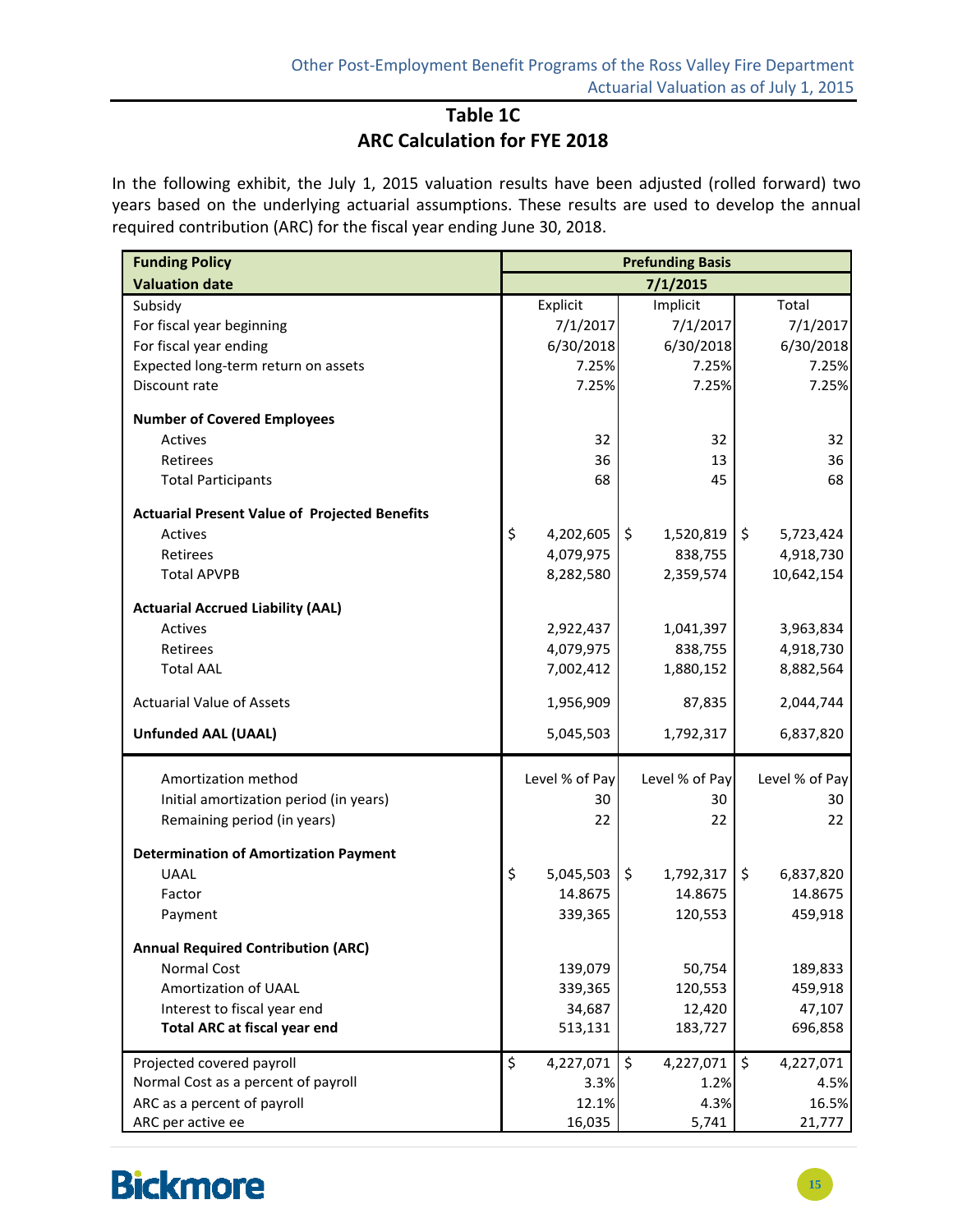### **Table 1D Expected OPEB Disclosures for FYE 2018**

The following exhibit develops the annual OPEB expense, estimates the expected OPEB contributions and projects the net OPEB obligation as of June 30, 2018 reflecting the assumed prefunding policy described earlier in this report.

|                                                                                                         |                                                                                                                                                                                                                                                                 | <b>Prefunding Basis</b> |                               |    |                              |    |                                          |
|---------------------------------------------------------------------------------------------------------|-----------------------------------------------------------------------------------------------------------------------------------------------------------------------------------------------------------------------------------------------------------------|-------------------------|-------------------------------|----|------------------------------|----|------------------------------------------|
|                                                                                                         | <b>Fiscal Year End</b>                                                                                                                                                                                                                                          |                         | 6/30/2018                     |    | 6/30/2018                    |    | 6/30/2018                                |
|                                                                                                         | Subsidy                                                                                                                                                                                                                                                         |                         | Explicit                      |    | Implicit                     |    | Total                                    |
| 1.                                                                                                      | <b>Calculation of the Annual OPEB Expense</b><br>ARC for current fiscal year<br>a.<br>Interest on Net OPEB Obligation (Asset)<br>b.<br>Adjustment to the ARC<br>c.                                                                                              | \$                      | 513,131<br>(928)<br>923       | Ŝ. | 183,727                      | Ŝ. | 696,858<br>(928)<br>923                  |
|                                                                                                         | Annual OPEB Expense (a. + b. + c.)<br>d.                                                                                                                                                                                                                        |                         | 513,126                       |    | 183,727                      |    | 696,853                                  |
| 2.                                                                                                      | <b>Calculation of Expected Contribution</b><br>Estimated payments on behalf of retirees<br>a.<br>b.<br>Estimated current year's implicit subsidy<br>Estimated contribution to OPEB trust<br>$\mathsf{C}$ .<br>d.<br><b>Total Expected Employer Contribution</b> |                         | 351,229<br>161,902<br>513,131 |    | 111,746<br>71,981<br>183,727 |    | 351,229<br>111,746<br>233,883<br>696,858 |
| Change in Net OPEB Obligation (1.d. minus 2.d.)<br>З.                                                   |                                                                                                                                                                                                                                                                 |                         | (5)                           |    |                              |    | (5)                                      |
| Net OPEB Obligation (Asset), beginning of fiscal year<br>Net OPEB Obligation (Asset) at fiscal year end |                                                                                                                                                                                                                                                                 |                         | (12, 801)<br>(12, 806)        |    |                              |    | (12, 801)<br>(12, 806)                   |

We assumed that the Department will contribute 100% of the total ARC of \$696,858.

- ‐ We assumed that the Department would take credit for the \$111,746 current year's implicit subsidy as an OPEB contribution by shifting recognition of this amount from an active healthcare expense to a retiree healthcare benefit expense. If so, this would reduce the Department's additional cash outlay to fund the full ARC to \$585,112.
- ‐ Funding exactly 100% of the ARC may require adjusting the estimated \$233,883 contribution to the trust if actual retiree benefit payments are higher or lower than projected payments of \$351,229 shown above

Notes on calculations above:

- Interest on the net OPEB obligation (or asset), shown above in item 1.b. is equal to the applicable discount rate (7.25%) multiplied by the net OPEB obligation (or asset) at the beginning of the year.
- The Adjustment to the ARC, shown above in item 1.c., is always the opposite sign of the net OPEB obligation or asset and exists to avoid double‐counting of the amounts previously expensed but imbedded in the current ARC. This adjustment is calculated as *the opposite of* the net OPEB obligation (or asset) at the beginning of the year, plus interest on that amount (item 1.b.) with the sum then divided by the same amortization factor used to determine the ARC for this year (see the prior page for these factors).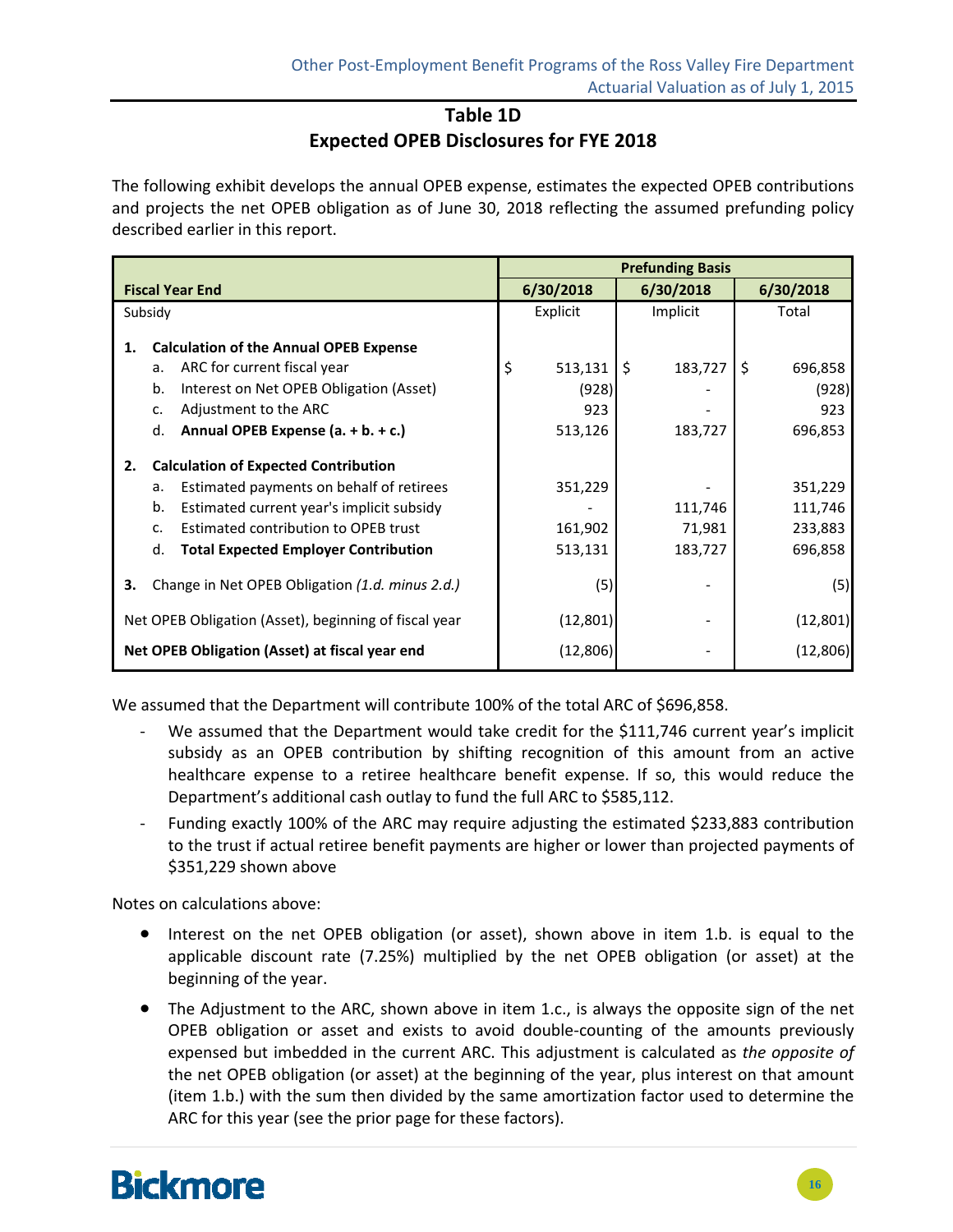### **Table 2 Summary of Employee Data**

The Department reported 32 active employees; all are currently participating in the medical program as of the valuation date. Age and service information for the reported individuals is provided below.

|                | <b>Distribution of Benefits-Eligible Active Employees</b> |                |            |                |                |                  |                |                  |  |  |  |  |
|----------------|-----------------------------------------------------------|----------------|------------|----------------|----------------|------------------|----------------|------------------|--|--|--|--|
| <b>Current</b> |                                                           |                |            |                |                |                  |                |                  |  |  |  |  |
| Age            | Under 1                                                   | $1$ to $4$     | $5$ to $9$ | 10 to 14       | 15 to 19       | 20 & Up          | <b>Total</b>   | <b>Percent</b>   |  |  |  |  |
| Under 25       |                                                           |                |            |                |                |                  | 0              | 0%               |  |  |  |  |
| 25 to 29       |                                                           | 3              | 1          |                |                |                  | 4              | 13%              |  |  |  |  |
| 30 to 34       |                                                           |                | 3          | $\mathbf 1$    |                |                  | 4              | 13%              |  |  |  |  |
| 35 to 39       |                                                           | $\overline{2}$ | 2          | $\overline{2}$ | $\mathbf 1$    |                  | 7              | 22%              |  |  |  |  |
| 40 to 44       |                                                           |                | 3          | 3              | $\overline{2}$ |                  | 8              | 25%              |  |  |  |  |
| 45 to 49       |                                                           | $\mathbf{1}$   |            | $\overline{2}$ |                | 3                | 6              | 19%              |  |  |  |  |
| 50 to 54       |                                                           |                |            |                | $\mathbf{1}$   | $\mathbf{1}$     | $\overline{2}$ | 6%               |  |  |  |  |
| 55 to 59       |                                                           |                |            |                |                | $\mathbf{1}$     | 1              | 3%               |  |  |  |  |
| 60 to 64       |                                                           |                |            |                |                |                  | 0              | 0%               |  |  |  |  |
| 65 to 69       |                                                           |                |            |                |                |                  | 0              | 0%               |  |  |  |  |
| 70 & Up        |                                                           |                |            |                |                |                  | 0              | 0%               |  |  |  |  |
| <b>Total</b>   | $\mathbf 0$                                               | 6              | 9          | 8              | 4              | 5                | 32             | 100%             |  |  |  |  |
| Percent        | 0%                                                        | 19%            | 28%        | 25%            | 13%            | 16%              | 100%           |                  |  |  |  |  |
|                |                                                           | Valuation      |            |                |                | <b>July 2013</b> |                | <b>July 2015</b> |  |  |  |  |

| <b>JUIV ZULS</b> | <b>CTOZ AINL</b> |
|------------------|------------------|
| \$3,453,704      | \$3,965,148      |
| 41.5             | 40.4             |
| 14.2             | 11.9             |
|                  |                  |

There are also 28 retirees and 8 surviving spouses currently receiving benefits under this program. Their ages are summarized in the chart below.

| <b>Retirees by Age</b>   |                |      |  |  |  |  |  |  |
|--------------------------|----------------|------|--|--|--|--|--|--|
| <b>Current Age</b>       | Percent        |      |  |  |  |  |  |  |
| Below 50                 | 2              | 6%   |  |  |  |  |  |  |
| 50 to 54                 | $\mathfrak{p}$ | 6%   |  |  |  |  |  |  |
| 55 to 59                 | 5              | 14%  |  |  |  |  |  |  |
| 60 to 64                 | 4              | 11%  |  |  |  |  |  |  |
| 65 to 69                 | 7              | 19%  |  |  |  |  |  |  |
| 70 to 74                 | 3              | 8%   |  |  |  |  |  |  |
| 75 to 79                 | 5              | 14%  |  |  |  |  |  |  |
| 80 & up                  | 8              | 22%  |  |  |  |  |  |  |
| <b>Total</b>             | 36             | 100% |  |  |  |  |  |  |
| Average Attained Age for |                |      |  |  |  |  |  |  |
| Retirees:                |                | 70.0 |  |  |  |  |  |  |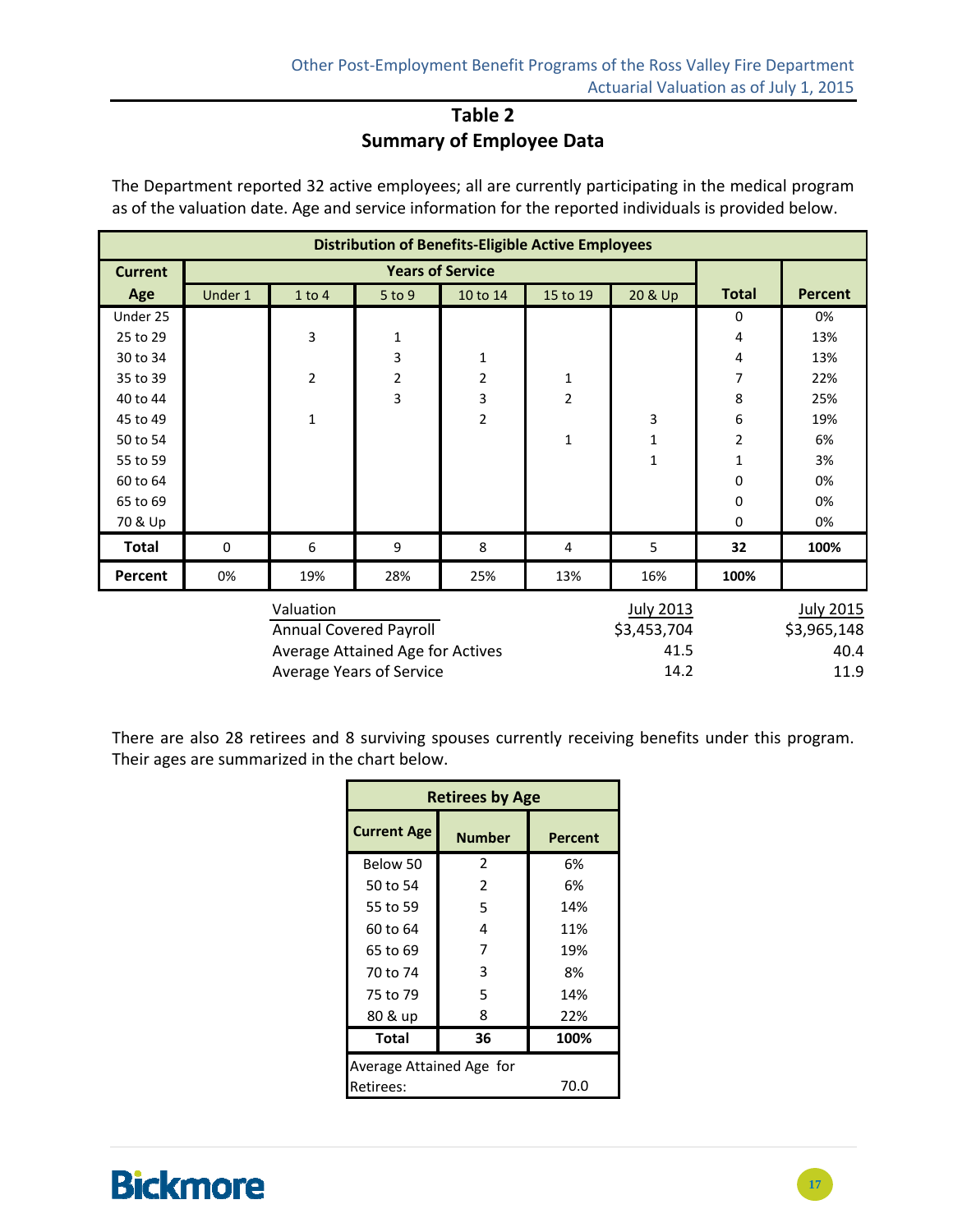### **Table 2‐ Summary of Employee Data (Concluded)**

The chart below reconciles the number of actives and retirees included in the July 1, 2013 valuation of the Department plan with those included in the July 1, 2015 valuation:

| <b>Reconciliation of Department Plan Members Between Valuation Dates</b> |                           |                            |                                               |                                               |              |  |  |  |  |  |
|--------------------------------------------------------------------------|---------------------------|----------------------------|-----------------------------------------------|-----------------------------------------------|--------------|--|--|--|--|--|
| <b>Status</b>                                                            | Covered<br><b>Actives</b> | Covered<br><b>Retirees</b> | Covered<br><b>Disabled</b><br><b>Retirees</b> | Covered<br><b>Surviving</b><br><b>Spouses</b> | <b>Total</b> |  |  |  |  |  |
| Number reported as of July 1, 2013                                       | 33                        | 13                         | 10                                            |                                               | 64           |  |  |  |  |  |
| New employees                                                            | 4                         |                            |                                               |                                               | 4            |  |  |  |  |  |
| New retiree, elected coverage                                            | (5)                       |                            |                                               |                                               |              |  |  |  |  |  |
| Number reported as of July 1, 2015                                       | 32                        | 18                         | 10                                            | ጸ                                             | 68           |  |  |  |  |  |

From this reconciliation, we can see that the while there were some retirements and new hires, the net number of active employees decreased by 1 (about 3%). There were 5 retirements since July 2013. All qualified for the higher benefit level and, as expected, all 5 elected to remain covered through the Department and receive this benefit.

The OPEB liability varies, in part, by the plan selection, level of coverage and whether or not the retiree is currently covered by Medicare. This chart shows current medical plan elections:

| <b>Medical Plan Elections as of July 2015</b> |                |                             |                                       |       |  |  |  |  |  |
|-----------------------------------------------|----------------|-----------------------------|---------------------------------------|-------|--|--|--|--|--|
| <b>Medical Plan</b>                           | <b>Actives</b> | <b>Retirees</b><br>Under 65 | <b>Retirees</b><br>Over <sub>65</sub> | Total |  |  |  |  |  |
| Blue Shield Access Bay Area                   | 3              | ξ                           |                                       | 8     |  |  |  |  |  |
| Kaiser Bay Area                               | 22             | 10                          | 10                                    | 42    |  |  |  |  |  |
| PERSCare Bay Area                             |                |                             | 4                                     | 5     |  |  |  |  |  |
| <b>PERSCare Northern Cal</b>                  |                |                             | 2                                     |       |  |  |  |  |  |
| <b>PERSChoice Northern Cal</b>                |                |                             | $\mathcal{P}$                         |       |  |  |  |  |  |
| PERSChoice Bay area                           | 6              |                             | 2                                     | я     |  |  |  |  |  |
| PERSChoice Out of State                       |                |                             |                                       |       |  |  |  |  |  |
| Total                                         | 32             |                             | 23                                    | 68    |  |  |  |  |  |

Similarly, this chart shows the counts of active, pre‐Medicare and Medicare retirees who are covered by the higher Tier 1 "Unequal Contribution Benefits" and those in Tier 2 who will receive the PEMHCA minimum employer contribution (MEC) in retirement.

| <b>Participants By Status and Benefit Level</b> |                |          |                    |       |  |  |  |  |  |
|-------------------------------------------------|----------------|----------|--------------------|-------|--|--|--|--|--|
| <b>Retirees</b><br><b>Retirees</b>              |                |          |                    |       |  |  |  |  |  |
| <b>Benefit Level</b>                            | <b>Actives</b> | Under 65 | Over <sub>65</sub> | Total |  |  |  |  |  |
| Tier 1 (Unequal Benefits)                       | 26             | 13       | 23                 | 62    |  |  |  |  |  |
| Tier 2 (PEMHCA MEC)                             | 6              |          |                    |       |  |  |  |  |  |
| Total                                           | 32             | 13       | 23                 | 68    |  |  |  |  |  |

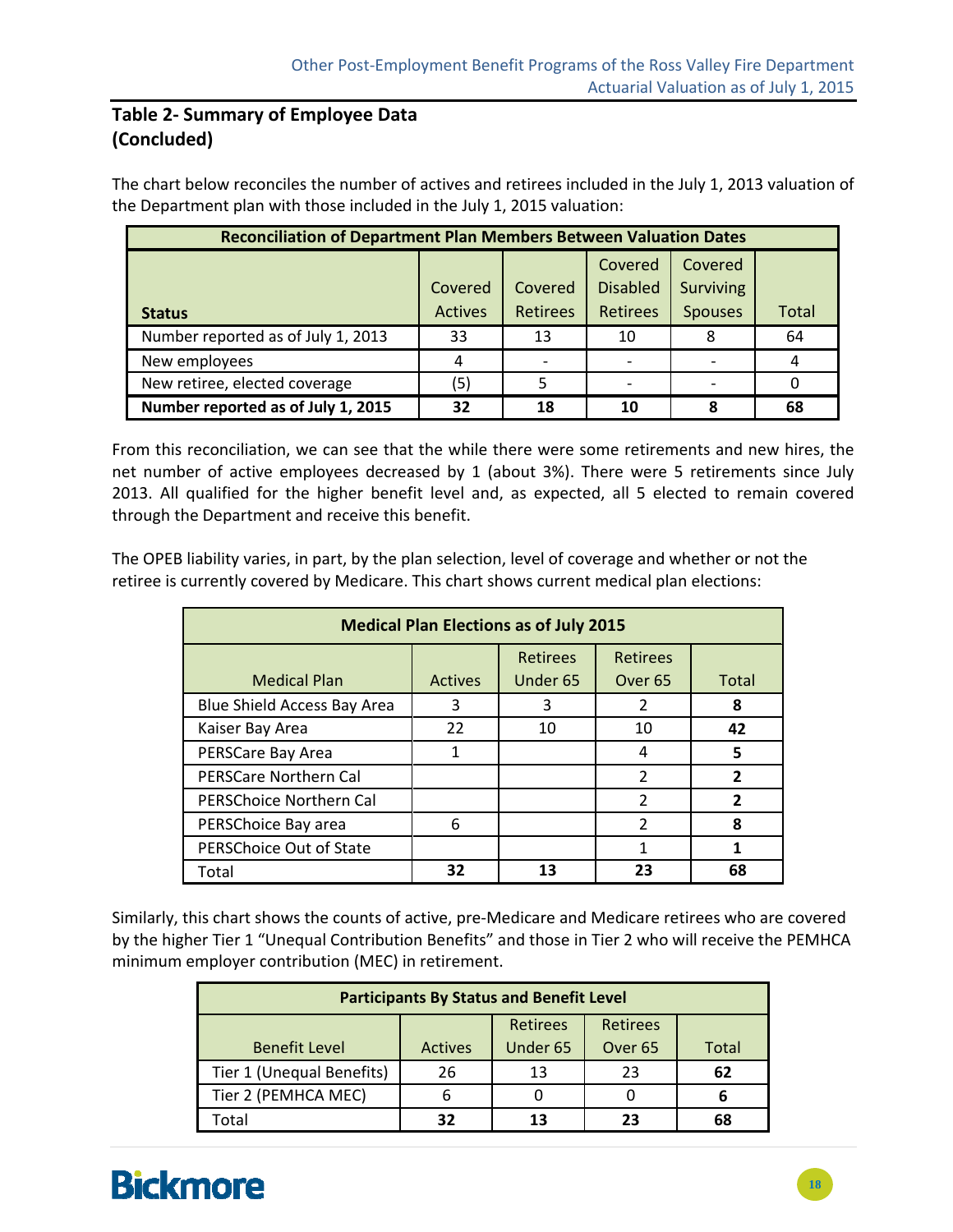### **Table 3A Summary of Retiree Benefit Provisions**

**OPEB provided:** The Department reported the following OPEB: retiree medical coverage.

**Access to coverage:** Medical coverage is currently provided through CalPERS as permitted under the Public Employees' Medical and Hospital Care Act (PEMHCA). This coverage requires the employee to satisfy the requirements for retirement under CalPERS: either (a) attainment of age 50 (or age 52, if a new miscellaneous employee on or after January 1, 2013) with 5 years of State or public agency service or (b) an approved disability retirement.

If an eligible employee is not already enrolled in the medical plan, he or she may enroll within 60 days of retirement or during any future open enrollment period. Coverage may be continued at the retiree's option for his or her lifetime. A surviving spouse and other eligible dependents may also continue coverage. The employee must begin his or her retirement benefit ("warrant") within 120 days of terminating employment with the Department to be eligible to continue medical coverage through the Department and be entitled to the employer subsidy described below.

**Benefits provided:** As a condition of participation in the CalPERS medical program, the Department is obligated to contribute toward the cost of retiree medical coverage for the retiree's lifetime or until coverage is discontinued, as well as to a surviving spouse, if the spouse is entitled to survivor pension benefits.

- Under the terms of the Department's current PEMHCA resolution, executed in 2013, all employees who satisfy the requirements under "Access to Coverage" above and continue their medical coverage through the Department in retirement will receive the PEMHCA minimum employer contribution (MEC)<sup>3</sup>. The MEC was \$122 per month in 2015 and increased to \$125 per month in 2016.
- Instead of the minimum contribution described above, employees first covered by the Ross Valley Firefighters Association or the Ross Valley Fire Chief Officers Association prior to April 1, 2013 and Miscellaneous employees hired prior to April 1, 2013 will be reimbursed an amount equal to the Department's share of CalPERS medical premiums as of January 1, 2013, increased annually by a maximum of \$100 per month, until such time as the Department's share is the same as the Department's share for active employees.

| Estimated 2016 "Unequal" Contributions for Tier 1 Retirees |                 |    |                              |    |                                |  |  |  |  |
|------------------------------------------------------------|-----------------|----|------------------------------|----|--------------------------------|--|--|--|--|
|                                                            | Employee        |    | Employee and 1<br>Dependent* |    | Employee and 2+<br>Dependents* |  |  |  |  |
| Kaiser                                                     | 100% of premium | \$ | 1,346.99                     | \$ | 1,459.77                       |  |  |  |  |
| <b>BS Access</b>                                           | 100% of premium | \$ | 1,377.15                     | -S | 1,482.44                       |  |  |  |  |
| <b>PERS Choice</b>                                         | 100% of premium | \$ | 1,387.76                     | \$ | 1,472.54                       |  |  |  |  |
| PERSCare                                                   | 100% of premium | \$ | 1,473.70                     |    | 1,482.44                       |  |  |  |  |

*\* The Department confirms it will increase these amounts by \$100 per month each year.*

 $3$  The Department confirmed that it maintains a pre-tax flexible benefit (a.k.a. "Cafeteria plan for active employees providing medical and other healthcare benefits in excess of the PEMHCA minimum. It is our understanding that these additional payments are not required to be provided to retired employees to meet PEMHCA requirements.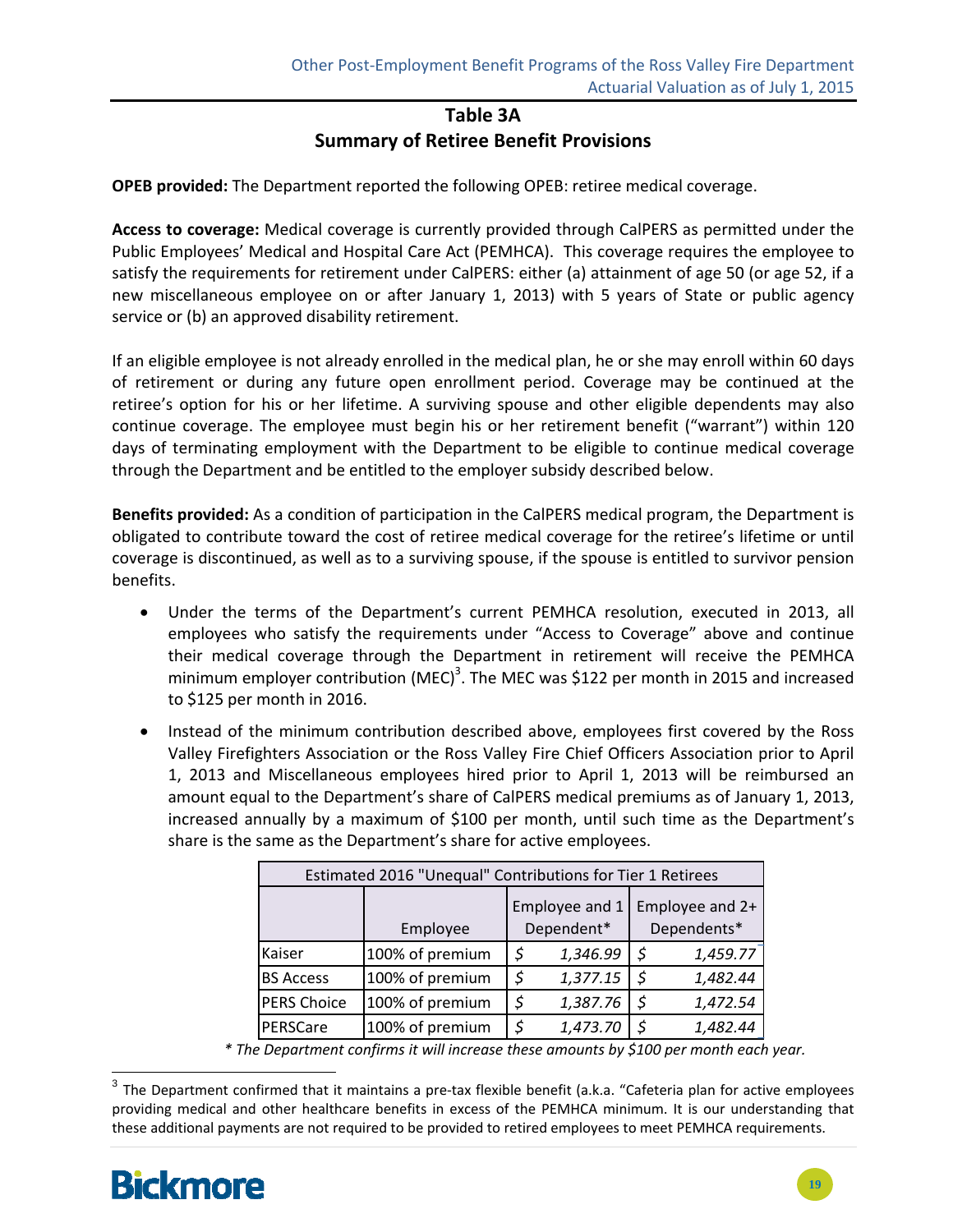### **Table 3A – Summary of Retiree Benefit Provisions (Concluded)**

**Current premium rates:** The 2016 CalPERS monthly medical plan rates in the Bay Area rate group are shown in the table below. If different rates apply where the member resides outside of this area, those rates are reflected in the valuation, but not listed here. The additional CalPERS administration fee is assumed to be separately expensed each year and has not been projected as an OPEB liability in this valuation.

| Bay Area 2016 Health Plan Rates |          |                                     |            |               |                                   |            |  |  |  |  |
|---------------------------------|----------|-------------------------------------|------------|---------------|-----------------------------------|------------|--|--|--|--|
|                                 |          | <b>Actives and Pre-Med Retirees</b> |            |               | <b>Medicare Eligible Retirees</b> |            |  |  |  |  |
| Plan                            | Ee Only  | Ee & 1                              | Ee $& 2+$  | Ee Only       | Ee & 1                            | Ee & 2+    |  |  |  |  |
| Blue Shield Access+ HMO         | 1,016.18 | 2,032.36                            | \$2,642.07 | Not Available |                                   |            |  |  |  |  |
| Kaiser HMO                      | 746.47   | 1,492.94                            | 1,940.82   | 297.23        | 594.46                            | \$1,042.34 |  |  |  |  |
| UnitedHealthcare HMO            | 955.44   | 1,910.88                            | 2,484.14   | 320.98        | 641.96                            | 1,215.22   |  |  |  |  |
| <b>PERS Choice PPO</b>          | 798.36   | 1,596.72                            | 2,075.74   | 366.38        | 732.76                            | 1,211.78   |  |  |  |  |
| <b>PERSCare PPO</b>             | 889.27   | 1,778.54                            | 2,312.10   | 408.04        | 816.08                            | 1,349.64   |  |  |  |  |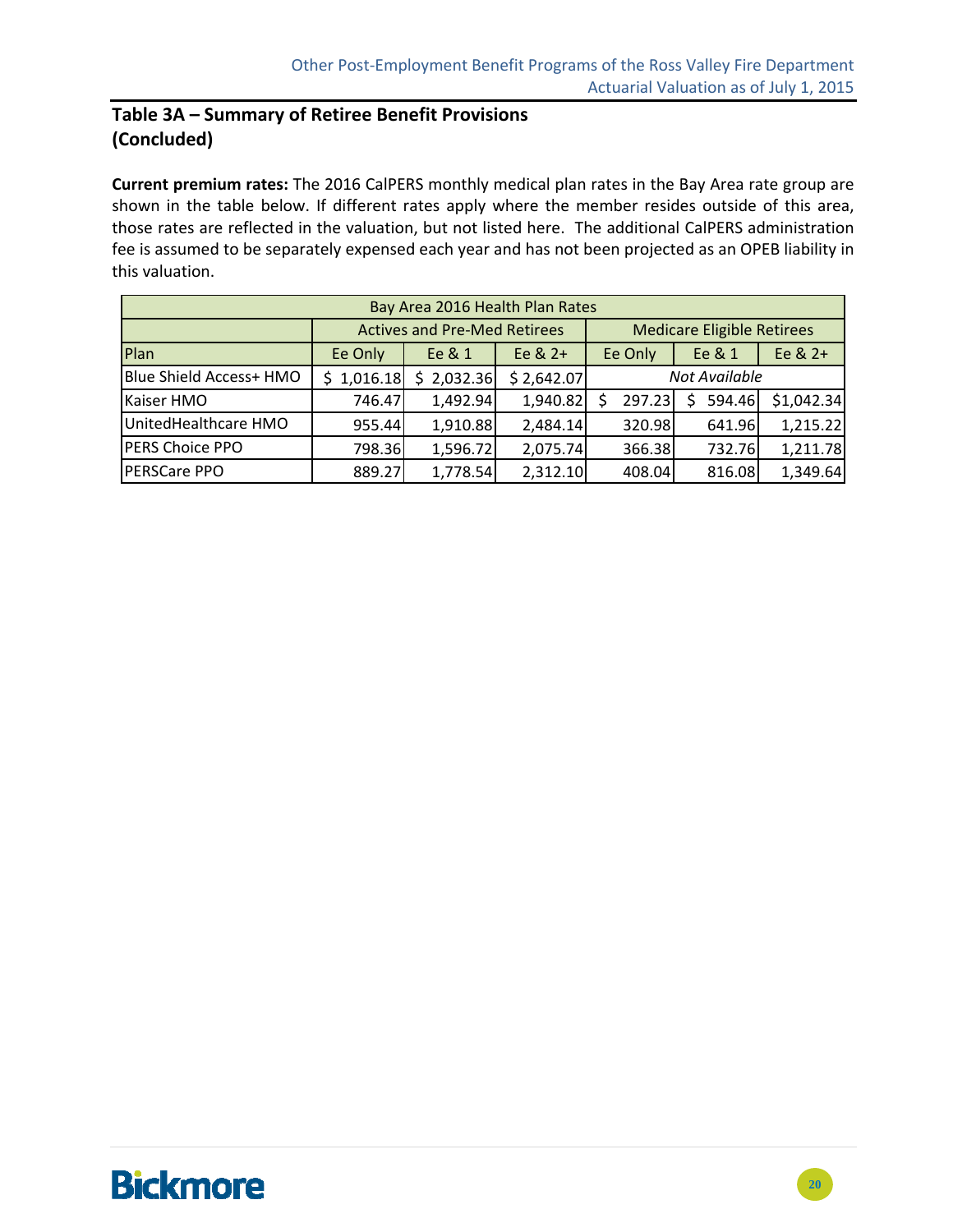### **Table 3B**

### **General CalPERS Annuitant Eligibility Provisions**

The content of this section has been drawn from Section C, Summary of Plan Provisions, of the State of California OPEB Valuation as of June 30, 2015, issued January 2016 to the State Controller from Gabriel Roeder & Smith. It is provided here as a brief summary of general annuitant and survivor coverage.

#### Health Care Coverage

#### *Retired Employees*

A member is eligible to enroll in a CalPERS health plan if he or she retires within 120 days of separation from employment and receives a monthly retirement allowance. If the member meets this requirement, he or she may continue his or her enrollment at retirement, enroll within 60 days of retirement, or enroll during any Open Enrollment period. If a member is currently enrolled in a CalPERS health plan and wants to continue enrollment into retirement, the employee will notify CalPERS and the member's coverage will continue into retirement.

Eligibility Exceptions*:* Certain family members are not eligible for CalPERS health benefits:

- Children age 26 or older
- Children's spouses
- Former spouses
- Disabled children over age 26 who were never enrolled or were deleted from coverage
- Grandparents
- Parents
- Children of former spouses
- Other relatives

#### *Coordination with Medicare*

CalPERS retired members who qualify for premium‐free Part A, either on their own or through a spouse (current, former, or deceased), must sign up for Part B as soon as they qualify for Part A. A member must then enroll in a CalPERS sponsored Medicare plan. The CalPERS‐sponsored Medicare plan will pay for costs not paid by Medicare, by coordinating benefits.

#### *Survivors of an Annuitant*

If a CalPERS annuitant satisfied the requirement to retire within 120 days of separation, the survivor may be eligible to enroll within 60 days of the annuitant's death or during any future Open Enrollment period. Note: A survivor cannot add any new dependents; only dependents that were enrolled or eligible to enroll at the time of the member's death qualify for benefits.

Surviving registered domestic partners who are receiving a monthly annuity as a surviving beneficiary of a deceased employee or annuitant on or after January 1, 2002, are eligible to continue coverage if currently enrolled, enroll within 60 days of the domestic partner's death, or enroll during any future Open Enrollment period.

Surviving enrolled family members who do not qualify to continue their current coverage are eligible for continuation coverage under COBRA.

# **Bickmore**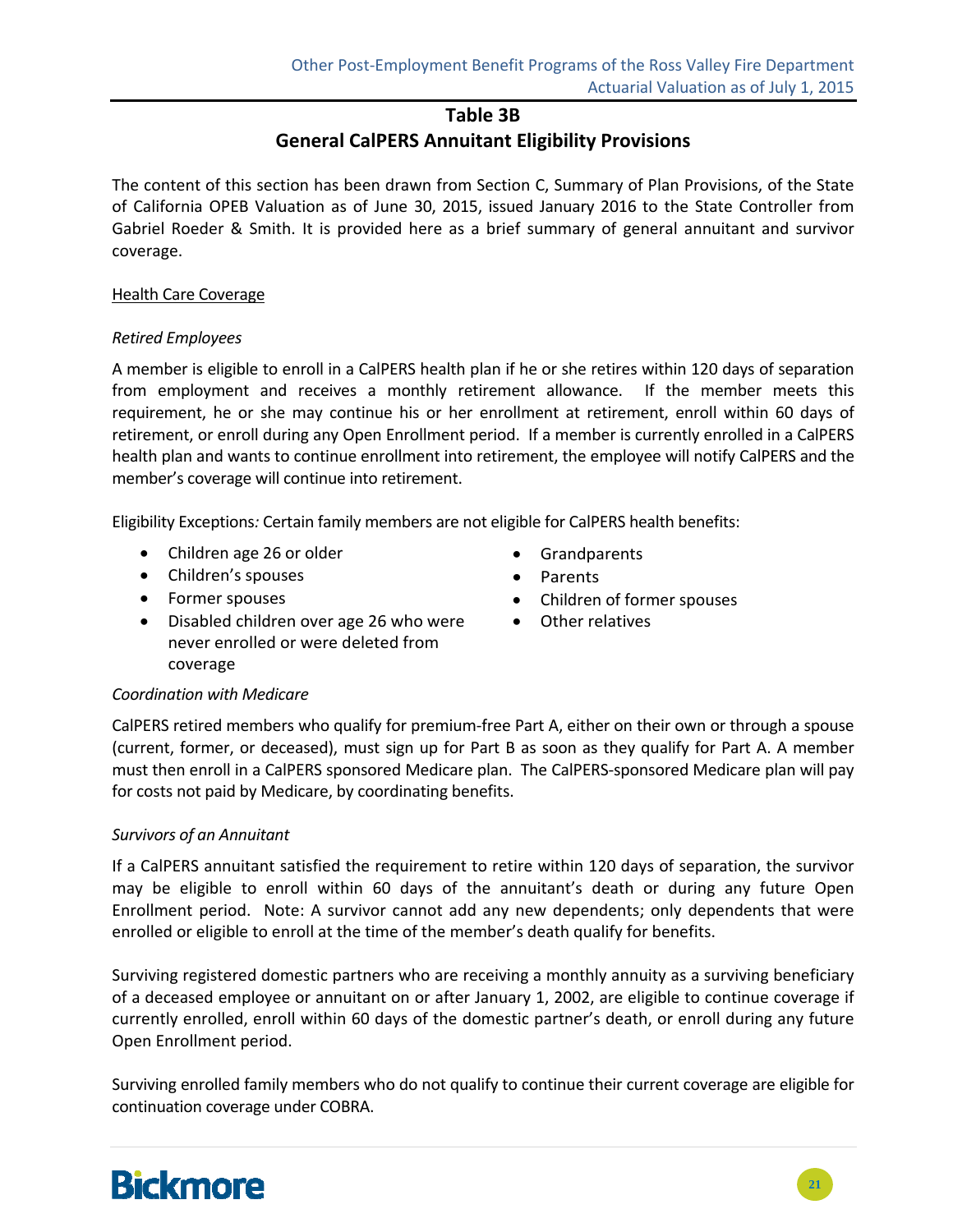## **Table 4 Actuarial Methods and Assumptions**

| <b>Valuation Date</b>         | July 1, 2015                                                                                                                                         |
|-------------------------------|------------------------------------------------------------------------------------------------------------------------------------------------------|
| <b>Funding Method</b>         | Entry Age Normal Cost, level percent of pay <sup>4</sup>                                                                                             |
| <b>Asset Valuation Method</b> | Market value of assets                                                                                                                               |
| Long Term Return on Assets    | 7.25% (7.28% less .03% margin for adverse deviation)                                                                                                 |
| Discount Rate                 | 7.25%                                                                                                                                                |
| Participants Valued           | Only current active employees and retired participants and<br>covered dependents are valued. No future entrants are<br>considered in this valuation. |
| Salary Increase               | 3.25% per year, used only to allocate the cost of benefits<br>between service years                                                                  |
| Assumed Wage Inflation        | 3.0% per year; used to determine amortization payments if<br>developed on a level percent of pay basis                                               |
| <b>General Inflation Rate</b> | 2.75% per year                                                                                                                                       |

*Demographic actuarial assumptions used in this valuation are based on the 2014 experience study of the California Public Employees Retirement System using data from 1997 to 2011, except for a different basis used to project future mortality improvements. Rates for selected age and service are shown below and on the following pages. The representative mortality rates were those published by* CalPERS adjusted to back out 20 years of Scale BB to central year 2008 and then projected forward 6 *years using Bickmore Scale 2014 to year 2014.*

Mortality Before Retirement

Mortality rates in these tables are from the CalPERS experience study, adjusted as described above.

These rates were adjusted further on a generational basis by Bickmore Scale 2014 to anticipate future mortality improvement each year until the expected payments in any future year occur.

|     |                           | <b>CalPERS Public Agency</b><br><b>CalPERS Public Agency</b> |  |                                   |                             |         |  |
|-----|---------------------------|--------------------------------------------------------------|--|-----------------------------------|-----------------------------|---------|--|
|     | <b>Miscellaneous Non-</b> |                                                              |  | <b>Police &amp; Fire Combined</b> |                             |         |  |
|     | Industrial Deaths         |                                                              |  |                                   | Industrial & Non-Industrial |         |  |
| Age | Male                      | Female                                                       |  | Age                               | Male                        | Female  |  |
| 15  | 0.00020                   | 0.00015                                                      |  | 15                                | 0.00020                     | 0.00015 |  |
| 20  | 0.00028                   | 0.00018                                                      |  | 20                                | 0.00031                     | 0.00021 |  |
| 30  | 0.00051                   | 0.00027                                                      |  | 30                                | 0.00061                     | 0.00037 |  |
| 40  | 0.00070                   | 0.00047                                                      |  | 40                                | 0.00083                     | 0.00060 |  |
| 50  | 0.00147                   | 0.00103                                                      |  | 50                                | 0.00162                     | 0.00118 |  |
| 60  | 0.00340                   | 0.00201                                                      |  | 60                                | 0.00357                     | 0.00218 |  |
| 70  | 0.00619                   | 0.00408                                                      |  | 70                                | 0.00637                     | 0.00427 |  |
| 80  | 0.01157                   | 0.00918                                                      |  | 80                                | 0.01178                     | 0.00938 |  |

 $4$  The level percent of pay aspect of the funding method refers to how the normal cost is determined. Use of level percent of pay cost allocations in the funding method is separate from and has no effect on a decision regarding use of a level percent of pay or level dollar basis for determining amortization payments.

# **Bickmore**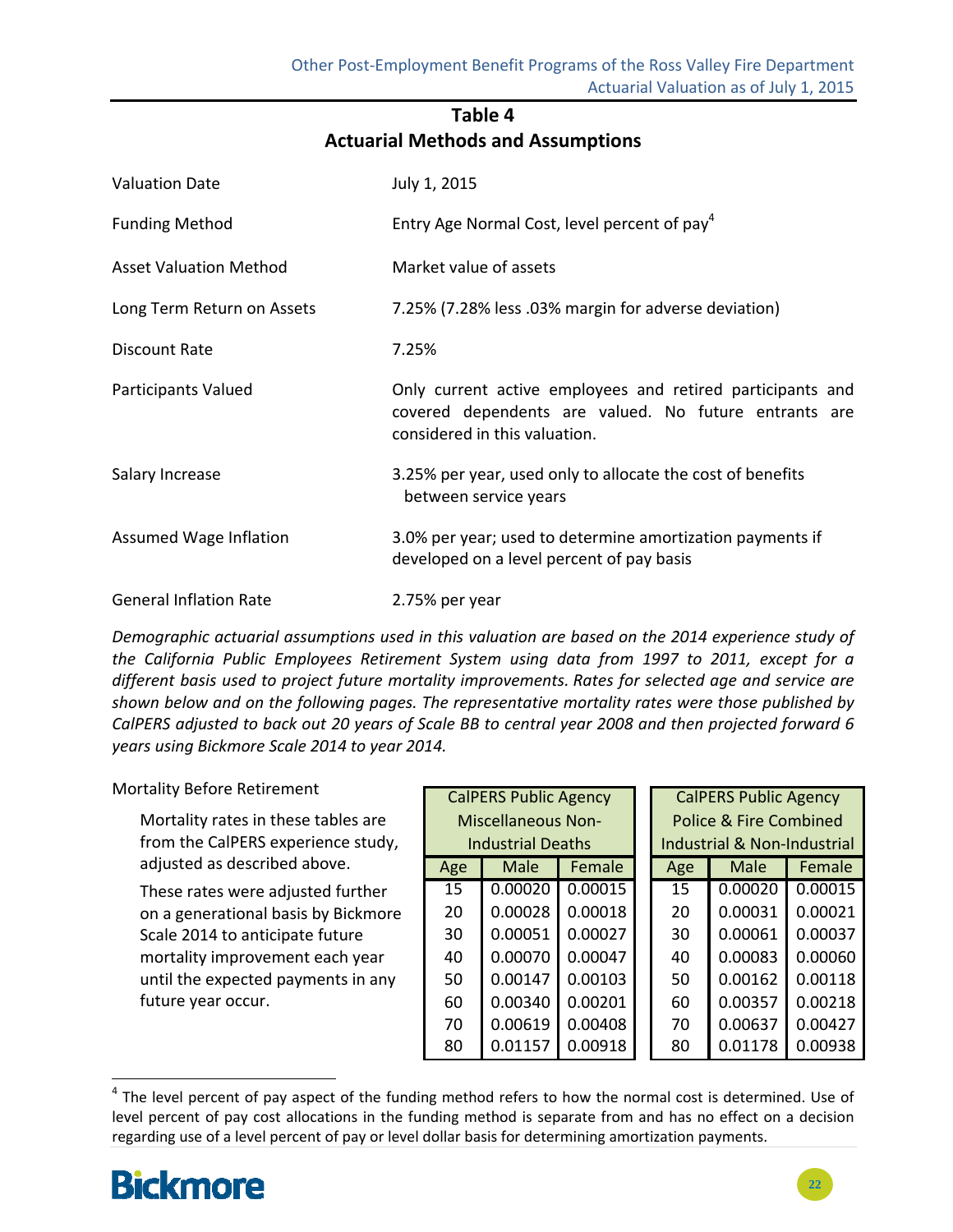### **Table 4 ‐ Actuarial Methods and Assumptions – Continued**

Mortality After Retirement Representative mortality rates for 2014 are shown in the charts below. The rates were then adjusted on a generational basis by Bickmore Scale 2014 to anticipate future mortality improvement.

| <b>Healthy Lives</b>                                                                             |             |         |                                                                                                                               | <b>Disabled Miscellaneous</b> |         |     | <b>Disabled Fire</b>                                                                                                  |         |
|--------------------------------------------------------------------------------------------------|-------------|---------|-------------------------------------------------------------------------------------------------------------------------------|-------------------------------|---------|-----|-----------------------------------------------------------------------------------------------------------------------|---------|
| <b>CalPERS Public Agency</b><br>Miscellaneous, Police & Fire<br><b>Post Retirement Mortality</b> |             |         | <b>CalPERS Public Agency</b><br><b>Disabled Miscellaneous</b><br><b>Post-Retirement Mortality</b><br>From Jan 2014 Experience |                               |         |     | <b>CalPERS Public Agency</b><br><b>Disabled Fire Post-</b><br><b>Retirement Mortality</b><br>From Jan 2014 Experience |         |
| Age                                                                                              | <b>Male</b> | Female  |                                                                                                                               | <b>Study Report</b>           |         |     | <b>Study Report</b>                                                                                                   |         |
| 40                                                                                               | 0.00103     | 0.00085 | Age                                                                                                                           | <b>Male</b>                   | Female  | Age | <b>Male</b>                                                                                                           | Female  |
| 50                                                                                               | 0.00475     | 0.00480 | 20                                                                                                                            | 0.00548                       | 0.00339 | 20  | 0.00440                                                                                                               | 0.00277 |
| 60                                                                                               | 0.00785     | 0.00481 | 30                                                                                                                            | 0.00717                       | 0.00469 | 30  | 0.00348                                                                                                               | 0.00247 |
| 70                                                                                               | 0.01541     | 0.01105 | 40                                                                                                                            | 0.00887                       | 0.00565 | 40  | 0.00291                                                                                                               | 0.00222 |
| 80                                                                                               | 0.04556     | 0.03271 | 50                                                                                                                            | 0.01594                       | 0.01192 | 50  | 0.00545                                                                                                               | 0.00524 |
| 90                                                                                               | 0.14423     | 0.10912 | 60                                                                                                                            | 0.02530                       | 0.01363 | 60  | 0.00884                                                                                                               | 0.00596 |
| 100                                                                                              | 0.32349     | 0.29541 | 70                                                                                                                            | 0.03394                       | 0.02460 | 70  | 0.01964                                                                                                               | 0.01573 |
| 110                                                                                              | 0.97827     | 0.97516 | 80                                                                                                                            | 0.07108                       | 0.05326 | 80  | 0.05747                                                                                                               | 0.04422 |
| 115                                                                                              | 1.00000     | 1.00000 | 90                                                                                                                            | 0.16458                       | 0.14227 | 90  | 0.14455                                                                                                               | 0.10964 |

#### Termination Rates

| Termination Rates |          | <b>Miscellaneous Employees:</b> Sum of Vested Terminated & Refund Rates From |                                                     |        |                         |        |        |  |  |  |  |
|-------------------|----------|------------------------------------------------------------------------------|-----------------------------------------------------|--------|-------------------------|--------|--------|--|--|--|--|
|                   |          |                                                                              | CalPERS Experience Study Report Issued January 2014 |        |                         |        |        |  |  |  |  |
|                   | Attained |                                                                              |                                                     |        | <b>Years of Service</b> |        |        |  |  |  |  |
|                   | Age      | 0                                                                            | 3                                                   | 5      | 10                      | 15     | 20     |  |  |  |  |
|                   | 15       | 0.1812                                                                       | 0.0000                                              | 0.0000 | 0.0000                  | 0.0000 | 0.0000 |  |  |  |  |
|                   | 20       | 0.1742                                                                       | 0.1193                                              | 0.0946 | 0.0000                  | 0.0000 | 0.0000 |  |  |  |  |
|                   | 25       | 0.1674                                                                       | 0.1125                                              | 0.0868 | 0.0749                  | 0.0000 | 0.0000 |  |  |  |  |
|                   | 30       | 0.1606                                                                       | 0.1055                                              | 0.0790 | 0.0668                  | 0.0581 | 0.0000 |  |  |  |  |
|                   | 35       | 0.1537                                                                       | 0.0987                                              | 0.0711 | 0.0587                  | 0.0503 | 0.0450 |  |  |  |  |
|                   | 40       | 0.1468                                                                       | 0.0919                                              | 0.0632 | 0.0507                  | 0.0424 | 0.0370 |  |  |  |  |
|                   | 45       | 0.1400                                                                       | 0.0849                                              | 0.0554 | 0.0427                  | 0.0347 | 0.0290 |  |  |  |  |

| Fire Safety Employees: Sum of Vested Terminated & Refund Rates From |        |                         |        |                         |        |        |  |  |  |  |  |
|---------------------------------------------------------------------|--------|-------------------------|--------|-------------------------|--------|--------|--|--|--|--|--|
| CalPERS Experience Study Report Issued January 2014                 |        |                         |        |                         |        |        |  |  |  |  |  |
| Attained                                                            |        |                         |        | <b>Years of Service</b> |        |        |  |  |  |  |  |
| Age                                                                 | 0      | $\overline{\mathbf{3}}$ | 5      | 10                      | 15     | 20     |  |  |  |  |  |
| 15                                                                  | 0.0710 | 0.0000                  | 0.0000 | 0.0000                  | 0.0000 | 0.0000 |  |  |  |  |  |
| 20                                                                  | 0.0710 | 0.0242                  | 0.0191 | 0.0000                  | 0.0000 | 0.0000 |  |  |  |  |  |
| 25                                                                  | 0.0710 | 0.0242                  | 0.0191 | 0.0070                  | 0.0000 | 0.0000 |  |  |  |  |  |
| 30                                                                  | 0.0710 | 0.0242                  | 0.0191 | 0.0070                  | 0.0064 | 0.0000 |  |  |  |  |  |
| 35                                                                  | 0.0710 | 0.0242                  | 0.0191 | 0.0070                  | 0.0064 | 0.0058 |  |  |  |  |  |
| 40                                                                  | 0.0710 | 0.0242                  | 0.0191 | 0.0070                  | 0.0064 | 0.0058 |  |  |  |  |  |
| 45                                                                  | 0.0710 | 0.0242                  | 0.0191 | 0.0070                  | 0.0064 | 0.0058 |  |  |  |  |  |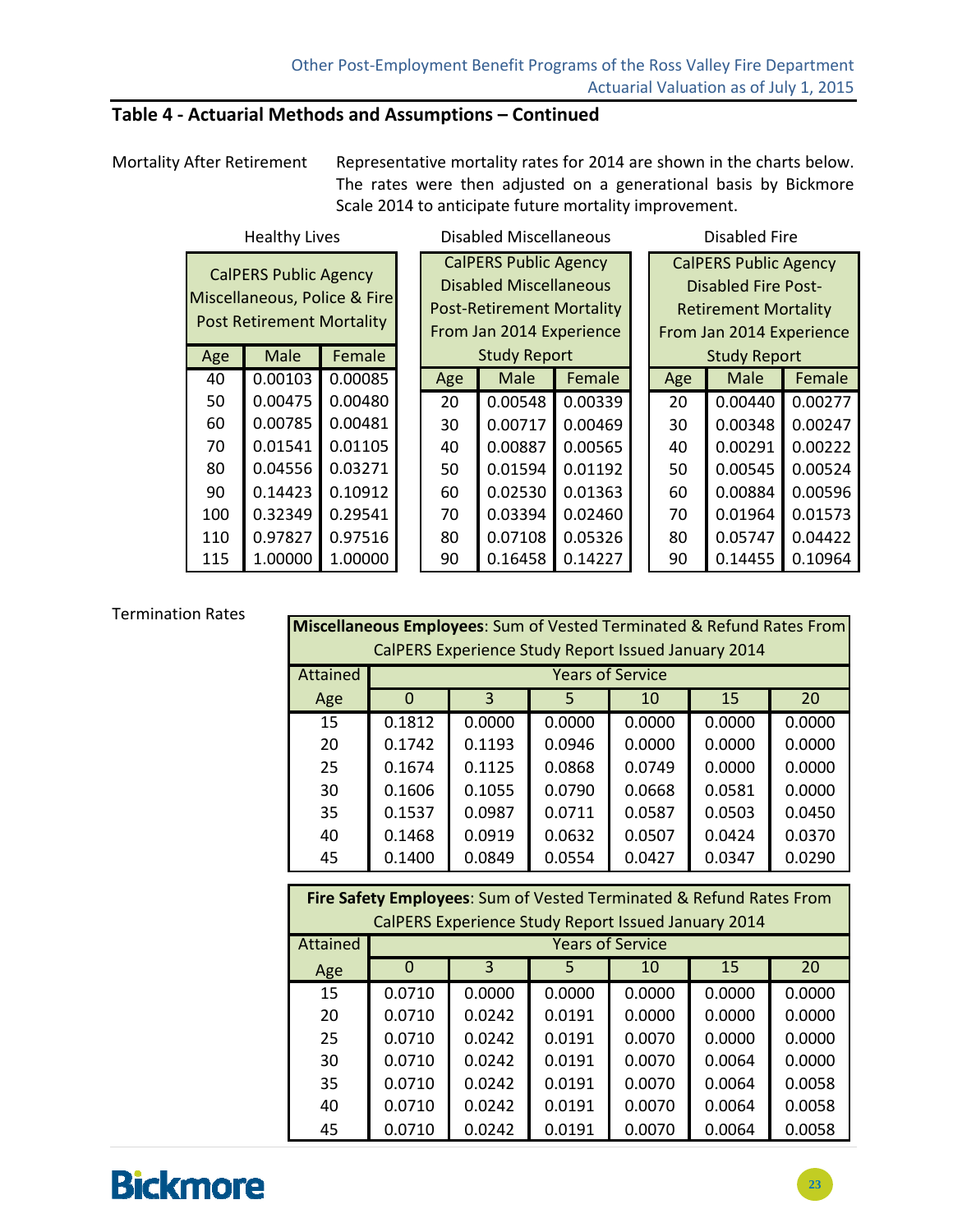### **Table 4 ‐ Actuarial Methods and Assumptions – Continued**

| The following miscellaneous retirement formulas apply: |
|--------------------------------------------------------|
|                                                        |

| If hired on or after 1/1/2013, Classic: | $2.7\%$ @ 55 |
|-----------------------------------------|--------------|
| If hired on or after 1/1/2013, PEPRA:   | $2.0\%$ @ 62 |

The following fire safety retirement formulas apply:

| If hired on or after 1/1/2013, Classic: | 3.0% @ 55 |
|-----------------------------------------|-----------|
| If hired on or after 1/1/2013, PEPRA:   | 2.7% @ 57 |

Sample rates of assumed future retirements applicable to each of these retirement benefit formulas are shown in tables below and on the following page.

| Miscellaneous Employees: 2.7% at 55 formula<br>From CalPERS Experience Study Report Issued January 2014 |        |        |        |        |        |        |
|---------------------------------------------------------------------------------------------------------|--------|--------|--------|--------|--------|--------|
| <b>Years of Service</b><br>Current                                                                      |        |        |        |        |        |        |
| Age                                                                                                     | 5      | 10     | 15     | 20     | 25     | 30     |
| 50                                                                                                      | 0.0040 | 0.0090 | 0.0140 | 0.0350 | 0.0550 | 0.0950 |
| 55                                                                                                      | 0.0760 | 0.1010 | 0.1250 | 0.1650 | 0.2050 | 0.2650 |
| 60                                                                                                      | 0.0690 | 0.0930 | 0.1160 | 0.1540 | 0.1920 | 0.2500 |
| 65                                                                                                      | 0.1340 | 0.1740 | 0.2150 | 0.2700 | 0.3260 | 0.4010 |
| 70                                                                                                      | 0.1410 | 0.1830 | 0.2260 | 0.2830 | 0.3410 | 0.4180 |
| 75 & over                                                                                               | 1.0000 | 1.0000 | 1.0000 | 1.0000 | 1.0000 | 1.0000 |

|           | Miscellaneous "PEPRA" Employees: 2% at 62 formula |                                                          |                         |        |        |        |
|-----------|---------------------------------------------------|----------------------------------------------------------|-------------------------|--------|--------|--------|
|           |                                                   | From CalPERS Experience Study Report Issued January 2014 |                         |        |        |        |
| Current   |                                                   |                                                          | <b>Years of Service</b> |        |        |        |
| Age       | 5                                                 | 10                                                       | 15                      | 20     | 25     | 30     |
| 52        | 0.0103                                            | 0.0132                                                   | 0.0160                  | 0.0188 | 0.0216 | 0.0244 |
| 55        | 0.0440                                            | 0.0560                                                   | 0.0680                  | 0.0800 | 0.0920 | 0.1040 |
| 60        | 0.0616                                            | 0.0784                                                   | 0.0952                  | 0.1120 | 0.1288 | 0.1456 |
| 65        | 0.1287                                            | 0.1638                                                   | 0.1989                  | 0.2340 | 0.2691 | 0.3042 |
| 70        | 0.1254                                            | 0.1596                                                   | 0.1938                  | 0.2280 | 0.2622 | 0.2964 |
| 75 & over | 1.0000                                            | 1.0000                                                   | 1.0000                  | 1.0000 | 1.0000 | 1.0000 |

| Fire Safety Employees: 3.0% at 55 formula<br>From CalPERS Experience Study Report Issued January 2014 |        |        |        |        |        |        |
|-------------------------------------------------------------------------------------------------------|--------|--------|--------|--------|--------|--------|
| <b>Years of Service</b><br>Current                                                                    |        |        |        |        |        |        |
| Age                                                                                                   | 5      | 10     | 15     | 20     | 25     | 30     |
| 50                                                                                                    | 0.0010 | 0.0010 | 0.0010 | 0.0060 | 0.0160 | 0.0690 |
| 53                                                                                                    | 0.0320 | 0.0320 | 0.0320 | 0.0490 | 0.0850 | 0.1490 |
| 56                                                                                                    | 0.0640 | 0.0640 | 0.0640 | 0.0970 | 0.1610 | 0.2380 |
| 59                                                                                                    | 0.0880 | 0.0880 | 0.0880 | 0.1310 | 0.2130 | 0.2990 |
| 62                                                                                                    | 0.0870 | 0.0870 | 0.0870 | 0.1280 | 0.2100 | 0.2950 |
| 65 & over                                                                                             | 1.0000 | 1.0000 | 1.0000 | 1.0000 | 1.0000 | 1.0000 |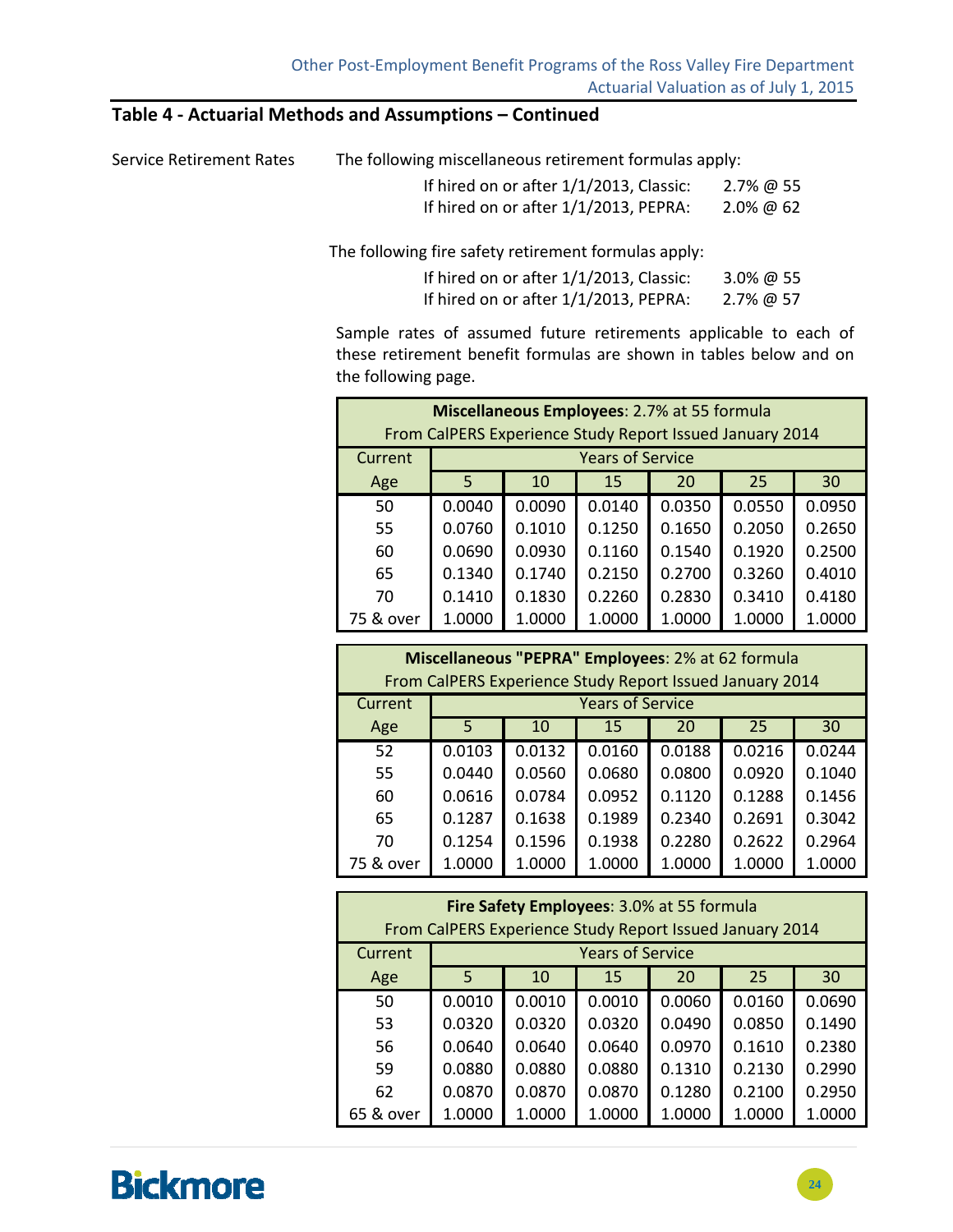### **Table 4 ‐ Actuarial Methods and Assumptions (Continued)**

#### Service Retirement Rates – Concluded

| Fire Safety Employees: 2.7% at 57 formula<br>From CalPERS Experience Study Report Issued January 2014 |        |        |                         |        |        |        |
|-------------------------------------------------------------------------------------------------------|--------|--------|-------------------------|--------|--------|--------|
| Current                                                                                               |        |        | <b>Years of Service</b> |        |        |        |
| Age                                                                                                   | 5      | 10     | 15                      | 20     | 25     | 30     |
| 50                                                                                                    | 0.0065 | 0.0065 | 0.0065                  | 0.0065 | 0.0101 | 0.0151 |
| 53                                                                                                    | 0.0065 | 0.0065 | 0.0065                  | 0.0065 | 0.0101 | 0.0151 |
| 56                                                                                                    | 0.0442 | 0.0442 | 0.0442                  | 0.0442 | 0.0680 | 0.1018 |
| 59                                                                                                    | 0.0740 | 0.0740 | 0.0740                  | 0.0740 | 0.1140 | 0.1706 |
| 62                                                                                                    | 0.0729 | 0.0729 | 0.0729                  | 0.0729 | 0.1123 | 0.1681 |
| 65                                                                                                    | 0.1136 | 0.1136 | 0.1136                  | 0.1136 | 0.1749 | 0.2618 |
| 68 & over                                                                                             | 1.0000 | 1.0000 | 1.0000                  | 1.0000 | 1.0000 | 1.0000 |

#### Disability Retirement Rates

| Disability Retirement Rates<br><b>CalPERS Public Agency</b> |         |         |                                 |                                 | <b>CalPERS Public Agency</b>   |
|-------------------------------------------------------------|---------|---------|---------------------------------|---------------------------------|--------------------------------|
|                                                             |         |         |                                 | <b>Fire Combined Disability</b> |                                |
| From Jan 2014 Experience<br><b>Study Report</b>             |         |         |                                 |                                 | From Jan 2014                  |
|                                                             |         |         |                                 |                                 | <b>Experience Study Report</b> |
| Age                                                         | Male    | Female  |                                 | Age                             | <b>Unisex</b>                  |
| 20                                                          | 0.00017 | 0.00010 |                                 | 20                              | 0.00017                        |
| 25                                                          | 0.00017 | 0.00010 |                                 | 25                              | 0.00035                        |
| 30                                                          | 0.00019 | 0.00024 |                                 | 30                              | 0.00084                        |
| 35                                                          | 0.00049 | 0.00081 |                                 | 35                              | 0.00168                        |
| 40                                                          | 0.00122 | 0.00155 |                                 | 40                              | 0.00310                        |
| 45                                                          | 0.00191 | 0.00218 |                                 | 45                              | 0.00550                        |
| 50                                                          | 0.00213 | 0.00229 |                                 | 50                              | 0.02821                        |
| 55                                                          | 0.00221 | 0.00179 |                                 | 55                              | 0.04184                        |
| 60                                                          | 0.00222 | 0.00135 |                                 | 60                              | 0.05974                        |
|                                                             |         |         | <b>Miscellaneous Disability</b> |                                 |                                |

Healthcare Trend Medical plan premiums and claims costs by age are assumed to increase once each year. The increases over the prior year's levels are assumed to be effective on the dates shown below:

| <b>Effective</b><br>January 1 | Premium<br><b>Increase</b> | <b>Effective</b><br>January 1 | Premium<br><b>Increase</b> |
|-------------------------------|----------------------------|-------------------------------|----------------------------|
| 2016                          | Actual                     | 2020                          | 6.00%                      |
| 2017                          | 7.50%                      | 2021                          | 5.50%                      |
| 2018                          | 7.00%                      | 2022                          | 5.00%                      |
| 2019                          | 6.50%                      | 2023 & later                  | 4.50%                      |

The PEMHCA minimum required contribution (MEC) is assumed to increase annually by 4.5%.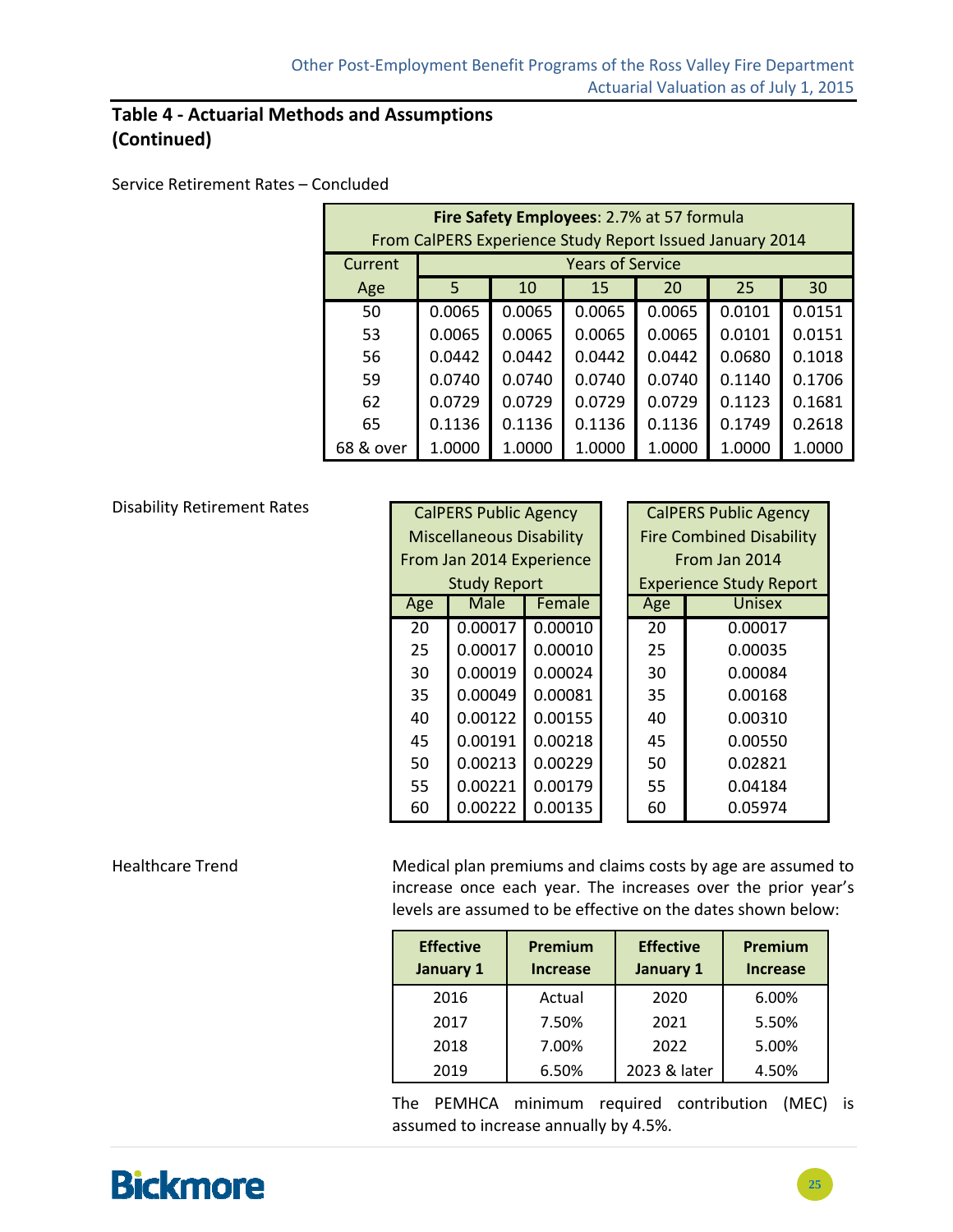## **Table 4 ‐ Actuarial Methods and Assumptions (Continued)**

| Participation Rate            | Active employees: 100% of those hired prior to April 1, 2013<br>and 80% of those hired on or after that date are assumed to<br>continue their current medical plan election in retirement.                                                                                                                                                                                                           |            |                |  |
|-------------------------------|------------------------------------------------------------------------------------------------------------------------------------------------------------------------------------------------------------------------------------------------------------------------------------------------------------------------------------------------------------------------------------------------------|------------|----------------|--|
|                               | Retired participants: Existing medical plan elections are<br>assumed to be continued until the retiree's death.                                                                                                                                                                                                                                                                                      |            |                |  |
| Spouse Coverage               | Active employees: 68% of those hired prior to April 1, 2013 and<br>51% of those hired after that date are assumed to be married<br>and to elect coverage for their spouse in retirement. Surviving<br>spouses are assumed to retain coverage until their death.<br>Husbands are assumed to be 3 years older than their wives.                                                                        |            |                |  |
|                               | Retired participants: Existing elections for spouse coverage are<br>assumed to be maintained through retirement until the<br>spouse's death. Actual spouse ages are used, where known; if<br>not, husbands are assumed to be 3 years older than their<br>wives.                                                                                                                                      |            |                |  |
| Dependent Coverage            | Active employees: 30% are assumed to cover dependents other<br>than a spouse under age 26 at retirement; eligibility for<br>coverage for the youngest dependent is assumed to end at the<br>retiree's age 63.                                                                                                                                                                                        |            |                |  |
|                               | Retired participants covering dependent children are assumed<br>to end such coverage when the youngest currently covered<br>dependent reaches age 26.                                                                                                                                                                                                                                                |            |                |  |
| <b>Medicare Eligibility</b>   | Absent contrary data, all individuals are assumed to be eligible<br>for Medicare Parts A and B at age 65.                                                                                                                                                                                                                                                                                            |            |                |  |
| Excise tax on high-cost plans | Projected excise taxes expected to be paid by the Department<br>for high cost plan coverage for retirees beginning in 2020 are<br>included in this valuation. Annual threshold amounts for 2018<br>under the Affordable Care Act (ACA) were assumed to increase<br>at the General Inflation Rate. A 40% excise tax rate was applied<br>to the portion of premiums projected to exceed the threshold. |            |                |  |
|                               | 2018 Thresholds                                                                                                                                                                                                                                                                                                                                                                                      | Ages 55-64 | All Other Ages |  |
|                               | Single                                                                                                                                                                                                                                                                                                                                                                                               | 11,850     | 10,200         |  |
|                               | Other than Single                                                                                                                                                                                                                                                                                                                                                                                    | 30,950     | 27,500         |  |

*Note: Thresholds for disability retirements are assumed to be set at a level high enough to prevent taxation on disabled retiree benefits.*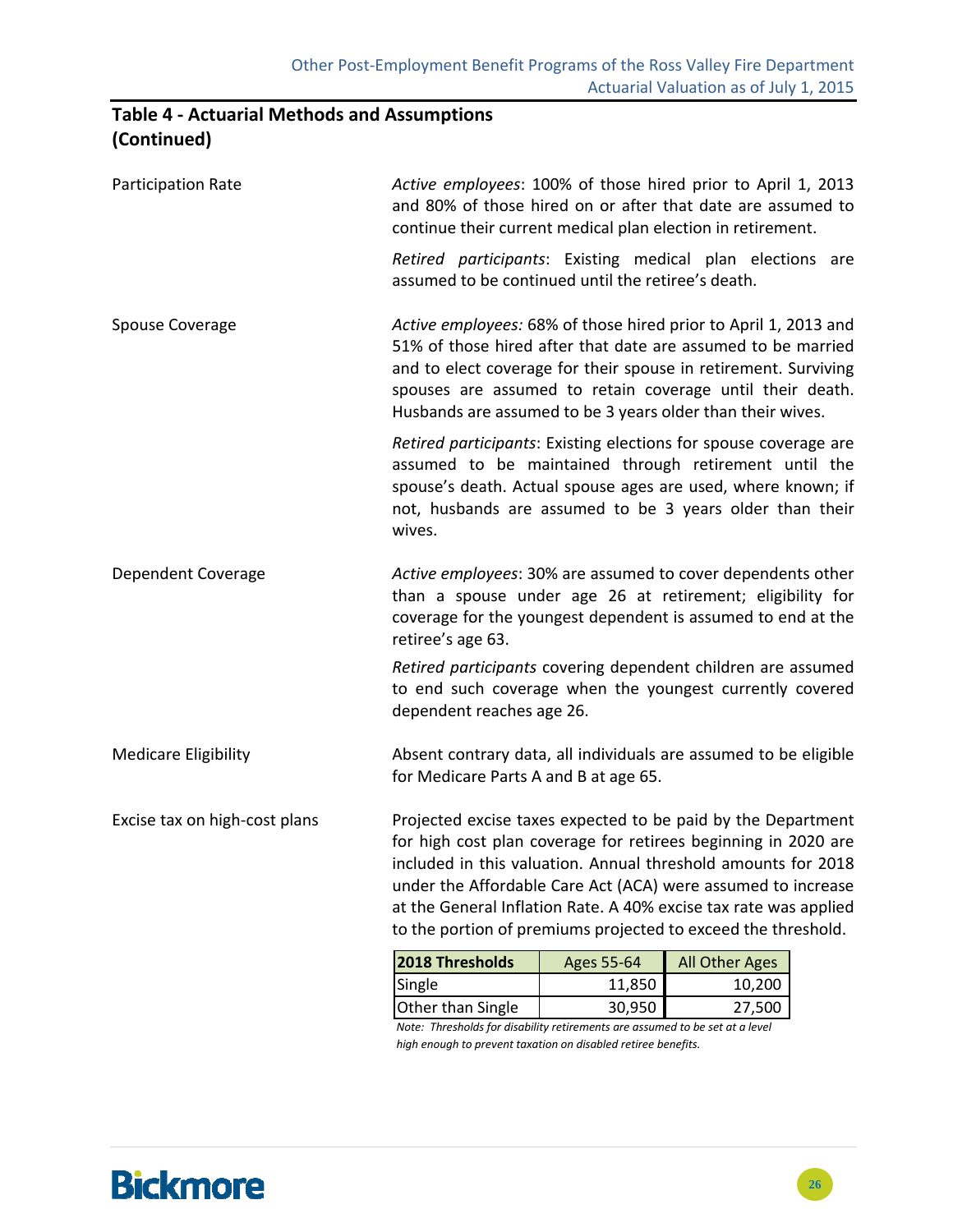### **Table 4 ‐ Actuarial Methods and Assumptions (Continued)**

Development of Age‐related

 Medical Premiums Actual premium rates for retirees and their spouses were adjusted to an age‐related basis by applying medical claim cost factors developed from the data presented in the report, "Health Care Costs – From Birth to Death", sponsored by the Society of Actuaries. A description of the use of claims cost curves can be found in Bickmore's Age Rating Methodology provided in Addendum 1 to this report.

> Representative claims costs derived from the dataset provided by CalPERS for retirees not currently covered or not expected to be eligible for Medicare appear below:

| <b>Expected Monthly Claims by Medical Plan for Selected Ages</b> |           |         |             |         |         |
|------------------------------------------------------------------|-----------|---------|-------------|---------|---------|
|                                                                  |           |         | <b>Male</b> |         |         |
| <b>Medical Plan</b>                                              | 50        | 53      | 56          | 59      | 62      |
| Blue Shield Access+ Bay Area                                     | \$<br>947 | \$1,116 | \$1,296     | \$1,486 | \$1,689 |
| Kaiser Bay Area                                                  | 732       | 863     | 1,002       | 1,149   | 1,306   |
| PERS Choice Bay Area                                             | 716       | 844     | 981         | 1,124   | 1,278   |
| PERS Choice Other Northern California                            | 752       | 887     | 1,031       | 1,181   | 1,343   |
| PERSCare Bay Area                                                | 644       | 759     | 882         | 1,011   | 1,149   |
| PERSCare Other Northern California                               | 576       | 680     | 789         | 905     | 1,029   |
| <b>Medical Plan</b>                                              |           |         | Female      |         |         |
| Blue Shield Access+ Bay Area                                     | \$1,173   | \$1,288 | \$1,386     | \$1,498 | \$1,651 |
| Kaiser Bay Area                                                  | 907       | 996     | 1,072       | 1,158   | 1,277   |
| PERS Choice Bay Area                                             | 887       | 974     | 1,049       | 1,133   | 1,249   |
| PERS Choice Other Northern California                            | 932       | 1,024   | 1,102       | 1,191   | 1,313   |
| PERSCare Bay Area                                                | 798       | 876     | 943         | 1,019   | 1,123   |
| PERSCare Other Northern California                               | 714       | 785     | 844         | 912     | 1,006   |

All current and future Medicare‐eligible retirees are assumed to be covered by plans that are rated based solely on the experience of Medicare retirees. Therefore, no implicit subsidy is calculated for Medicare‐eligible retirees.

#### **Changes Since the Prior Valuation**:

| Discount rates                | Decreased from 7.5% to 7.25%                                                                                                                                                     |
|-------------------------------|----------------------------------------------------------------------------------------------------------------------------------------------------------------------------------|
| Assumed Wage Inflation        | Decreased from 3.25% to 3.0%                                                                                                                                                     |
| <b>General Inflation Rate</b> | Decreased from 3.0% to 2.75%                                                                                                                                                     |
| <b>Participation Rate</b>     | The percentage of active employees hired April 1, 2013 and<br>later who are assumed to elect coverage in retirement was<br>reduced from 100% to 80%, based on the lower level of |

benefits provided to these plan members.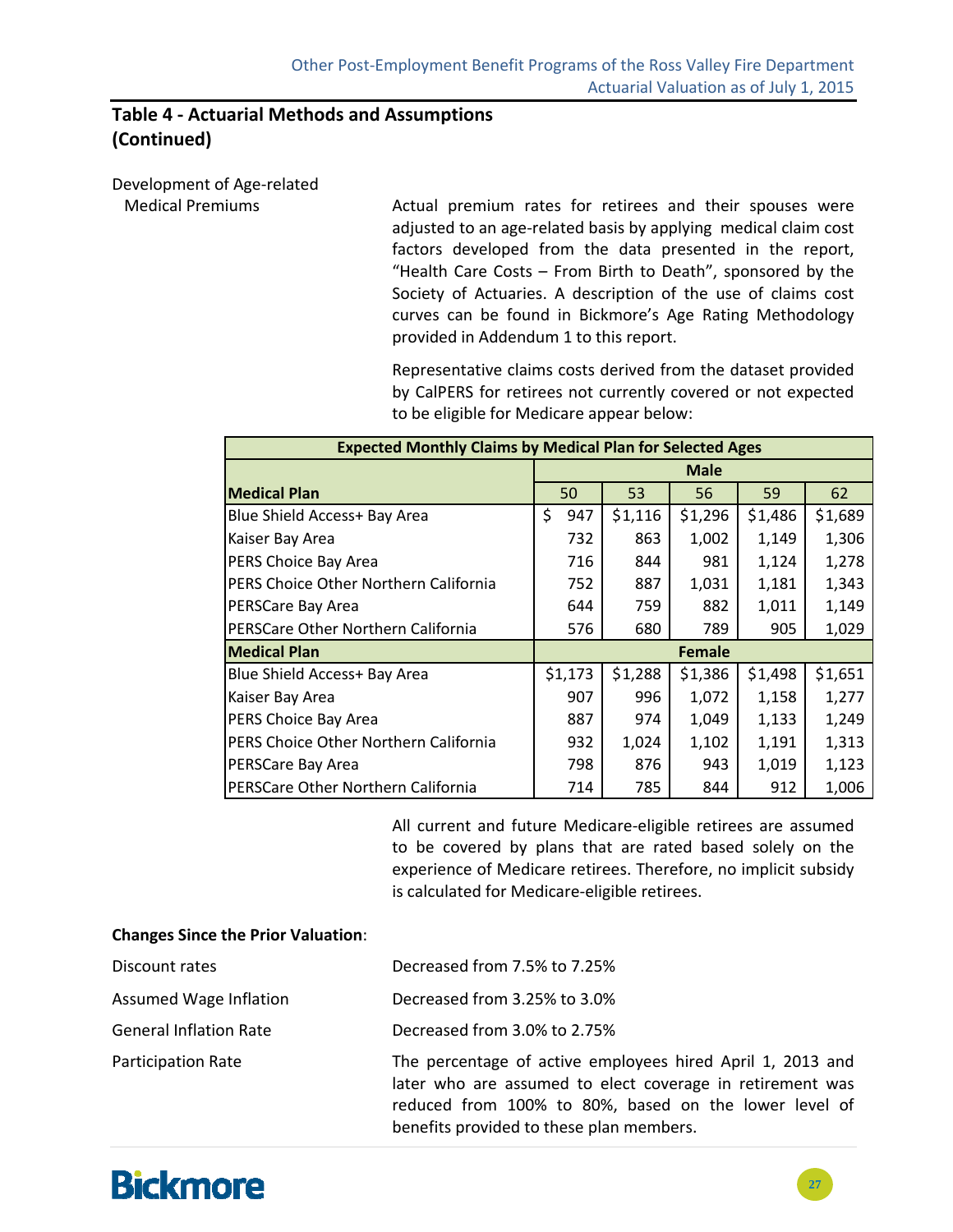# **Table 4 ‐ Actuarial Methods and Assumptions (Concluded)**

| Spouse Coverage                     | The percentage of active employees who are assumed to elect<br>coverage for their spouse in retirement was decreased from<br>85% to 68% for those hired prior to April 1, 2013 and to 51%<br>for those hired on or after that date, based on a review of<br>recent plan experience.                                                                                                                         |
|-------------------------------------|-------------------------------------------------------------------------------------------------------------------------------------------------------------------------------------------------------------------------------------------------------------------------------------------------------------------------------------------------------------------------------------------------------------|
| Demographic assumptions             | Assumed mortality, termination, disability and retirement rates<br>were updated from those provided in the CalPERS 2010<br>experience study report to those provided in the CalPERS 2014<br>experience study report. Rates of mortality were updated to<br>the rates in the midpoint year of the CalPERS 2014 experience<br>study (2008), then projected on a generational basis by<br>Bickmore Scale 2014. |
| <b>Healthcare trend</b>             | Medical plan premium rates are assumed to increase at a<br>slightly lower rate in 2025 and later years than was assumed in<br>the prior valuation, the result of a change in our methodology<br>for estimating the potential impact of the excise tax for high<br>cost plans under the Affordable Care Act.                                                                                                 |
| <b>Age-Related Medical Premiums</b> | We introduced methodology for developing age-related<br>medical premiums based on updated research and data<br>sponsored by the Society of Actuaries. We added an implicit<br>subsidy analysis for pre-Medicare retirees covered by the<br>CalPERS medical program.                                                                                                                                         |
| <b>Excise Tax Impact</b>            | We directly reflected the potential impact of the excise tax<br>attributable to retirees for high cost healthcare plans for<br>retirees, as provided by the Affordable Care Act.                                                                                                                                                                                                                            |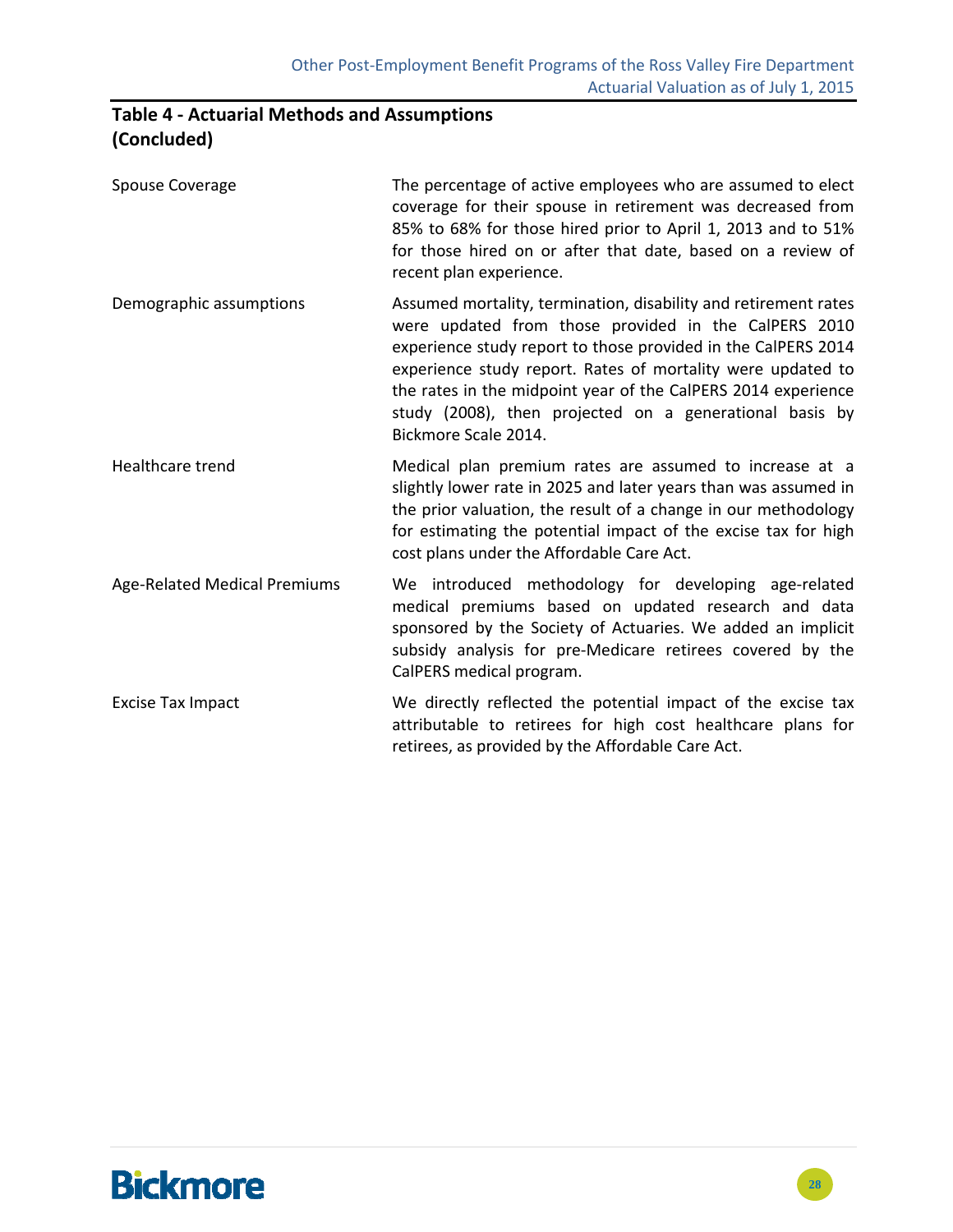### **Table 5 Projected Benefit Payments**

The following is an estimate of other post-employment benefits to be paid on behalf of current retirees and current employees expected to retire from the Department. Expected annual benefits have been projected on the basis of the actuarial assumptions outlined in Table 4.

These projections do not include any benefits expected to be paid on behalf of current active employees *prior to* retirement, nor do they include any benefits for potential *future employees* (i.e., those who might be hired in future years).

| <b>Projected Annual Benefit Payments</b> |                 |                         |                |                         |                               |              |               |  |  |
|------------------------------------------|-----------------|-------------------------|----------------|-------------------------|-------------------------------|--------------|---------------|--|--|
| <b>Fiscal Year</b>                       |                 | <b>Explicit Subsidy</b> |                | <b>Implicit Subsidy</b> |                               |              |               |  |  |
| <b>Ending</b>                            | <b>Current</b>  | <b>Future</b>           |                | <b>Current</b>          | <b>Future</b>                 |              |               |  |  |
| June 30                                  | <b>Retirees</b> | <b>Retirees</b>         | <b>Total</b>   | <b>Retirees</b>         | <b>Retirees</b>               | <b>Total</b> | <b>Total</b>  |  |  |
| 2016                                     | 270,978<br>Ś.   | \$                      | 270,978<br>\$. |                         | Not required to be recognized |              | 270,978<br>Ŝ. |  |  |
| 2017                                     | 322,511         | 13,606                  | 336,117        | 87,287                  | 3,124                         | 90,411       | 426,528       |  |  |
| 2018                                     | 328,293         | 22,936                  | 351,229        | 105,570                 | 6,176                         | 111,746      | 462,975       |  |  |
| 2019                                     | 336,286         | 35,843                  | 372,129        | 115,616                 | 10,446                        | 126,062      | 498,191       |  |  |
| 2020                                     | 354,713         | 50,032                  | 404,745        | 136,438                 | 15,892                        | 152,330      | 557,075       |  |  |
| 2021                                     | 369,490         | 65,191                  | 434,681        | 136,211                 | 22,542                        | 158,753      | 593,434       |  |  |
| 2022                                     | 371,710         | 83,618                  | 455,328        | 143,916                 | 31,266                        | 175,182      | 630,510       |  |  |
| 2023                                     | 346,345         | 106,195                 | 452,540        | 103,551                 | 43,094                        | 146,645      | 599,185       |  |  |
| 2024                                     | 354,273         | 126,375                 | 480,648        | 80,928                  | 46,329                        | 127,257      | 607,905       |  |  |
| 2025                                     | 347,851         | 153,452                 | 501,303        | 92,750                  | 62,634                        | 155,384      | 656,687       |  |  |
| 2026                                     | 331,564         | 183,817                 | 515,381        | 48,113                  | 82,185                        | 130,298      | 645,679       |  |  |
| 2027                                     | 310,540         | 215,230                 | 525,770        | 55,091                  | 96,664                        | 151,755      | 677,525       |  |  |
| 2028                                     | 296,518         | 248,242                 | 544,760        | 47,837                  | 112,156                       | 159,993      | 704,753       |  |  |
| 2029                                     | 298,462         | 281,590                 | 580,052        | 36,580                  | 128,051                       | 164,631      | 744,683       |  |  |
| 2030                                     | 286,205         | 326,861                 | 613,066        | 41,609                  | 163,891                       | 205,500      | 818,566       |  |  |

The amounts shown in the Explicit Subsidy section reflect the expected payment by the Department toward retiree medical premiums in each of the years shown. The amounts are shown separately, and in total, for those retired on the valuation date ("current retirees") and those expected to retire after the valuation date ("future retirees").

The amounts shown in the Implicit Subsidy section reflect the expected excess of retiree medical (and prescription drug) claims over the premiums expected to be charged during the year for retirees' coverage. These amounts are also shown separately and in total for those currently retired on the valuation date and for those expected to retire in the future.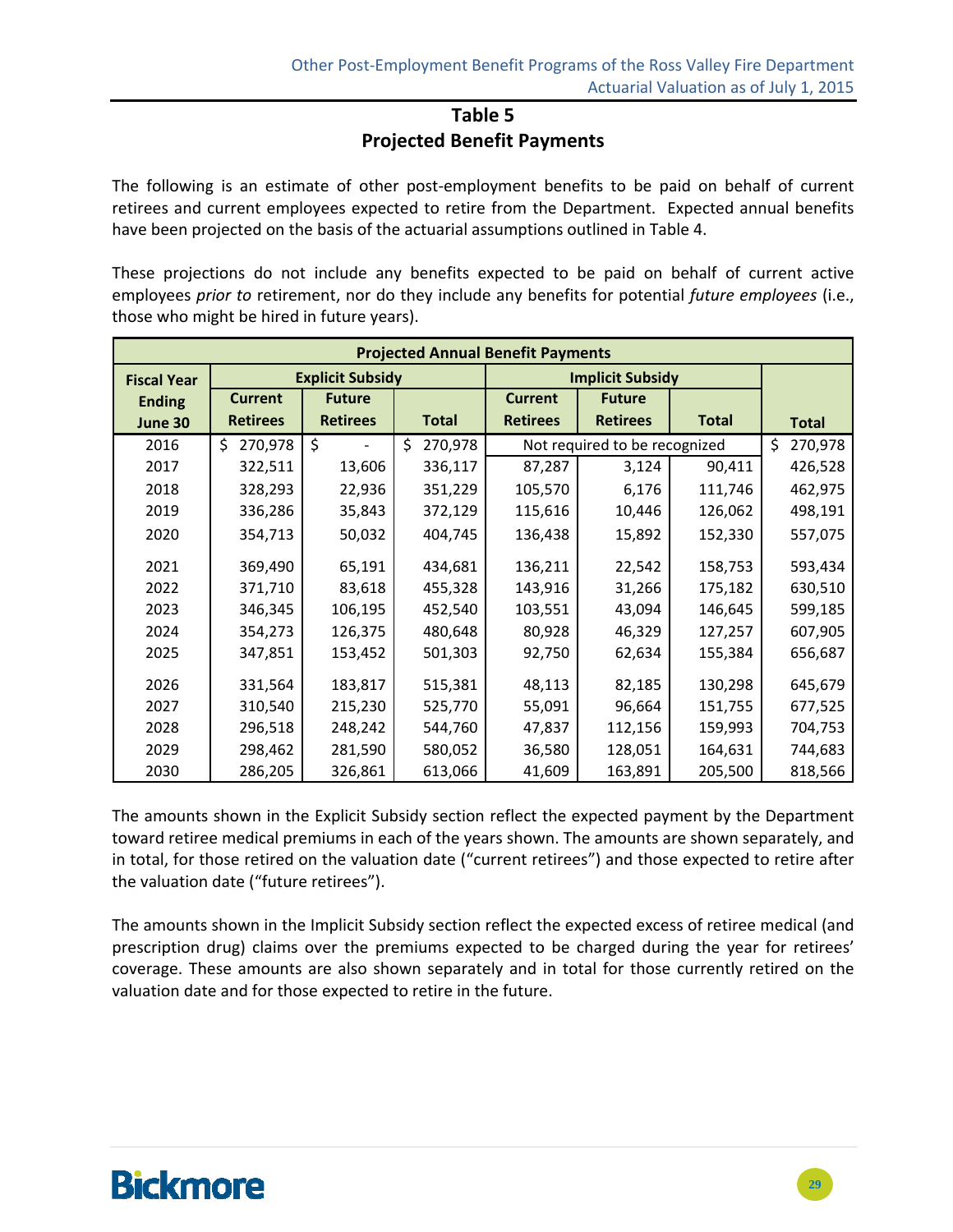# **Appendix 1 Expected Disclosures for Fiscal Year End June 30, 2016**

The annual OPEB expense and net OPEB obligation for the fiscal year ending June 30, 2015 and June 30, 2016 were projected in the July 1, 2013 valuation and reflected Bickmore's understanding of OPEB contributions prior to that date. Since that valuation was prepared, the Department has adjusted and updated its payments (actual and/or expected) toward retiree premiums and contributions to CERBT through June 30, 2016.

The following exhibit updates the development of the annual OPEB expense and net OPEB obligation, providing the information assumed to be reported in the Department's financial statement for the fiscal year ending June 30, 2016.

| <b>Fiscal Year End</b>                                    | 6/30/2016     |  |  |
|-----------------------------------------------------------|---------------|--|--|
| 1. Calculation of the Annual OPEB Expense                 |               |  |  |
| a. ARC for current fiscal year                            | \$<br>485,075 |  |  |
| b. Interest on Net OPEB Obligation (Asset)                |               |  |  |
| at beginning of year                                      | (952)         |  |  |
| c. Adjustment to the ARC                                  | 870           |  |  |
| d. Annual OPEB Expense $(a. + b. + c.)$                   | 484,993       |  |  |
| 2. Calculation of Expected Contribution                   |               |  |  |
| a. Estimated payments on behalf of retirees               | 270,978       |  |  |
| b. Estimated current year's implicit subsidy              | n/a           |  |  |
| c. Estimated contribution to OPEB trust                   | 214,097       |  |  |
| d. Total Expected Employer Contribution                   | 485,075       |  |  |
| <b>3.</b> Change in Net OPEB Obligation (1.d. minus 2.d.) | (82)          |  |  |
| Net OPEB Obligation (Asset), beginning of fiscal year     | (12,690)      |  |  |
| Net OPEB Obligation (Asset) at fiscal year end            | (12,772)      |  |  |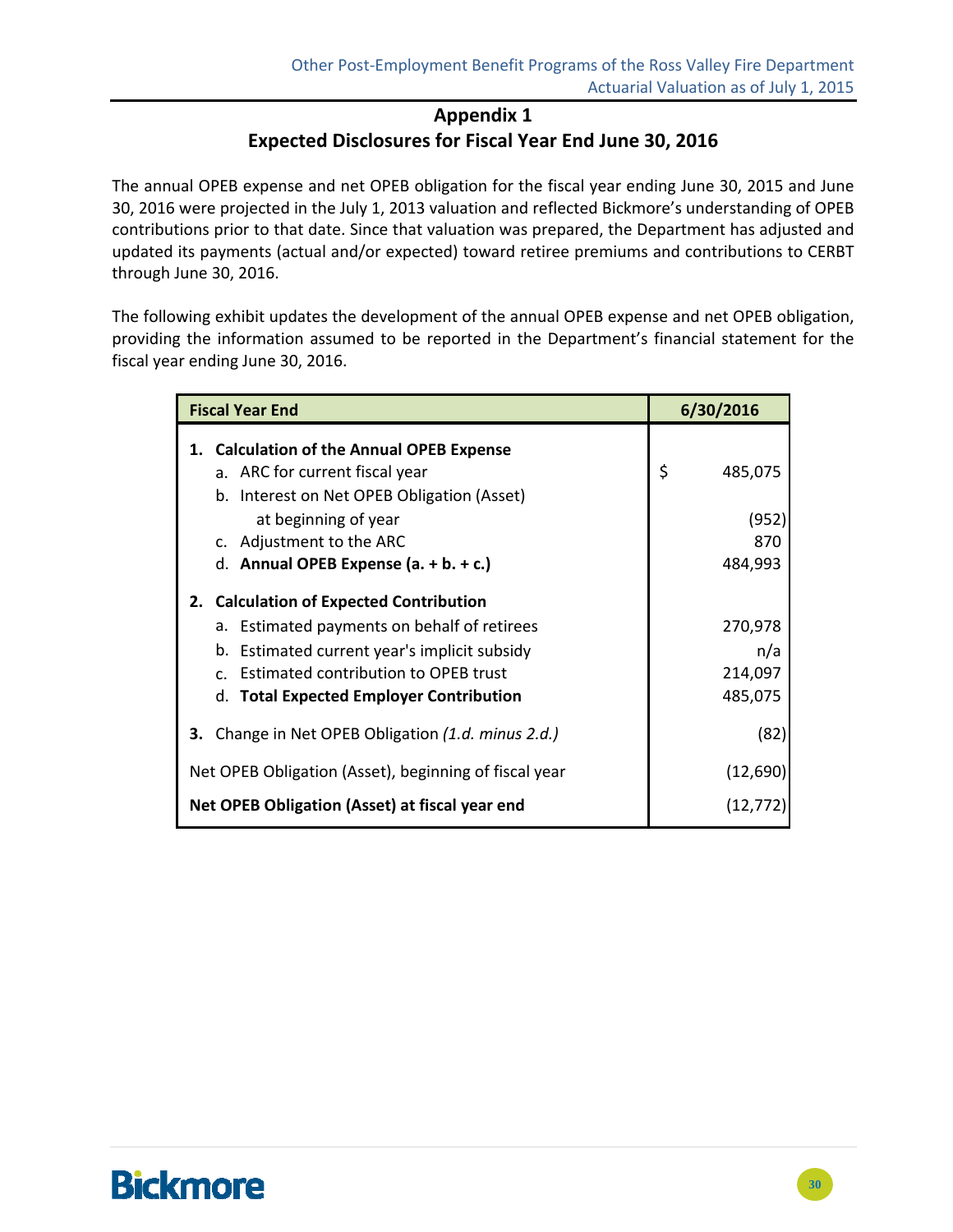### **Appendix 2: Breakout of Department Results by Group**

The table below breaks out the results for each group, reflecting the same funding policy illustrated in Tables 1A, 1B and 1C.

| <b>Funding Approach</b>                              | <b>Prefunding Basis</b> |                              |                      |                              |                          |                                 |  |
|------------------------------------------------------|-------------------------|------------------------------|----------------------|------------------------------|--------------------------|---------------------------------|--|
|                                                      | <b>Retired before</b>   | <b>Active or Retired</b>     |                      | <b>Retired before</b>        | <b>Active or Retired</b> |                                 |  |
|                                                      | 7/1/2012                | on/after 7/1/2012            | <b>Total</b>         | 7/1/2012                     | on/after 7/1/2012        | <b>Total</b>                    |  |
|                                                      |                         | Fiscal Year Ending 6/30/2017 |                      | Fiscal Year Ending 6/30/2018 |                          |                                 |  |
| <b>Discount Rate</b>                                 | 7.25%                   | 7.25%                        | 7.25%                | 7.25%                        | 7.25%                    | 7.25%                           |  |
| <b>Number of Covered Employees</b>                   |                         |                              |                      |                              |                          |                                 |  |
| <b>Actives</b>                                       |                         | 32                           | 32                   |                              | 32                       | 32                              |  |
| Retirees                                             | 29                      | 7                            | 36                   | 29                           | 7                        | 36                              |  |
| <b>Total Participants</b>                            | 29                      | 39                           | 68                   | 29                           | 39                       | 68                              |  |
| <b>Actuarial Present Value of Projected Benefits</b> |                         |                              |                      |                              |                          |                                 |  |
| <b>Actives</b>                                       | \$                      | \$<br>5,352,125              | $5,352,125$ \$<br>\$ |                              | \$<br>5,723,424          | $\ddot{\varsigma}$<br>5,723,424 |  |
| Retirees                                             | 2,980,366               | 1,987,958                    | 4,968,324            | 2,941,630                    | 1,977,100                | 4,918,730                       |  |
| <b>Total APVPB</b>                                   | 2,980,366               | 7,340,083                    | 10,320,449           | 2,941,630                    | 7,700,524                | 10,642,154                      |  |
| <b>Actuarial Accrued Liability</b>                   |                         |                              |                      |                              |                          |                                 |  |
| <b>Actives</b>                                       |                         | 3,527,624                    | 3,527,624            |                              | 3,963,834                | 3,963,834                       |  |
| Retirees                                             | 2,980,366               | 1,987,958                    | 4,968,324            | 2,941,630                    | 1,977,100                | 4,918,730                       |  |
| <b>Total AAL</b>                                     | 2,980,366               | 5,515,582                    | 8,495,948            | 2,941,630                    | 5,940,934                | 8,882,564                       |  |
| <b>Actuarial Value of Assets</b>                     | 241,795                 | 1,432,044                    | 1,673,839            | 196,752                      | 1,847,992                | 2,044,744                       |  |
| <b>Unfunded Actuarial Accrued Liability</b>          | 2,738,571               | 4,083,538                    | 6,822,109            | 2,744,878                    | 4,092,942                | 6,837,820                       |  |
| <b>Amortization Factor</b>                           | 15.2783                 | 15.2783                      | 15.2783              | 14.8675                      | 14.8675                  | 15.2783                         |  |
| <b>Annual Required Contribution (ARC)</b>            |                         |                              |                      |                              |                          |                                 |  |
| <b>Normal Cost</b>                                   |                         | 183,857                      | 183,857              |                              | 189,833                  | 189,833                         |  |
| Amortization of UAAL                                 | 179,245                 | 267,276                      | 446,521              | 184,623                      | 275,295                  | 459,918                         |  |
| Interest to 6/30                                     | 12,995                  | 32,707                       | 45,702               | 13,384                       | 33,723                   | 47,107                          |  |
| <b>ARC at Fiscal Year End</b>                        | 192,240                 | 483,840                      | 676,080              | 198,007                      | 498,850                  | 696,858                         |  |
| <b>Expected Net Employer Contribution</b>            |                         |                              |                      |                              |                          |                                 |  |
| Estimated payments on behalf of retirees             | 208,593                 | 127,524                      | 336,117              | 216,645                      | 134,584                  | 351,229                         |  |
| Estimated current year's implicit subsidy            | 46,220                  | 44,191                       | 90,411               | 55,025                       | 56,721                   | 111,746                         |  |
| Expected trust contribution (disbursement)           | (62, 573)               | 312,125                      | 249,552              | (73, 662)                    | 307,545                  | 233,883                         |  |
| <b>Total Net Expected Employer Contribution</b>      | 192,240                 | 483,840                      | 676,080              | 198,008                      | 498,850                  | 696,858                         |  |

In order to allocate trust assets between groups, the July 1, 2015 assets were projected to July 1, 2016 based on the expected rate of return and contributions expected to be credited to the trust account prior to that date. This projected July 1, 2015 asset value was allocated between groups in proportion to the assets allocated by group on July 1, 2014 plus actual contributions reported to Bickmore since that date.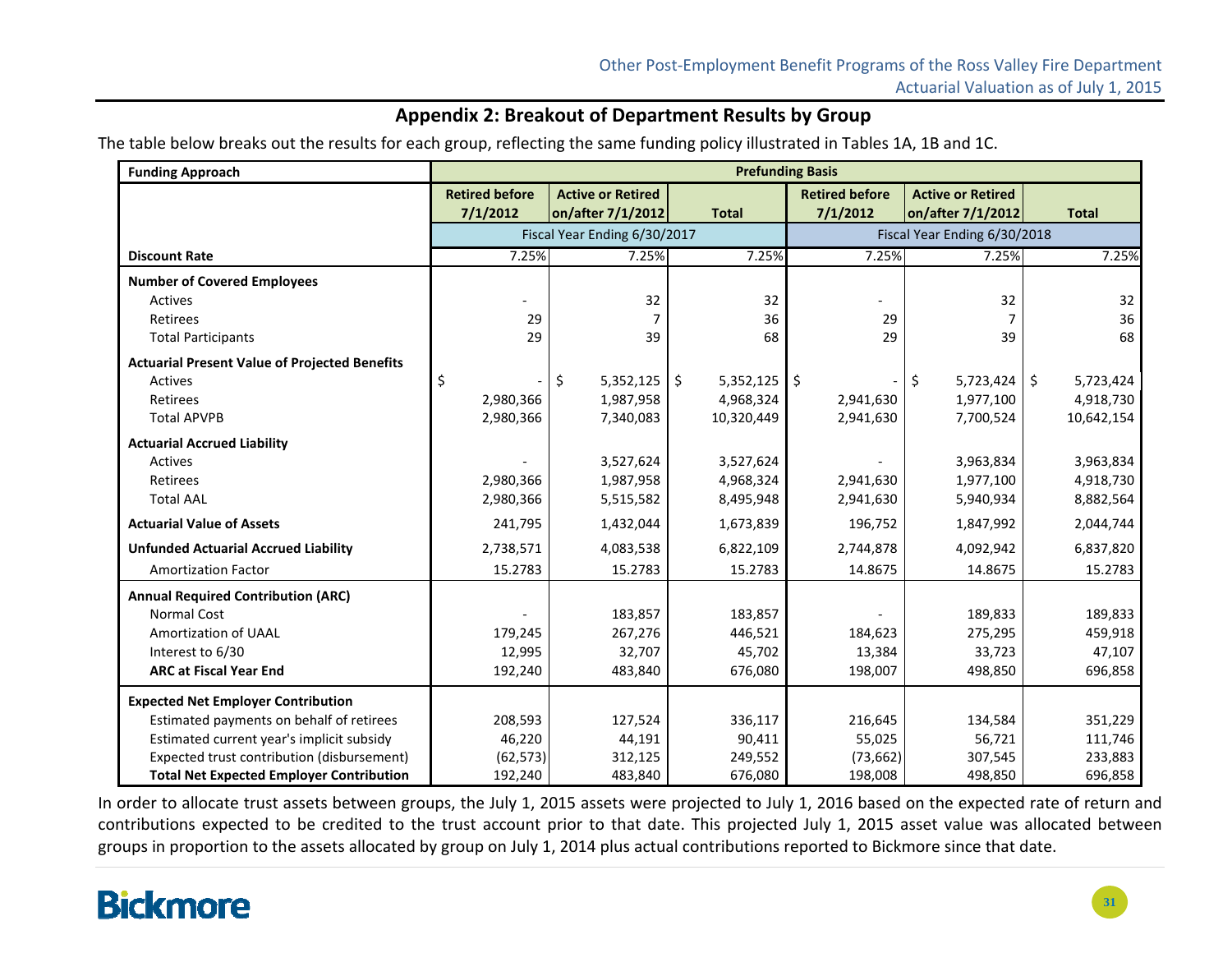### **Appendix 3**

### **General OPEB Disclosure and Required Supplementary Information**

The Information necessary to complete the OPEB footnote in the Department's financial reports is summarized below, or we note the location of the information contained elsewhere in this report:

| <b>Summary of Plan Provisions:</b>           | See Table 3A                                                    |
|----------------------------------------------|-----------------------------------------------------------------|
| <b>OPEB Funding Policy:</b>                  | See Section F; details are also provided in Tables 1A and<br>1C |
| Annual OPEB Cost and<br>Net OPEB Obligation: | See Table 1B and 1D                                             |
| <b>Actuarial Methods and Assumptions:</b>    | See Table 4                                                     |

Funding Status and

Funding Progress: See Section E – Basic Valuation Results

| <b>Schedule of Funding Progress</b> |                        |                          |         |           |    |           |                     |    |           |               |
|-------------------------------------|------------------------|--------------------------|---------|-----------|----|-----------|---------------------|----|-----------|---------------|
|                                     |                        |                          |         | Actuarial |    | Actuarial |                     |    |           | Percentage of |
| Actuarial                           | <b>Actuarial Value</b> |                          | Accrued | Accrued   |    |           | Covered             |    | Covered   |               |
| Valuation                           |                        | of Assets                |         | Liability |    | Liability | <b>Funded Ratio</b> |    | Payroll   | Payroll       |
| Date                                |                        | (a)                      |         | (b)       |    | $(b-a)$   | (a/b)               |    | (c)       | $((b-a)/c)$   |
| 1/1/2008                            | \$                     | $\overline{\phantom{a}}$ | Ś       | 3,880,724 | Ś  | 3,880,724 | 0.0%                | S. | 2,334,351 | 166.2%        |
| 1/1/2010                            | \$                     | $\overline{\phantom{a}}$ | \$      | 4,144,877 | Ś. | 4,144,877 | 0.0%                | \$ | 2,638,186 | 157.1%        |
| 7/1/2011                            | \$                     | 312,209                  | \$      | 5,117,093 | \$ | 4,804,884 | 6.1%                | \$ | 3,161,662 | 152.0%        |
| 7/1/2013                            | Ś                      | 771,411                  | \$      | 5,864,413 | Ś  | 5,093,002 | 13.2%               | \$ | 3,453,704 | 147.5%        |
| 7/1/2015                            |                        | 1.361.065                | Ś       | 8,133,603 | Ś  | 6,772,538 | 16.7%               | Ś. | 3,965,148 | 170.8%        |

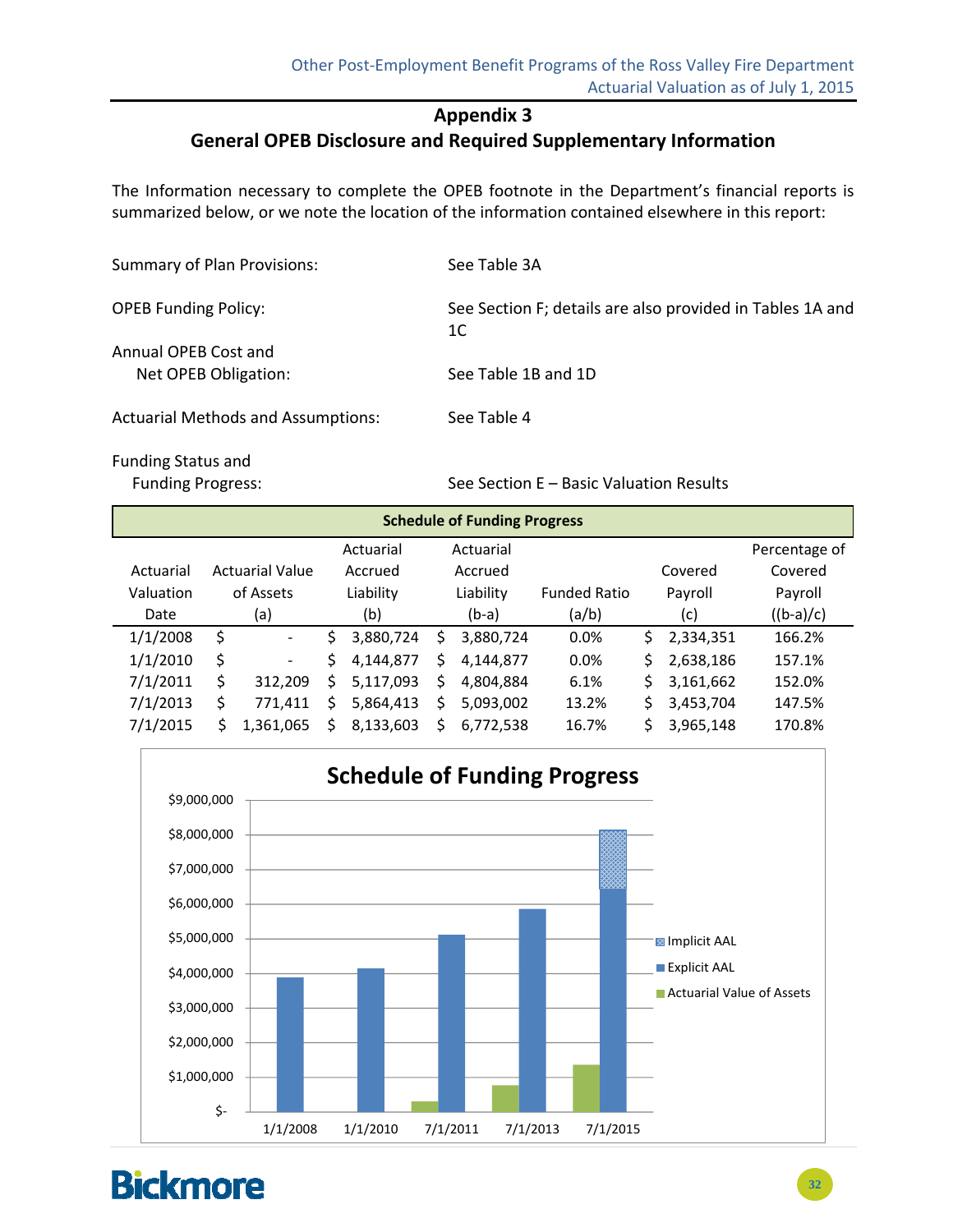### **Appendix 3 – General OPEB Disclosures and Required Supplementary Information (Concluded)**

Required Supplementary Information: Three Year History of Amounts Funded

See chart below:

| <b>OPEB Cost Contributed</b> |    |                    |                                            |         |             |    |            |  |  |  |
|------------------------------|----|--------------------|--------------------------------------------|---------|-------------|----|------------|--|--|--|
|                              |    |                    | Percentage of                              |         |             |    |            |  |  |  |
|                              |    |                    | <b>Annual OPEB</b><br>Net OPEB<br>Employer |         |             |    |            |  |  |  |
| <b>Fiscal Year</b>           |    | <b>Annual OPEB</b> |                                            | OPFB    | Cost        |    | Obligation |  |  |  |
| Ended                        |    | Cost               | Contributions                              |         | Contributed |    | (Asset)    |  |  |  |
| 6/30/2014                    | \$ | 463,378            | \$<br>463,378                              |         | 100.0%      | \$ |            |  |  |  |
| 6/30/2015                    | \$ | 469,806            | \$                                         | 482,496 | 102.7%      | \$ | (12,690)   |  |  |  |
| 6/30/2016                    | \$ | 484,993            | \$                                         | 485,075 | 100.0%      | \$ | (12, 772)  |  |  |  |
| 6/30/2017                    | \$ | 676,051            | \$                                         | 676,080 | 100.0%      | \$ | (12, 801)  |  |  |  |
| 6/30/2018                    | \$ | 696,853            | \$                                         | 696,858 | 100.0%      |    | (12, 806)  |  |  |  |

*Italicized values above are estimates which may change if contributions are other than projected.*



To see these values separately for explicit and implicit subsidy liabilities, please refer to Section E of the report or to Tables 1B and 1D*.*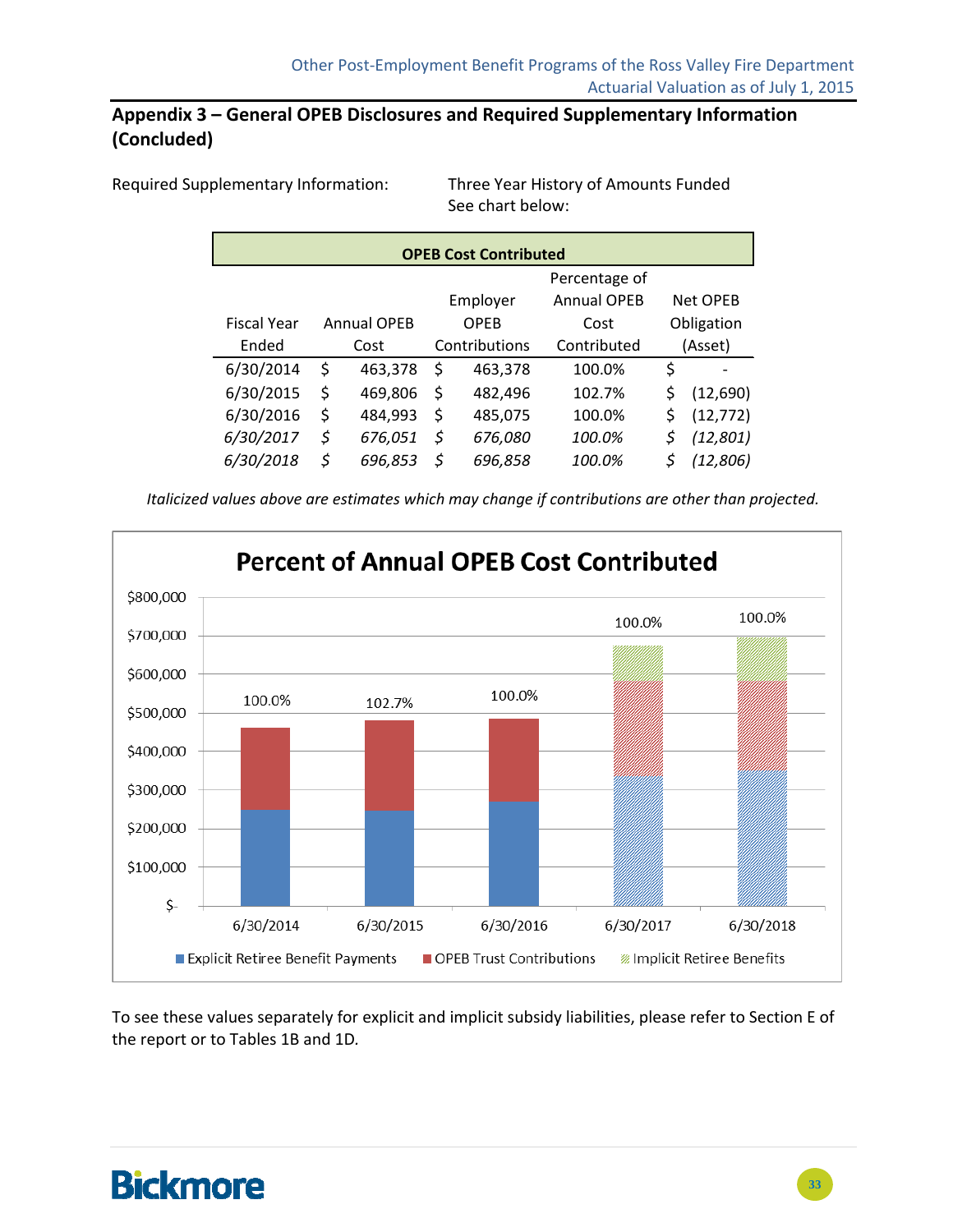#### **Addendum 1: Bickmore Age Rating Methodology**

Both accounting standards (e.g. GASB 45) and actuarial standards (e.g. ASOP 6) require that expected retiree claims, not just premiums paid, be reflected in most situations where an actuary is calculating retiree healthcare liabilities. Unfortunately the actuary is often required to perform these calculations without any underlying claims information. In most situations, the information is not available, but even when available, the information may not be credible due to the size of the group being considered.

Actuaries have developed methodologies to approximate healthcare claims from the premiums being paid by the plan sponsor. Any methodology requires adopting certain assumptions and using general studies of healthcare costs as substitutes when there is a lack of credible claims information for the specific plan being reviewed.

Premiums paid by sponsors are often uniform for all employee and retiree ages and genders, with a drop in premiums for those participants who are Medicare‐eligible. While the total premiums are expected to pay for the total claims for the insured group, on average, the premiums charged would not be sufficient to pay for the claims of older insureds, and would be expected to exceed the expected claims of younger insureds. An age-rating methodology takes the typically uniform premiums paid by plan sponsors and spreads the total premium dollars to each age and gender intended to better approximate what the insurer might be expecting in actual claims costs at each age and gender.

The process of translating premiums into expected claims by age and gender generally follows the steps below.

- 1. *Obtain or Develop Relative Medical Claims Costs by Age, Gender, or other categories that are deemed significant*. For example, a claims cost curve might show that, if a 50 year old male has \$1 in claims, then on average a 50 year old female has claims of \$1.25, a 30 year male has claims of \$0.40, and an 8 year old female has claims of \$0.20. The claims cost curve provides such relative costs for each age, gender, or any other significant factor the curve might have been developed to reflect. Table 4 provides the source of information used to develop such a curve and shows sample relative claims costs developed for the plan under consideration.
- 2. *Obtain a census of participants, their chosen medical coverage, and the premium charged for their coverage.* An attempt is made to find the group of participants that the insurer considered in setting the premiums they charge for coverage. That group includes the participant and any covered spouses and children. When information about dependents is unavailable, assumptions must be made about spouse age and the number and age of children represented in the population. These assumptions are provided in Table 4.
- 3. *Spread the total premium paid by the group to each covered participant or dependent based on expected claims.* The medical claims cost curve is used to spread the total premium dollars paid by the group to each participant reflecting their age, gender, or other relevant category. After this step, the actuary has a schedule of expected claims costs for each age and gender for the current premium year. It is these claims costs that are projected into the future by medical cost inflation assumptions when valuing expected future retiree claims.

The methodology described above is dependent on the data and methodologies used in whatever study might be used to develop claims cost curves for any given plan sponsor. These methodologies and assumptions can be found in the referenced paper cited as a source in the valuation report.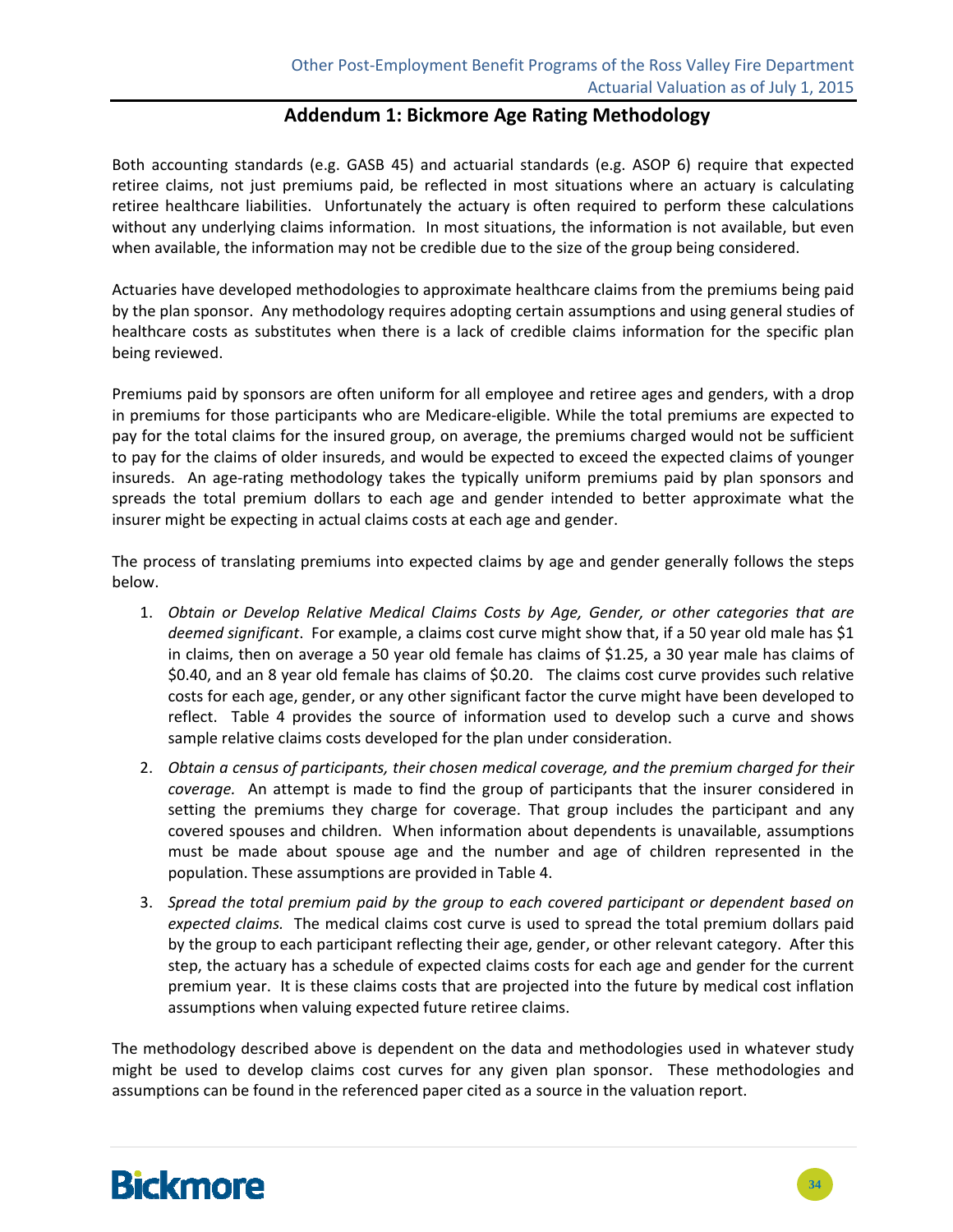#### **Addendum 2: Bickmore Mortality Projection Methodology**

Actuarial standards of practice (e.g., ASOP 35, Selection of Demographic and Other Noneconomic Assumptions for Measuring Pension Obligations, and ASOP 6, Measuring Retiree Group Benefits Obligations) indicate that the actuary should reflect the effect of mortality improvement (i.e., longer life expectancies in the future), both before and after the measurement date. The development of credible mortality improvement rates requires the analysis of large quantities of data over long periods of time. Because it would be extremely difficult for an individual actuary or firm to acquire and process such extensive amounts of data, actuaries typically rely on large studies published periodically by organizations such as the Society of Actuaries or Social Security Administration.

As noted in a recent actuarial study on mortality improvement, key principals in developing a credible mortality improvement model would include the following:

- (1) Short-term mortality improvement rates should be based on recent experience.
- (2) Long‐term mortality improvement rates should be based on expert opinion.
- (3) Short-term mortality improvement rates should blend smoothly into the assumed long-term rates over an appropriate transition period.

The **Bickmore Scale 2014** was developed from a blending of data and methodologies found in two published sources: (1) the Society of Actuaries Mortality Improvement Scale MP‐2014 Report, published in October 2014 and (2) the demographic assumptions used in the 2015 Annual Report of the Board of Trustees of the Federal Old‐Age and Survivors Insurance and Federal Disability Insurance Trust Funds, published July 2015.

Bickmore Scale 2014 is a two-dimensional mortality improvement scale reflecting both age and year of mortality improvement. The underlying base scale is Scale MP-2014 which has two segments  $- (1)$ historical improvement rates for the period 1951-2007 and (2) Scale MP-2014's best estimate of future mortality improvement for years 2008 and thereafter. The Bickmore scale uses the same improvement rates as the MP-2014 scale during the historical period 1951-2007. In addition, the Bickmore scale uses Scale MP‐2014's best estimate of future mortality improvement for years 2008‐2010. The Bickmore scale then transitions from the last used MP-2014 improvement rate in 2010 to the Social Security Administration (SSA) Intermediate Scale. This transition to the SSA Intermediate Scale occurs linearly over the 10 year period 2011‐2020. After this transition period, the Bickmore Scale uses the constant mortality improvement rate from the SSA Intermediate Scale from 2020-2038. The SSA's Intermediate Scale has a final step down in 2039 which is reflected in the Bickmore scale for years 2039 and thereafter. Over the ages 100 to 115, the SSA improvement rate is graded to zero.

Scale MP‐2014 can be found at the SOA website and the projection scales used in the 2015 Social Security Administrations Trustees Report at the Social Security Administration website.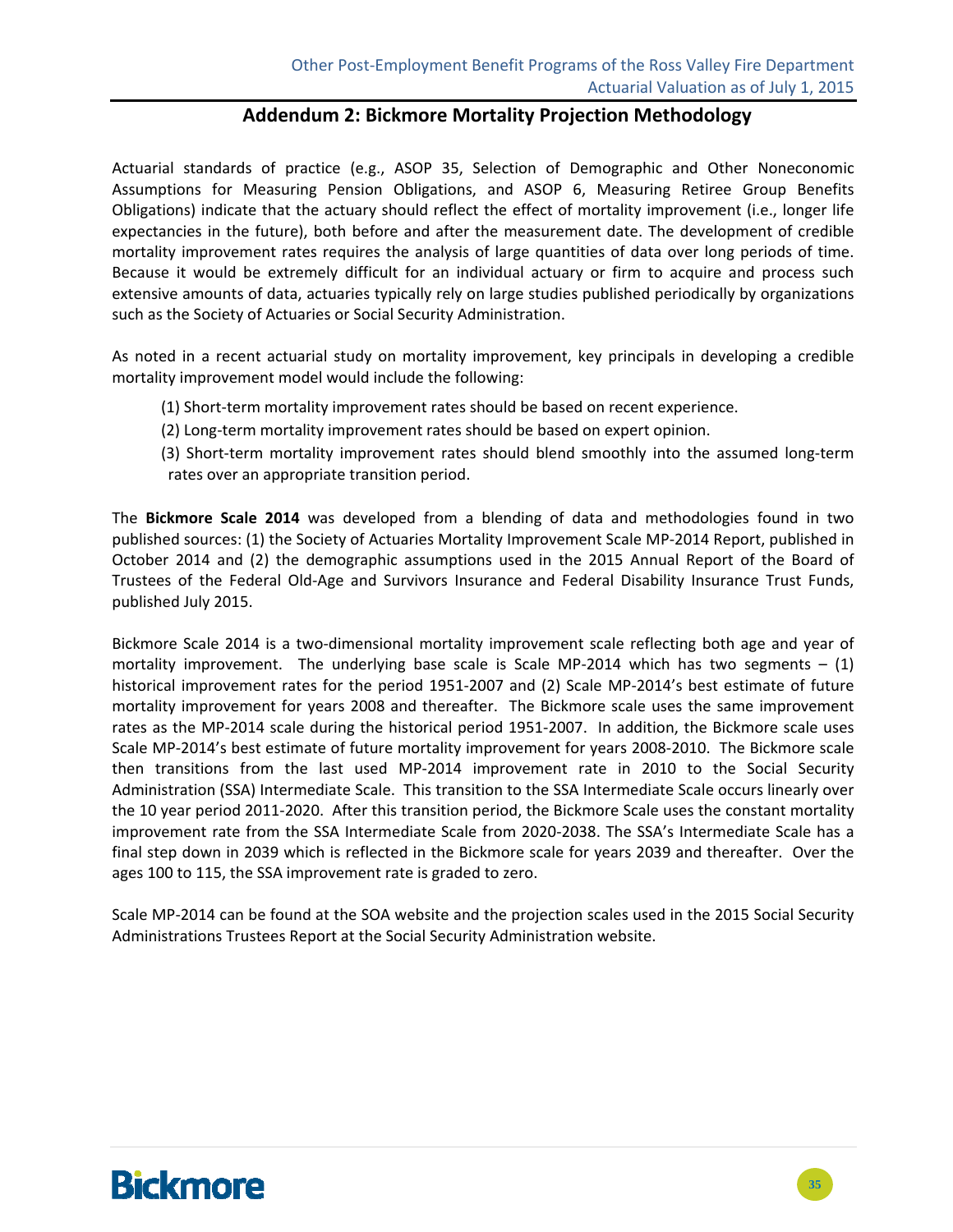#### **Glossary**

Actuarial Accrued Liability (AAL) – Total dollars required to fund all plan benefits attributable to service rendered as of the valuation date for current plan members and vested prior plan members; see "Actuarial Present Value"

Actuarial Funding Method - A procedure which calculates the actuarial present value of plan benefits and expenses, and allocates these expenses to time periods, typically as a normal cost and an actuarial accrued liability

Actuarial Present Value Projected Benefits (APVPB) – The amount presently required to fund all projected plan benefits in the future, it is determined by discounting the future payments by an appropriate interest rate and the probability of nonpayment.

Actuarial Value of Assets –The actuarial value of assets is the value used by the actuary to offset the AAL for valuation purposes. The actuarial value of assets may be the market value of assets or may be based on a methodology designed to smooth out short‐term fluctuations in market values.

Aggregate - An actuarial funding method under which the excess of the actuarial present value of projected benefits over the actuarial accrued liability is levelly spread over the earnings or service of the group forward from the valuation date to the assumed exit date, based not on individual characteristics but rather on the characteristics of the group as a whole

Annual Required Contribution (ARC) – The amount the employer would contribute to a defined benefit OPEB plan for a given year, it is the sum of the normal cost and some amortization (typically 30 years) of the unfunded actuarial accrued liability

Annual OPEB Expense - The OPEB expense reported in the Agency's financial statement, which is comprised of three elements: the ARC, interest on the net OPEB obligation at the beginning of the year and an ARC adjustment.

Attained Age Normal Cost (AANC) – An actuarial funding method where, for each plan member, the excess of the actuarial present value of benefits over the actuarial accrued liability (determined under the unit credit method) is levelly spread over the individual's projected earnings or service forward from the valuation date to the assumed exit date

CalPERS – Many state governments maintain a public employee retirement system; CalPERS is the California program, covering all eligible state government employees as well as other employees of other governments within California who have elected to join the system

Defined Benefit  $(DB)$  – A pension or OPEB plan which defines the monthly income or other benefit which the plan member receives at or after separation from employment

Defined Contribution (DC) – A pension or OPEB plan which establishes an individual account for each member and specifies how contributions to each active member's account are determined and the terms of distribution of the account after separation from employment

# **Bickmore**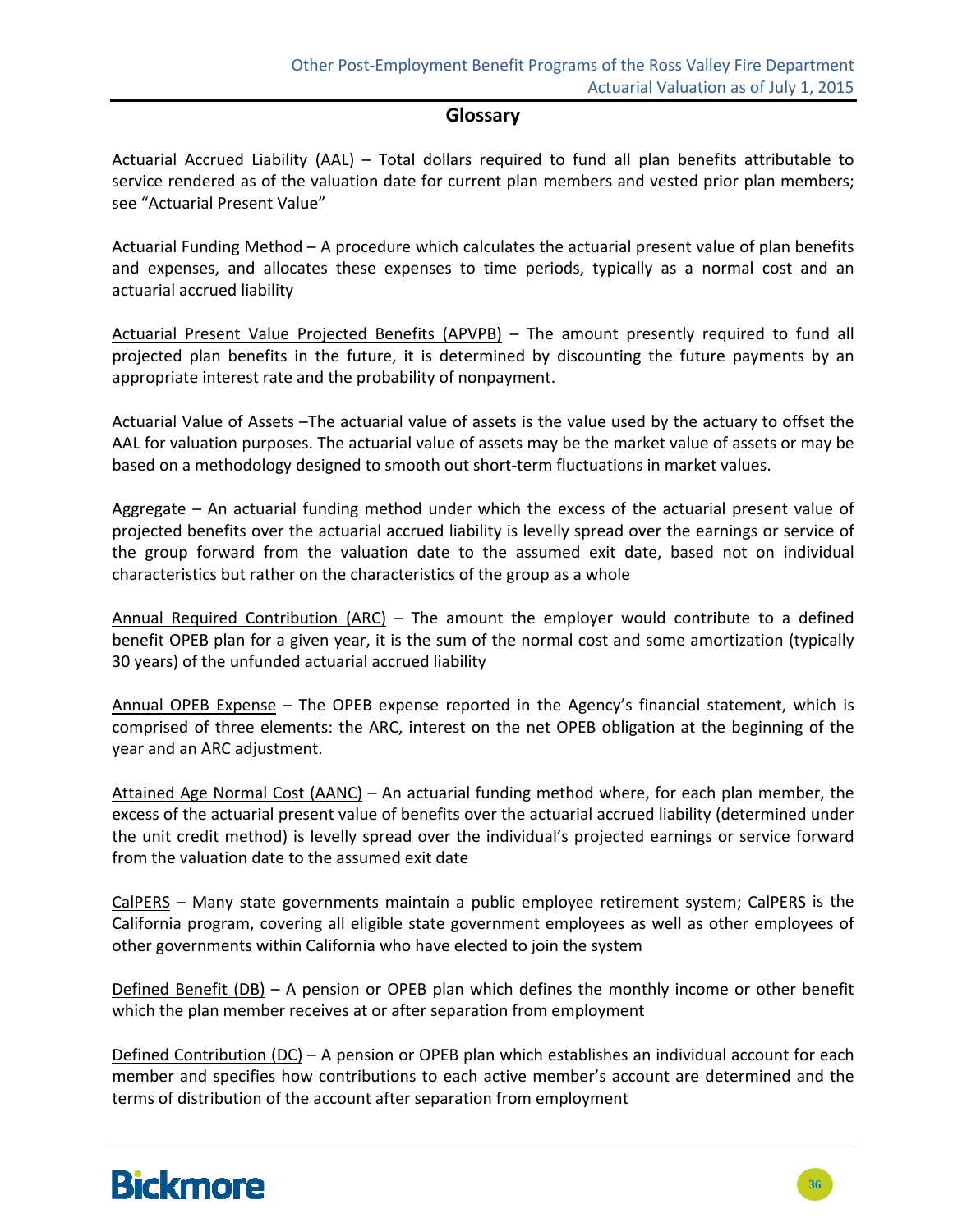### **Glossary (Continued)**

Discount Rate – The rate of return that could be earned on an investment in the financial markets; for GASB 45 purposes, the discount rate should be based on the expected long-term yield of investments used to finance the benefits. The discount rate is used to adjust the dollar value of future projected benefits into a present value equivalent as of the valuation date.

Entry Age Normal Cost (EANC) – An actuarial funding method where, for each individual, the actuarial present value of benefits is levelly spread over the individual's projected earnings or service from entry age to the last age at which benefits can be paid

Excise Tax – The Affordable Care Act created a 40% excise tax on the value of "employer sponsored coverage" that exceeds certain thresholds. The tax is first effective is 2020.

Explicit Subsidy – The projected dollar value of future retiree healthcare costs expected to be paid directly by the Employer, e.g., the Employer's payment of all or a portion of the monthly retiree premium billed by the insurer for the retiree's coverage

Frozen Attained Age Normal Cost (FAANC) – An actuarial funding method under which the excess of the actuarial present value of projected benefits over the actuarial accrued liability (determined under the unit credit method) is levelly spread over the earnings or service of the group forward from the valuation date to the assumed exit date, based not on individual characteristics but rather on the characteristics of the group as a whole

Frozen Entry Age Normal Cost (FEANC) – An actuarial funding method under which the excess of the actuarial present value of projected benefits over the actuarial accrued liability (determined under the entry age normal cost method) is levelly spread over the earnings or service of the group forward from the valuation date to the assumed exit date, based not on individual characteristics but rather on the characteristics of the group as a whole

Financial Accounting Standards Board (FASB) – A private, not-for-profit organization designated by the Securities and Exchange Commission (SEC) to develop generally accepted accounting principles (GAAP) for U.S. public corporations

Government Accounting Standards Board (GASB) – A private, not-for-profit organization which develops generally accepted accounting principles (GAAP) for U.S. state and local governments; like FASB, it is part of the Financial Accounting Foundation (FAF), which funds each organization and selects the members of each board

Health Care Trend – The assumed rate(s) of increase in future dollar values of premiums or healthcare claims, attributable to increases in the cost of healthcare; contributing factors include medical inflation, frequency or extent of utilization of services and technological developments.

Implicit Subsidy – The projected difference between future retiree claims and the premiums to be charged for retiree coverage; this difference results when the claims experience of active and retired employees are pooled together and a 'blended' group premium rate is charged for both actives and retirees; a portion of the active employee premiums subsidizes the retiree premiums.

# **Bickmore**